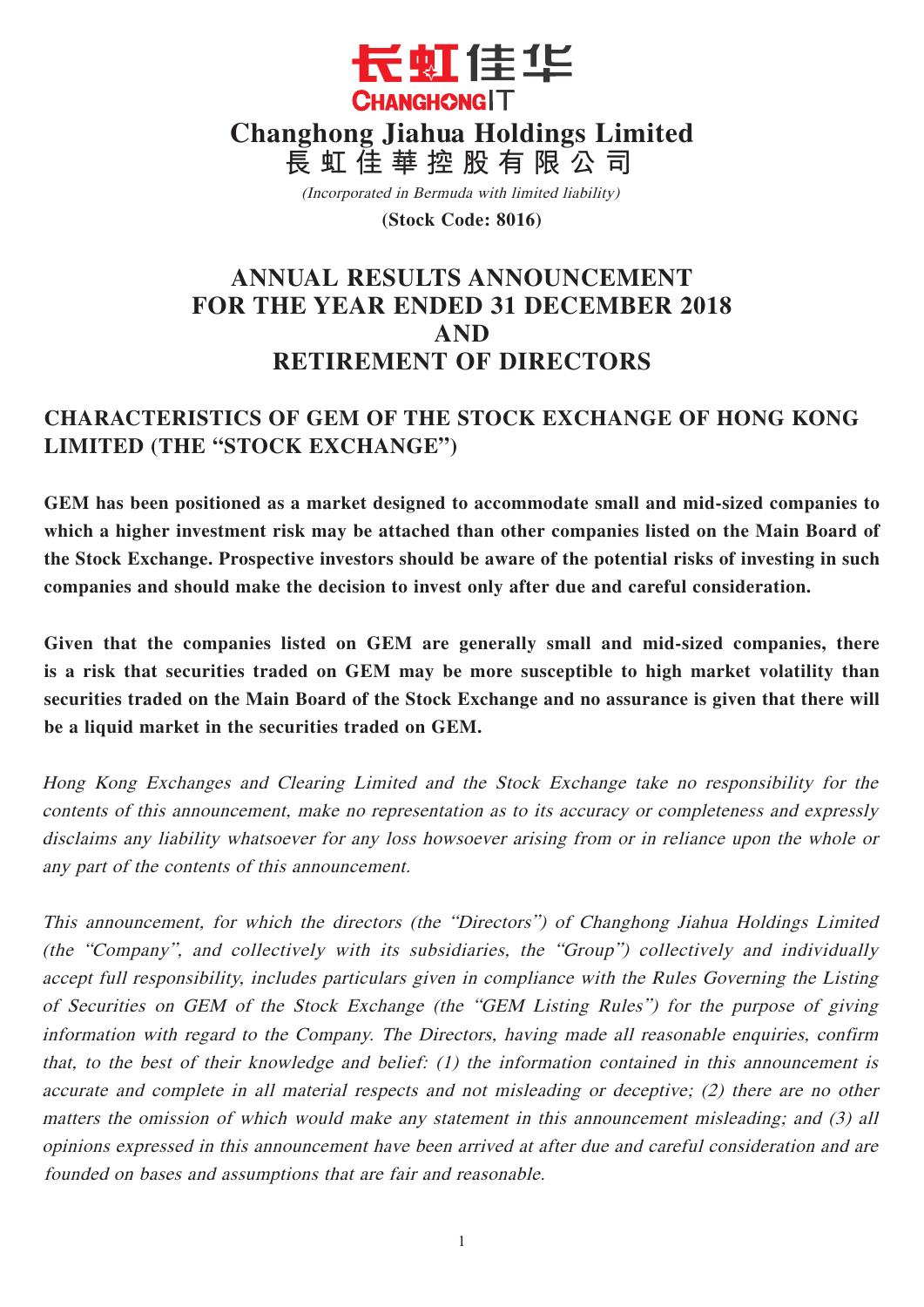## **RESULTS**

The board of directors (the "Board") of the Company is pleased to announce the audited consolidated financial results of the Company and its subsidiaries (collectively, the "Group") for the year ended 31 December 2018.

# **CONSOLIDATED STATEMENT OF PROFIT OR LOSS AND OTHER COMPREHENSIVE INCOME**

For the year ended 31 December 2018

|                                                               |                | 2018            | 2017           |
|---------------------------------------------------------------|----------------|-----------------|----------------|
|                                                               | <b>NOTES</b>   | <b>HK\$'000</b> | HK\$'000       |
| Revenue                                                       | $\mathcal{L}$  | 22,098,076      | 21,024,255     |
| Cost of sales                                                 |                | (21, 266, 681)  | (20, 255, 406) |
| Gross profit                                                  |                | 831,395         | 768,849        |
| Other income                                                  | $\mathfrak{Z}$ | 46,266          | 27,100         |
| Distribution and selling expenses                             |                | (306,008)       | (285, 494)     |
| Research and development expenses                             |                | (26, 012)       | (8, 842)       |
| Administrative expenses                                       |                | (123, 485)      | (116, 191)     |
| Finance costs                                                 | $\mathfrak{I}$ | (54, 011)       | (40, 224)      |
| Impairment loss on trade receivables, net                     |                | (1,748)         | (18, 365)      |
| Exchange (loss) gain, net                                     |                | (8,246)         | 1,253          |
| Profit before tax                                             |                | 358,151         | 328,086        |
| Income tax expenses                                           | 6              | (88,001)        | (83, 560)      |
| Profit for the year attributable to the owners of the Company | 7              | 270,150         | 244,526        |
| Other comprehensive (expense) income                          |                |                 |                |
| Item that will not be reclassified to profit or loss:         |                |                 |                |
| Exchange differences arising from translation of              |                |                 |                |
| consolidated financial statements to                          |                |                 |                |
| presentation currency                                         |                | (96, 038)       | 111,650        |
| Total comprehensive income for the year                       |                |                 |                |
| attributable to owners of the Company                         |                | 174,112         | 356,176        |
| <b>Earnings per share</b>                                     | 8              |                 |                |
| Basic and diluted (HK cents)                                  |                | 10.51           | 9.51           |
|                                                               |                |                 |                |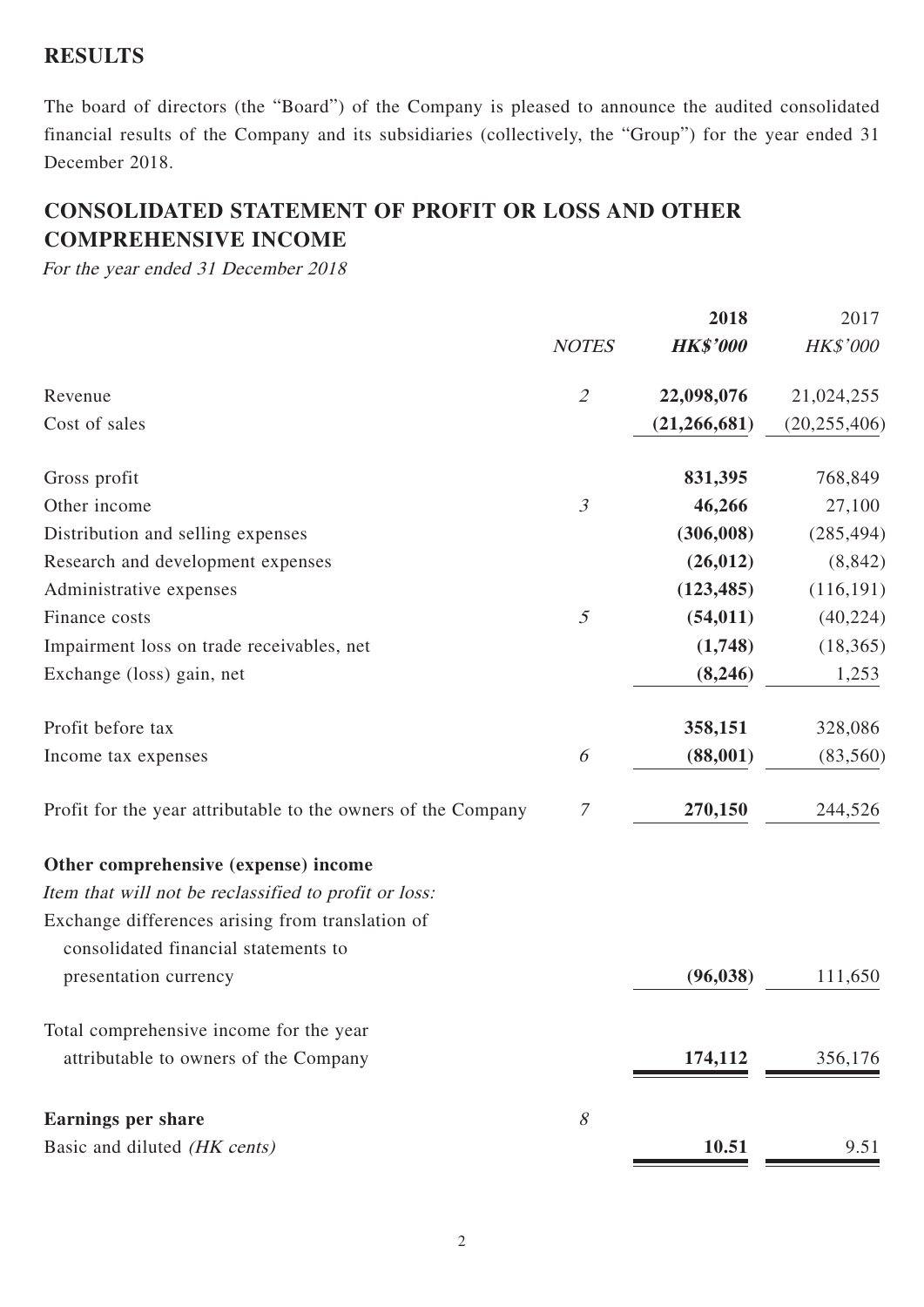# **CONSOLIDATED STATEMENT OF FINANCIAL POSITION**

At 31 December 2018

|                                                      |              | 2018            | 2017      |
|------------------------------------------------------|--------------|-----------------|-----------|
|                                                      | <b>NOTES</b> | <b>HK\$'000</b> | HK\$'000  |
| <b>Non-current assets</b>                            |              |                 |           |
| Plant and equipment                                  |              | 23,809          | 29,255    |
| Intangible assets                                    |              | 35,903          | 34,515    |
| Financial asset at fair value through profit or loss |              | 31,386          |           |
| Available-for-sale investment                        |              |                 | 21,384    |
|                                                      |              | 91,098          | 85,154    |
| <b>Current assets</b>                                |              |                 |           |
| Inventories                                          |              | 2,337,668       | 1,976,801 |
| Trade and bills receivables                          | 9            | 1,413,953       | 1,494,684 |
| Bills receivables at fair value through other        |              |                 |           |
| comprehensive income                                 |              | 273,218         |           |
| Prepayments, deposits and other receivables          |              | 88,100          | 63,006    |
| Amounts due from related companies                   |              | 7,543           | 7,163     |
| Trade deposits paid                                  |              | 649,981         | 475,190   |
| Structured bank deposits                             |              | 672,221         |           |
| Pledged bank deposits                                |              | 179,107         | 130,400   |
| Bank balances and cash                               |              | 334,240         | 467,245   |
|                                                      |              | 5,956,031       | 4,614,489 |
| <b>Current liabilities</b>                           |              |                 |           |
| Trade and bills payables                             | 10           | 2,807,980       | 2,043,973 |
| Other payables                                       |              | 246,875         | 258,734   |
| Tax payables                                         |              | 22,061          | 6,109     |
| <b>Borrowings</b>                                    |              | 880,466         | 459,821   |
| Amounts due to related companies                     |              | 6,698           | 6,778     |
| <b>Contract liabilities</b>                          |              | 347,231         |           |
| Customer deposits                                    |              |                 | 284,694   |
|                                                      |              | 4,311,311       | 3,060,109 |
| Net current assets                                   |              | 1,644,720       | 1,554,380 |
| <b>Total assets less current liabilities</b>         |              | 1,735,818       | 1,639,534 |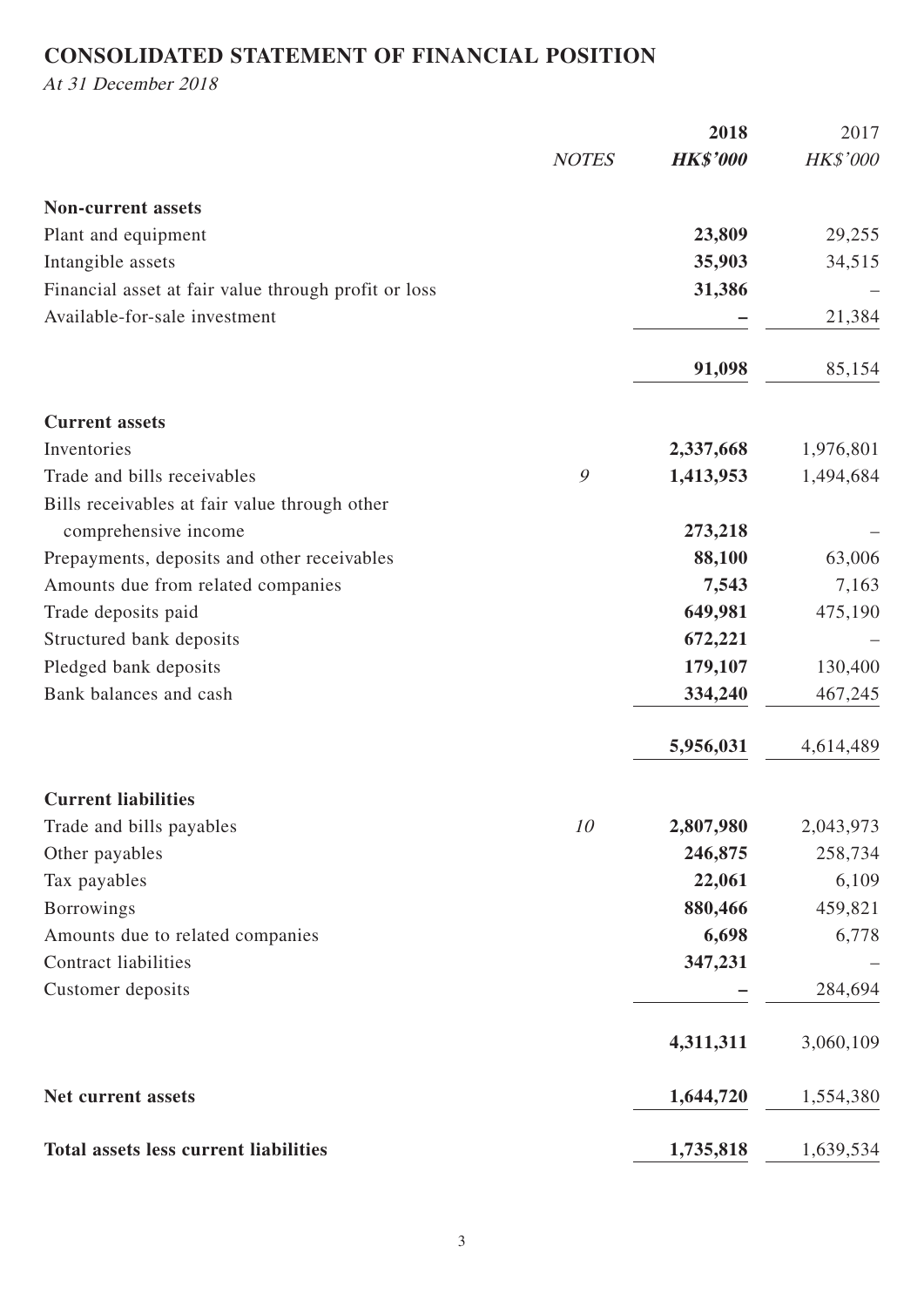|                               | 2018            | 2017            |
|-------------------------------|-----------------|-----------------|
|                               | <b>HK\$'000</b> | <b>HK\$'000</b> |
| Non-current liability         |                 |                 |
| Government grants             | 2,577           | 3,289           |
| <b>Net assets</b>             | 1,733,241       | 1,636,245       |
| <b>Capital and reserves</b>   |                 |                 |
| Share capital                 | 36,366          | 36,366          |
| Convertible preference shares | 27,897          | 27,897          |
| Reserves                      | 1,668,978       | 1,571,982       |
| Total equity                  | 1,733,241       | 1,636,245       |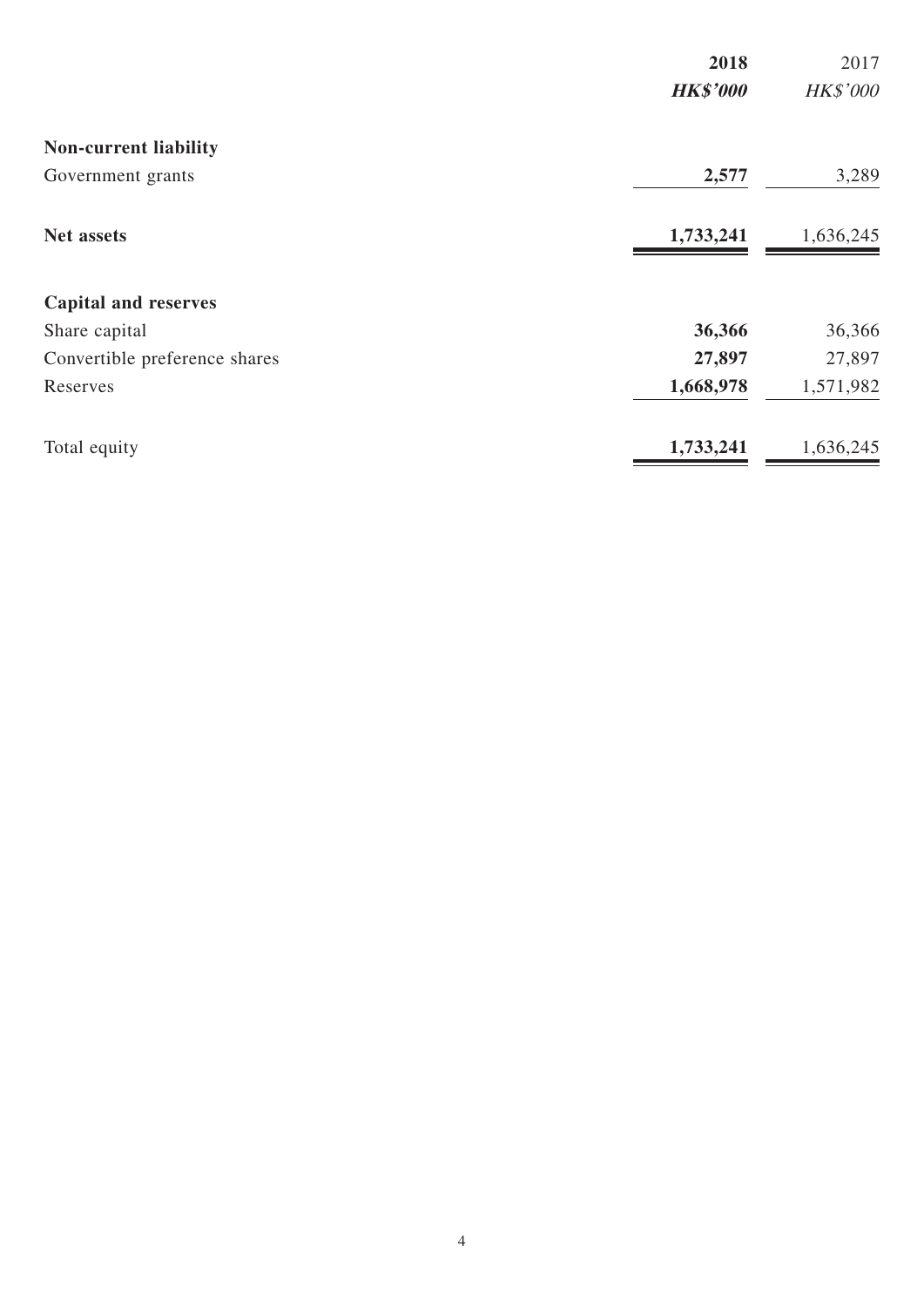# **CONSOLIDATED STATEMENT OF CHANGES IN EQUITY**

For the year ended 31 December 2018

|                                                                                                                    | <b>Share</b><br>capital<br>HK\$'000 | Convertible<br>preference<br>shares<br><b>HK\$'000</b> | <b>Statutory</b><br>reserve<br>HK\$'000<br>(Note i) | Merger<br>reserve<br>HK\$'000<br>(Noteii) | <b>Translation</b><br>reserve<br>HK\$'000 | Other<br>reserve<br>HK\$'000<br>(Note iii) | Contributed<br>surplus<br><b>HK\$'000</b><br>(Note <sub>iv</sub> ) | <b>Retained</b><br>earnings<br>HK\$'000 | <b>Total</b><br><b>HK\$'000</b> |
|--------------------------------------------------------------------------------------------------------------------|-------------------------------------|--------------------------------------------------------|-----------------------------------------------------|-------------------------------------------|-------------------------------------------|--------------------------------------------|--------------------------------------------------------------------|-----------------------------------------|---------------------------------|
| At 31 December 2016 and<br>1 January 2017                                                                          | 36,366                              | 27,897                                                 | 56,720                                              | (1, 248, 106)                             | (135, 468)                                | (203, 432)                                 | 1,992,231                                                          | 830,977                                 | 1,357,185                       |
| Profit for the year                                                                                                |                                     |                                                        |                                                     |                                           |                                           |                                            |                                                                    | 244,526                                 | 244,526                         |
| Exchange differences arising<br>from translation of consolidated<br>financial statements to                        |                                     |                                                        |                                                     |                                           |                                           |                                            |                                                                    |                                         |                                 |
| presentation currency                                                                                              |                                     |                                                        |                                                     |                                           | 111,650                                   |                                            |                                                                    |                                         | 111,650                         |
| Total comprehensive income                                                                                         |                                     |                                                        |                                                     |                                           |                                           |                                            |                                                                    |                                         |                                 |
| for the year                                                                                                       |                                     |                                                        |                                                     |                                           | 111,650                                   |                                            |                                                                    | 244,526                                 | 356,176                         |
| Appropriation to statutory reserve                                                                                 |                                     |                                                        | 8,582                                               |                                           |                                           |                                            |                                                                    | (8,582)                                 |                                 |
| Dividends recognised as<br>distribution (Note 12)                                                                  |                                     |                                                        |                                                     |                                           |                                           |                                            | (77, 116)                                                          |                                         | (77, 116)                       |
| At 31 December 2017                                                                                                | 36,366                              | 27,897                                                 | 65,302                                              | (1,248,106)                               | (23, 818)                                 | (203, 432)                                 | 1,915,115                                                          | 1,066,921                               | 1,636,245                       |
| Profit for the year<br>Exchange differences arising<br>from translation of consolidated<br>financial statements to |                                     |                                                        |                                                     |                                           |                                           |                                            |                                                                    | 270,150                                 | 270,150                         |
| presentation currency                                                                                              |                                     |                                                        |                                                     |                                           | (96, 038)                                 |                                            |                                                                    |                                         | (96, 038)                       |
| Total comprehensive (expense)                                                                                      |                                     |                                                        |                                                     |                                           |                                           |                                            |                                                                    |                                         |                                 |
| income for the year                                                                                                |                                     |                                                        |                                                     |                                           | (96, 038)                                 |                                            |                                                                    | 270,150                                 | 174,112                         |
| Appropriation to statutory reserve                                                                                 |                                     |                                                        | 41,967                                              |                                           |                                           |                                            |                                                                    | (41, 967)                               |                                 |
| Dividends recognised as<br>distribution (Note 12)                                                                  |                                     |                                                        |                                                     |                                           |                                           |                                            | (77, 116)                                                          |                                         | (77, 116)                       |
| At 31 December 2018                                                                                                | 36,366                              | 27,897                                                 | 107,269                                             | (1,248,106)                               | (119, 856)                                | (203, 432)                                 | 1,837,999                                                          | 1,295,104                               | 1,733,241                       |

#### Notes:

- (i) In accordance with the Articles and Association of the People's Republic of China (the "PRC") subsidiaries and the relevant laws and regulations applicable in the PRC, companies established in the PRC are required to appropriate at least 10% of their statutory annual profits after tax determined in accordance with the relevant statutory rules and regulations applicable to enterprises in the PRC to the statutory reserve until the balance of the reserve reaches 50% of their respective registered capitals. Subject to certain restrictions as set out in the relevant PRC regulations, the statutory reserve may be used to offset against accumulated losses of the respective PRC companies. The amount of the transfer is subject to the approval of the board of director of the respective PRC companies.
- (ii) The merger reserve represents the difference between the considerations and the assets and liabilities acquired under business combinations under common control.
- (iii) The other reserve represents the difference between the consideration paid and the carrying values of non-controlling interests acquired during the year ended 31 December 2014.
- (iv) On 15 May 2015, a resolution was passed on the annual general meeting to approve the reduction of the amount of approximately HK\$2,095,051,000 standing to the credit of the share premium account of the Company and the transfer of the entire amount to the contributed surplus account of the Company.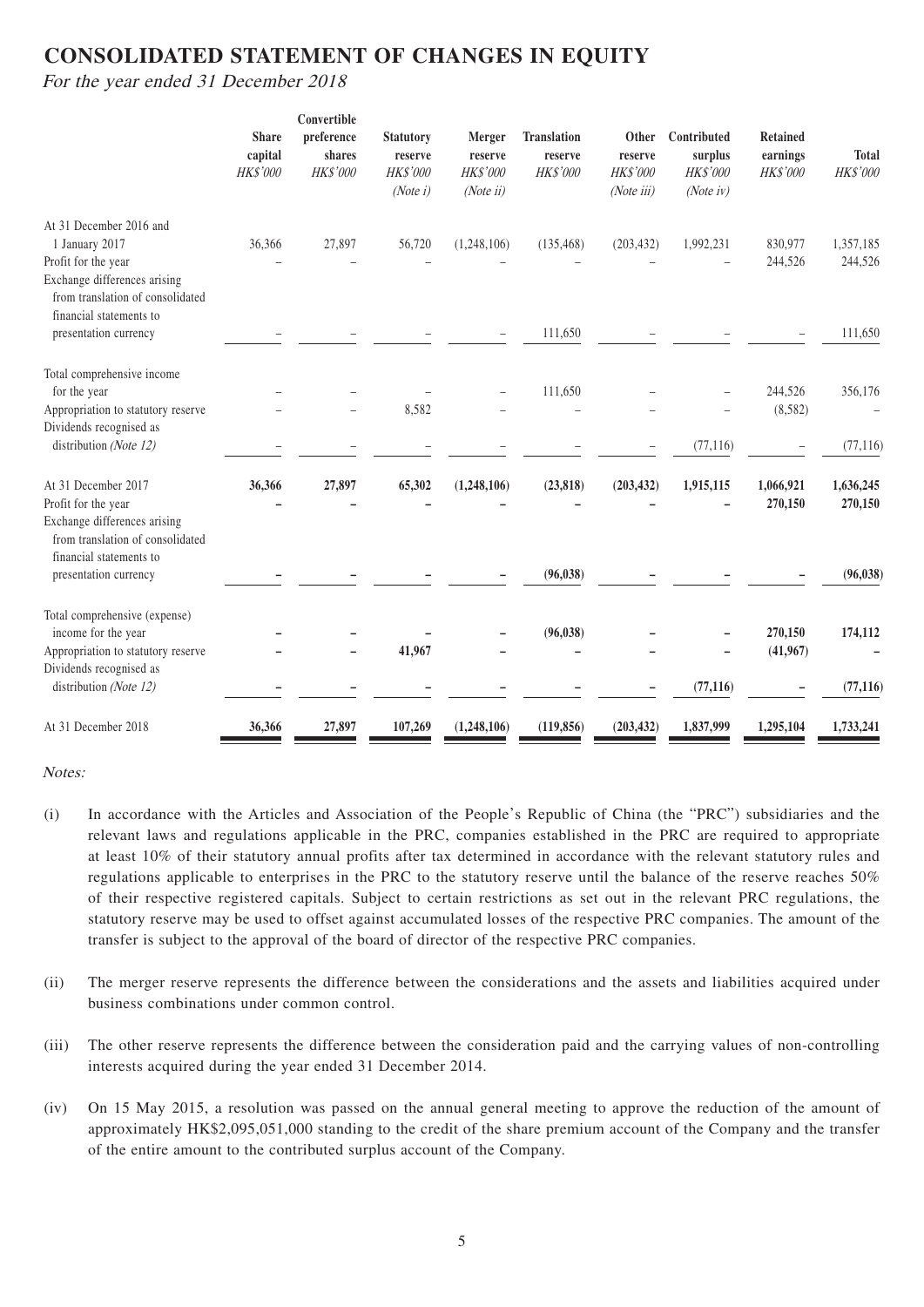## **NOTES TO THE CONSOLIDATED FINANCIAL STATEMENTS**

For the year ended 31 December 2018

## **1.1 GENERAL**

Changhong Jiahua Holdings Limited (the "Company") was incorporated in Bermuda with limited liability.

The Company's shares are listed on GEM of The Stock Exchange of Hong Kong Limited (the "Stock Exchange"). The address of its registered office is Clarendon House, 2 Church Street, Hamilton HM 11, Bermuda. The address of its principal place of business is Unit 1412, 14/F., West Tower, Shun Tak Centre, 168-200 Connaught Road Central, Hong Kong.

The functional currency of the Company is Renminbi ("RMB") and the consolidated financial statements are presented in Hong Kong dollars ("HK\$"). As the Company is a public company with its shares listed on the Stock Exchange with most of its investors located in Hong Kong, the directors of the Company consider that HK\$ is preferable in presenting the operating result and financial position of the Group.

Sichuan Changhong Electronic Co., Limited ("Sichuan Changhong"), a company incorporated in the People's Republic of China (the "PRC") with its shares listed on the Shanghai Stock Exchange, has obtained the control over the board of directors of the Company since 2012. In the opinion of the directors of the Company, the ultimate holding company of the Company is Sichuan Changhong as at 31 December 2018. Its immediate holding company is Fit Generation Holding limited, a private company incorporated in the British Virgin Islands.

## **1.2 APPLICATION OF NEW AND REVISED HONG KONG FINANCIAL REPORTING STANDARDS ("HKFRSs")**

### **New and amendments to HKFRSs that are mandatorily effective for the current year**

The Group has applied the following new and amendments to HKFRSs issued by the Hong Kong Institute of Certified Public Accountants ("HKICPA") for the first time in the current year:

| HKFRS 9               | <b>Financial Instruments</b>                                            |
|-----------------------|-------------------------------------------------------------------------|
| HKFRS 15              | Revenue from Contracts with Customers and the related Amendments        |
| $HK(IFRIC) - Int 22$  | Foreign Currency Transactions and Advance Consideration                 |
| Amendments to HKFRS 2 | Classification and Measurement of Share-based Payment Transactions      |
| Amendments to HKFRS 4 | Applying HKFRS 9 Financial Instruments with HKFRS 4 Insurance Contracts |
| Amendments to HKAS 28 | As part of the Annual Improvements to HKFRSs 2014 – 2016 Cycle          |
| Amendments to HKAS 40 | Transfers of Investment Property                                        |

Except as described below, the application of the new and amendments to HKFRSs in the current year has had no material impact on the Group's financial performance and positions for the current and prior years and/or on the disclosures set out in these consolidated financial statements.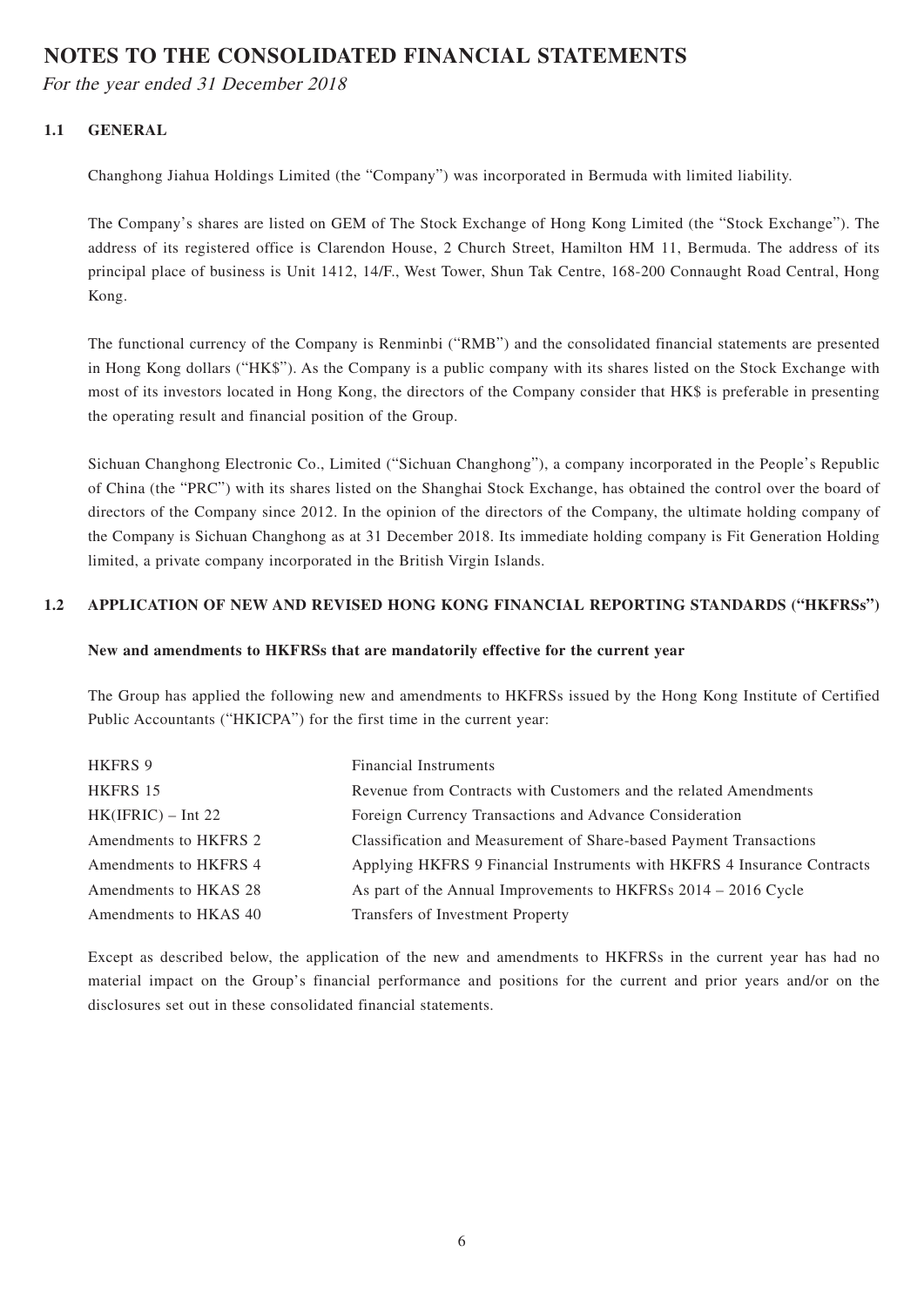### **1.2.1 HKFRS 15 Revenue from Contracts with Customers**

The Group has applied HKFRS 15 for the first time in the current year. HKFRS 15 superseded HKAS 18 Revenue, HKAS 11 Construction Contracts and the related interpretations.

The Group has applied HKFRS 15 retrospectively with the cumulative effect of initially applying this Standard recognised at the date of initial application, 1 January 2018. Any difference at the date of initial application is recognised in the opening retained earnings and comparative information has not been restated. Furthermore, in accordance with the transition provisions in HKFRS 15, the Group has elected to apply the Standard retrospectively only to contracts that are not completed at 1 January 2018. Accordingly, certain comparative information may not be comparable as comparative information was prepared under HKAS 18 and HKAS 11 and the related interpretations.

The Group recognises revenue from the following major sources which arise from contract with customers. Specifically, the Group's reportable and operating segments under HKFRS 8 are as follows:

- 1. Information Technology ("IT") Consumer Products distribution of IT consumer products which include mainly personal computers, digital products and IT accessories.
- 2. IT Corporate Products distribution of IT corporate products which include mainly storage products, minicomputers, networking products, personal computer servers, intelligent building management system products and unified communications and contact centre products.
- 3. Others distribution of smartphones and development of its own brand products including but not limited to mobile location-based service products, sales of warranty packages and professional integrated IT solutions and provision of IT services.

Information about the Group's performance obligations and the accounting policies resulting from application of HKFRS 15 are disclosed in Note 2.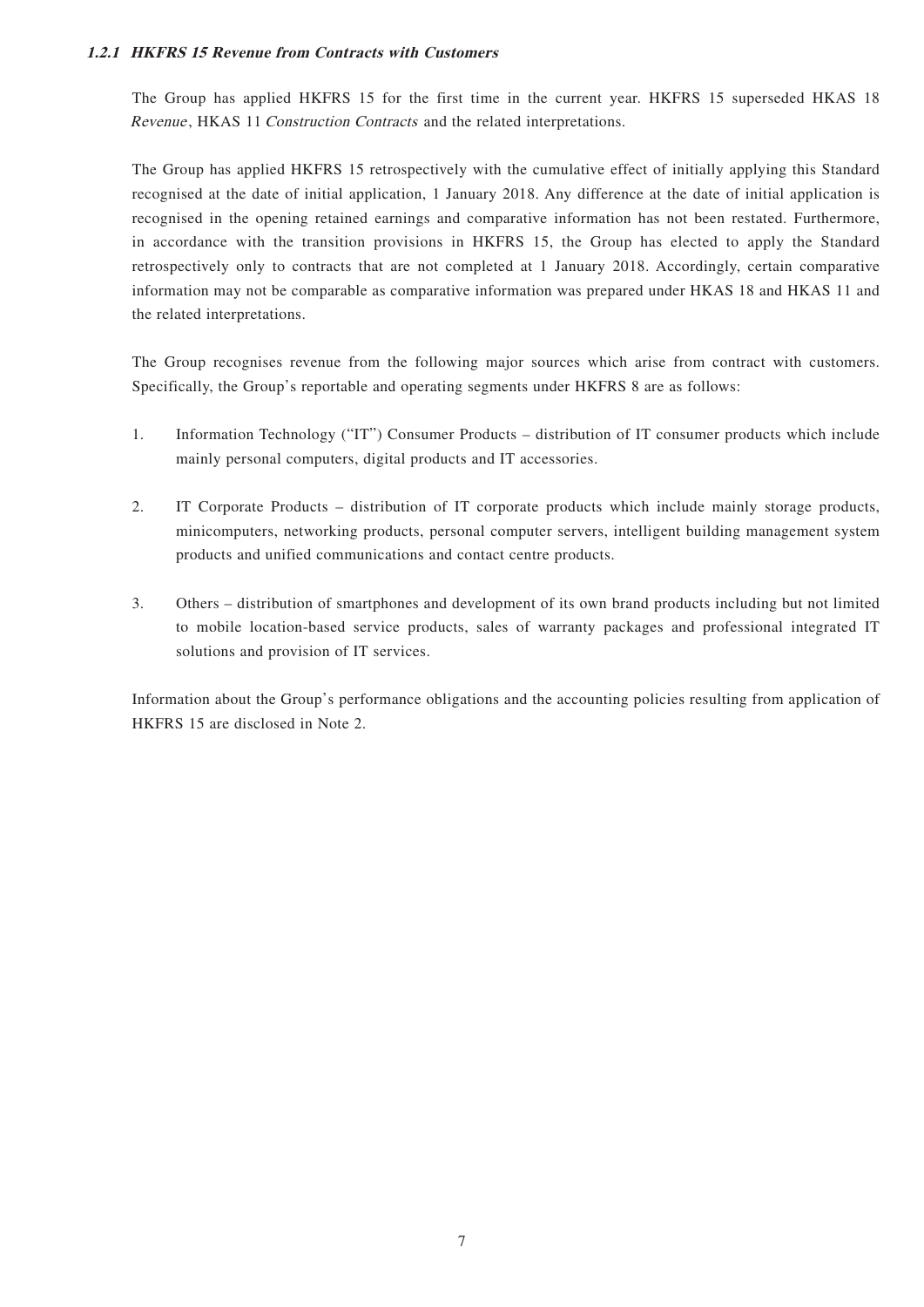The following adjustments were made to the amounts recognised in the consolidated statement of financial position at 1 January 2018. Line items that were not affected by the changes have not been included.

|                            | Carrying        |                  | Carrying        |
|----------------------------|-----------------|------------------|-----------------|
|                            | amounts         |                  | amount          |
|                            | previously      |                  | under           |
|                            | reported at     |                  | <b>HKFRS 15</b> |
|                            | 31 December     |                  | at 1 January    |
|                            | 2017            | Reclassification | 2018            |
|                            | <b>HK\$'000</b> | <b>HK\$'000</b>  | <b>HK\$'000</b> |
| <b>Current liabilities</b> |                 |                  |                 |
| Customer deposits          | 284,694         | (284, 694)       | -               |
| Contract liabilities       |                 | 284,694          | 284,694         |

As at 1 January 2018, advances from customers of HK\$284,694,000 previously included in customer deposits were reclassified to contract liabilities.

The following tables summarise the impacts of applying HKFRS 15 on the Group's consolidated statement of financial position as at 31 December 2018 and its consolidated statement of cash flow for the current year for each of the line items affected. Line items that were not affected by the changes have not been included.

Impact on the consolidated statement of financial position

|                            |             |                    | application of  |  |  |
|----------------------------|-------------|--------------------|-----------------|--|--|
|                            | As reported | <b>Adjustments</b> | <b>HKFRS 15</b> |  |  |
|                            | HK\$'000    | <b>HK\$'000</b>    | <b>HK\$'000</b> |  |  |
| <b>Current liabilities</b> |             |                    |                 |  |  |
| Contract liabilities       | 347,231     | (347, 231)         |                 |  |  |
| Customer deposits          |             | 347,231            | 347,231         |  |  |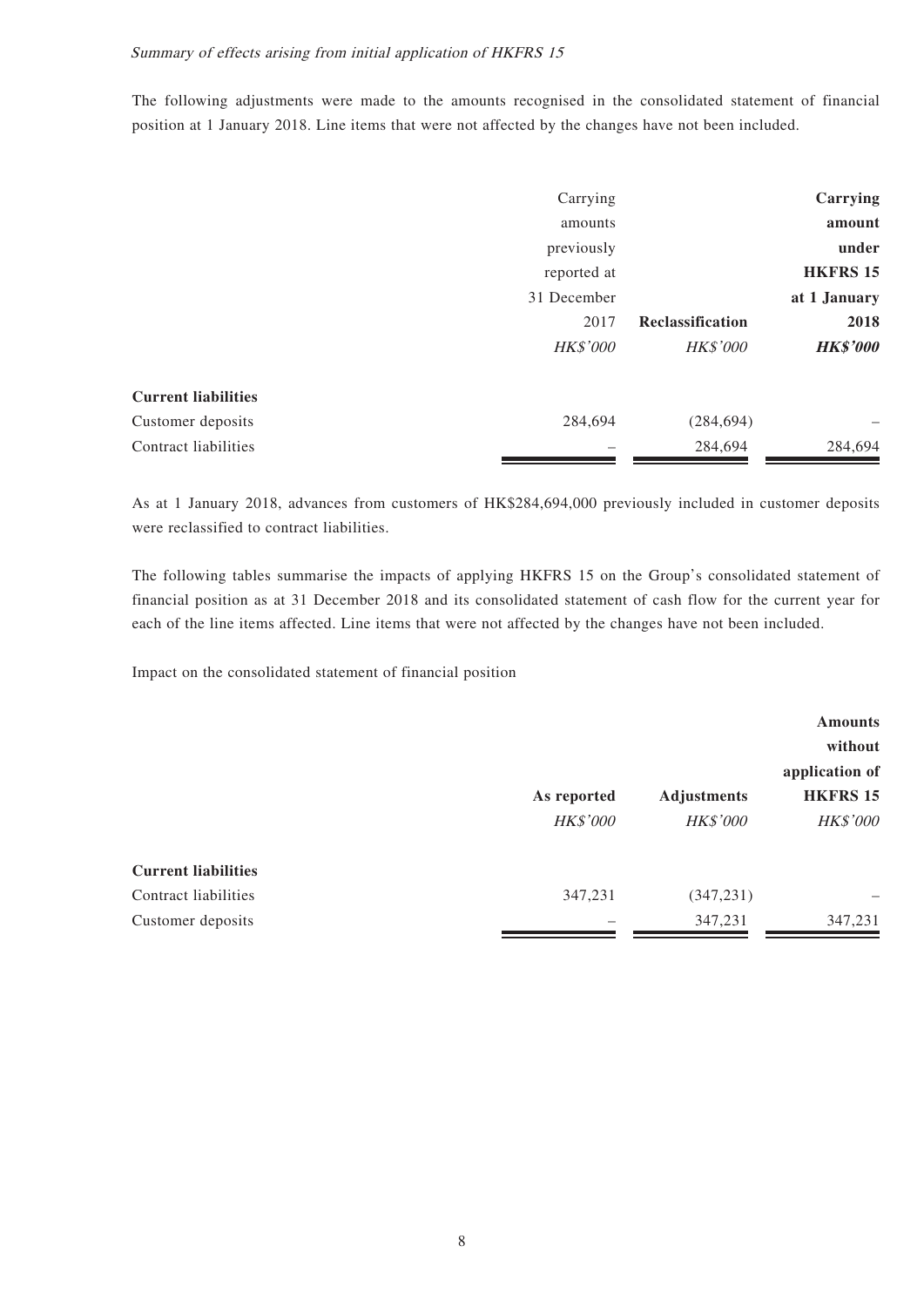|                                  |                                |                                       | <b>Amounts</b><br>without                            |  |
|----------------------------------|--------------------------------|---------------------------------------|------------------------------------------------------|--|
|                                  | As reported<br><b>HK\$'000</b> | <b>Adjustments</b><br><b>HK\$'000</b> | application of<br><b>HKFRS 15</b><br><b>HK\$'000</b> |  |
| <b>OPERATING ACTIVITIES</b>      |                                |                                       |                                                      |  |
| Increase in contract liabilities | 79,188                         | (79, 188)                             |                                                      |  |
| Increase in customer deposits    |                                | 79,188                                | 79,188                                               |  |

As at 31 December 2018, customer deposits of HK\$347,231,000 are classified as contract liabilities. As such, the increase in customer deposits of HK\$79,188,000 in the consolidated statement of cash flows is classified as increase in contract liabilities.

### **1.2.2 HKFRS 9 Financial Instruments**

In the current year, the Group has applied HKFRS 9 Financial Instruments and the related consequential amendments to other HKFRSs. HKFRS 9 introduces new requirements for 1) the classification and measurement of financial assets and financial liabilities, 2) expected credit losses ("ECL") for financial assets and 3) general hedge accounting.

The Group has applied HKFRS 9 in accordance with the transition provisions set out in HKFRS 9, i.e. applied the classification and measurement requirements (including impairment under ECL model) retrospectively to instruments that have not been derecognised as at 1 January 2018 (date of initial application) and has not applied the requirements to instruments that have already been derecognised as at 1 January 2018. The difference between carrying amounts as at 31 December 2017 and the carrying amounts as at 1 January 2018 are recognised in the opening retained earnings and other components of equity, without restating comparative information.

Accordingly, certain comparative information may not be comparable as comparative information was prepared under HKAS 39 Financial Instruments: Recognition and Measurement.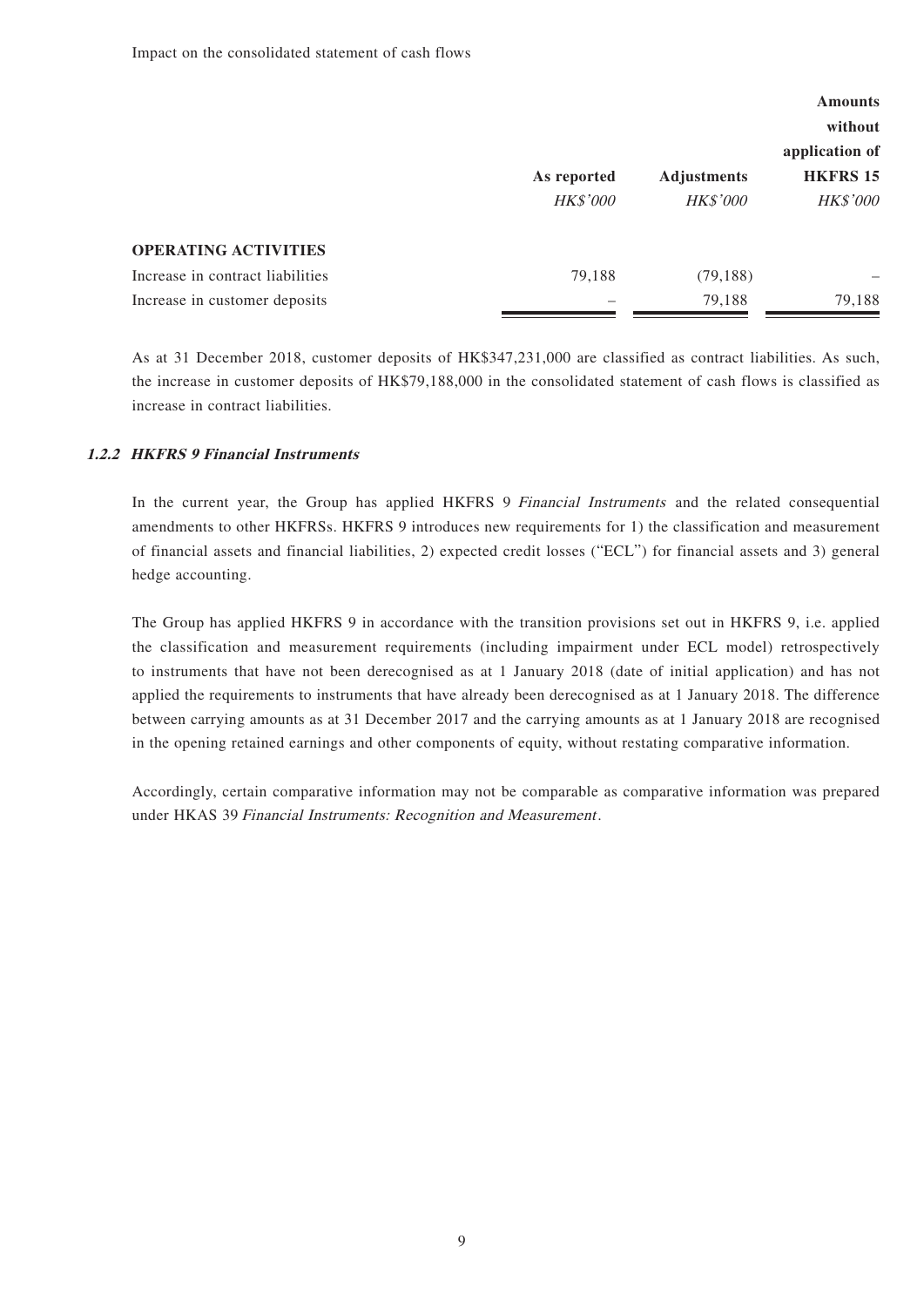The table below illustrates the classification and measurement of financial assets and financial liabilities and other items subject to ECL under HKFRS 9 at the date of initial application, 1 January 2018.

|                                                               | <b>Notes</b> | Available-<br>for-sale<br>("AFS")<br>investment<br>HK\$'000 | <b>Trade and</b><br>bills<br>receivables<br>HK\$'000 | <b>Bills</b><br>receivables<br>at fair value<br>through other<br>comprehensive<br>income<br>("FVTOCI")<br>HK\$'000 | Financial<br>asset at<br>fair value<br>through<br>profit or loss<br>("FVTPL")<br>HK\$'000 |
|---------------------------------------------------------------|--------------|-------------------------------------------------------------|------------------------------------------------------|--------------------------------------------------------------------------------------------------------------------|-------------------------------------------------------------------------------------------|
| <b>Closing balance at</b><br>31 December 2017 - HKAS 39       |              | 21,384                                                      | 1,494,684                                            |                                                                                                                    |                                                                                           |
| <b>Effect arising from initial application of HKFRS</b><br>9: |              |                                                             |                                                      |                                                                                                                    |                                                                                           |
| Reclassification                                              |              |                                                             |                                                      |                                                                                                                    |                                                                                           |
| From AFS investment                                           | (a)          | (21, 384)                                                   |                                                      |                                                                                                                    | 21,384                                                                                    |
| From loans and receivables                                    | (b)          |                                                             | (164, 799)                                           | 164,799                                                                                                            |                                                                                           |
| Opening balance at 1 January 2018                             |              |                                                             | 1,329,885                                            | 164,799                                                                                                            | 21,384                                                                                    |

#### (a) AFS investment

#### From AFS investment to FVTPL

At the date of initial application of HKFRS 9, the Group's equity investment of HK\$21,384,000 was reclassified from AFS investment to financial asset at FVTPL. The fair value as at 1 January 2018 determined by an independent qualified professional valuer approximates the carrying value and no adjustment was made.

### (b) Loans and receivables

As part of the Group's cash flow management, the Group has the practice of discounting some of the bills received from debtors to financial institutions before the bills are due for payment and derecognises bills discounted on the basis that the Group has transferred substantially all risks and rewards to the relevant counterparties. Accordingly, the Group's bills receivables of HK\$164,799,000 were considered as within the hold to collect contractual cash flows and to sell business model, and reclassified to debt instruments at FVTOCI as at 1 January 2018. The related fair value approximates amortised cost and no adjustment was made.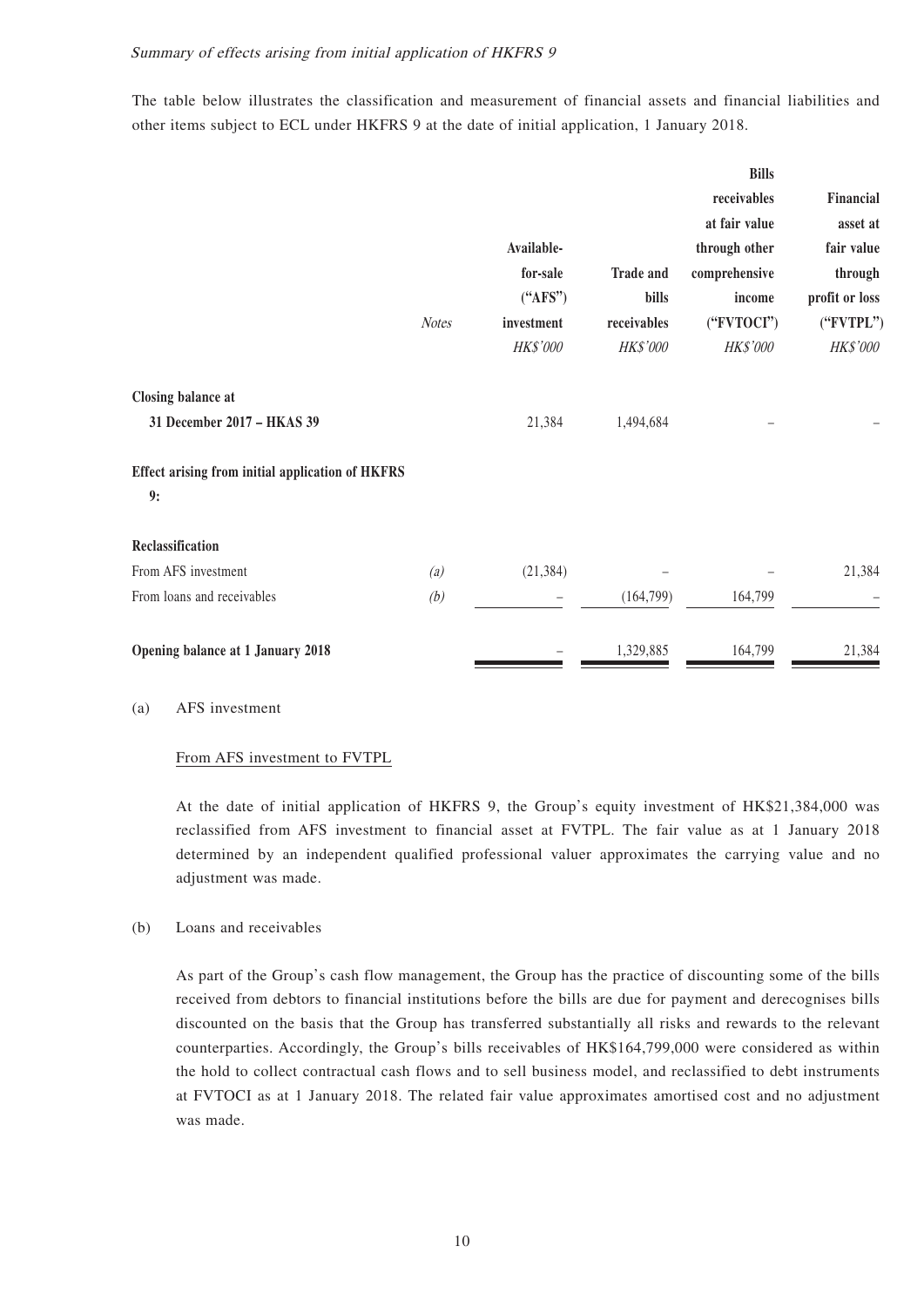#### (c) Impairment under ECL model

The Group applies the HKFRS 9 simplified approach to measure ECL which uses a lifetime ECL for trade receivables. Except for those which had been determined as credit impaired under HKAS 39, trade receivables have been grouped based on aging analysis.

ECL for all other financial assets, including bills receivables at FVTOCI, pledged bank deposits, bank balances and cash, other receivables and amounts due from related companies, are assessed on 12-month ECL ("12m ECL") basis as there had been no significant increase in credit risk since initial recognition.

As at 1 January 2018, the directors of the Company reviewed and assessed the Group's existing financial assets for impairment in accordance with the requirements of HKFRS 9. No additional credit loss allowance has been recognised against retained earnings as the amounts involved are insignificant.

### **1.2.3 Impacts on opening consolidated statement of financial position arising from the application of all new standards, amendments and interpretation**

As a result of the changes in the Group's accounting policies above, the opening consolidated statement of financial position had to be restated. The following table show the adjustments recognised for each of the line items affected. Line items that were not affected by the changes have not been included.

|                             | 31 December     |                 |                 | 1 January       |
|-----------------------------|-----------------|-----------------|-----------------|-----------------|
|                             | 2017            |                 |                 | 2018            |
|                             | (Audited)       | <b>HKFRS 15</b> | <b>HKFRS 9</b>  | (Restated)      |
|                             | <b>HK\$'000</b> | <b>HK\$'000</b> | <b>HK\$'000</b> | <b>HK\$'000</b> |
| <b>Non-current assets</b>   |                 |                 |                 |                 |
| Financial asset at FVTPL    |                 |                 | 21,384          | 21,384          |
| AFS investment              | 21,384          |                 | (21, 384)       |                 |
| <b>Current assets</b>       |                 |                 |                 |                 |
| Trade and bills receivables | 1,494,684       |                 | (164,799)       | 1,329,885       |
| Bills receivables at FVTOCI |                 | -               | 164,799         | 164,799         |
| <b>Current liabilities</b>  |                 |                 |                 |                 |
| Customer deposits           | 284,694         | (284, 694)      |                 |                 |
| Contract liabilities        |                 | 284,694         |                 | 284,694         |

Note: For the purposes of reporting cash flows from operating activities under indirect method for the year ended 31 December 2018, movements in working capital have been computed based on opening consolidated statement of financial position as at 1 January 2018 as disclosed above.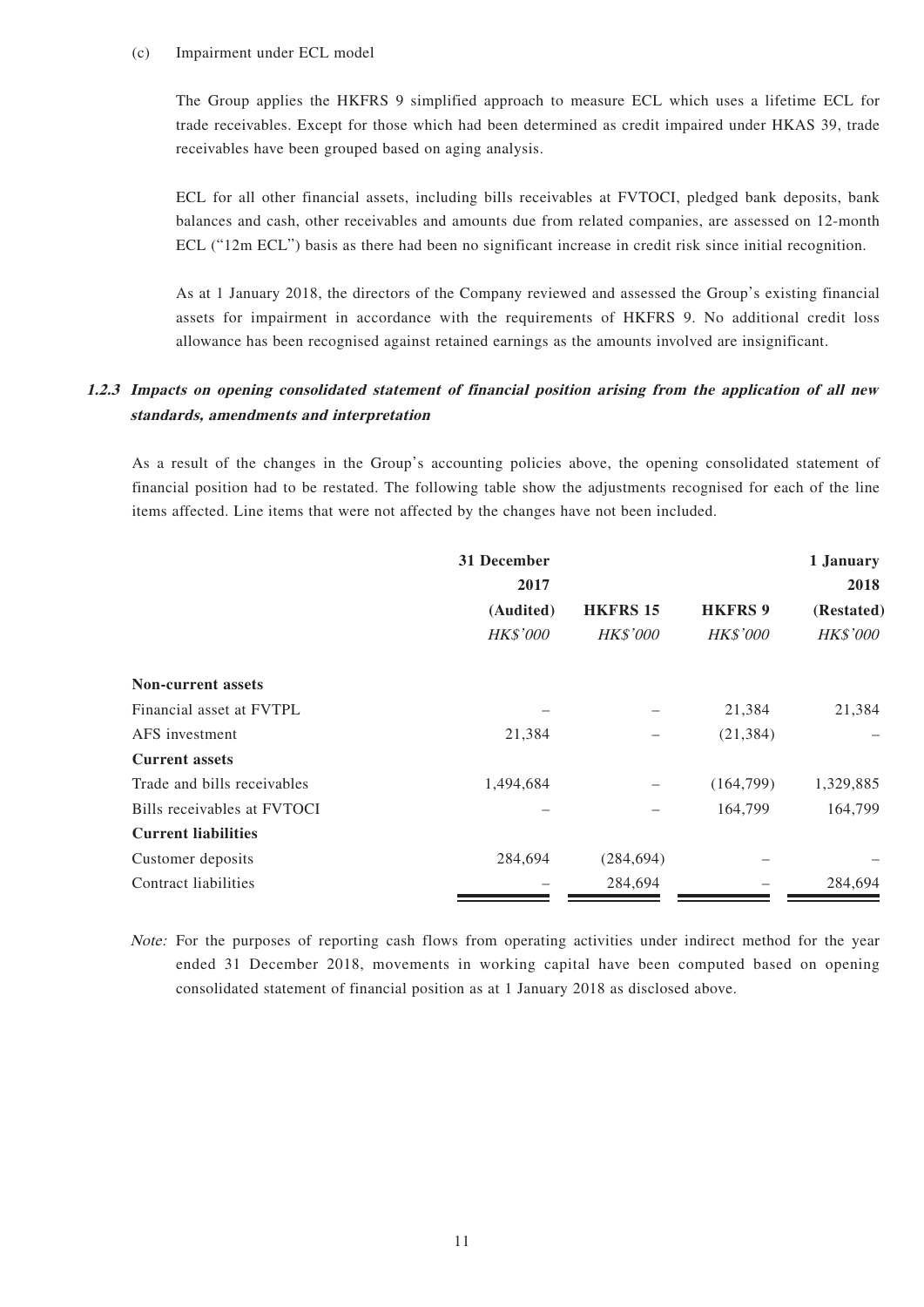#### **New and amendments to HKFRSs in issue but not yet effective**

The Group has not early applied the following new and amendments to HKFRSs that have been issued but are not yet effective:

| <b>HKFRS 16</b>                 | Leases <sup>1</sup>                                               |
|---------------------------------|-------------------------------------------------------------------|
| <b>HKFRS 17</b>                 | Insurance Contracts <sup>3</sup>                                  |
| $HK(IFRIC) - Int 23$            | Uncertainty over Income Tax Treatments <sup>1</sup>               |
| Amendments to HKFRS 3           | Definition of a Business <sup>4</sup>                             |
| Amendments to HKFRS 9           | Prepayment Features with Negative Compensation <sup>1</sup>       |
| Amendments to HKFRS 10          | Sale or Contribution of Assets between an Investor and its        |
| and HKAS 28                     | Associate or Joint Venture <sup>2</sup>                           |
| Amendments to HKAS 1 and HKAS 8 | Definition of Material <sup>5</sup>                               |
| Amendments to HKAS 19           | Plan Amendment, Curtailment or Settlement <sup>1</sup>            |
| Amendments to HKAS 28           | Long-term Interests in Associates and Joint Ventures <sup>1</sup> |
| Amendments to HKFRSs            | Annual Improvements to HKFRSs 2015 – 2017 Cycle <sup>1</sup>      |

1 Effective for annual periods beginning on or after 1 January 2019

- 2 Effective for annual periods beginning on or after a date to be determined
- 3 Effective for annual periods beginning on or after 1 January 2021
- 4 Effective for business combinations and asset acquisitions for which the acquisition date is on or after the beginning of the first annual period beginning on or after 1 January 2020
- 5 Effective for annual periods beginning on or after 1 January 2020

Except for the new and amendments to HKFRSs mentioned below, the directors of the Company anticipate that the application of all other new and amendments to HKFRSs will have no material impact on the consolidated financial statements in the foreseeable future.

### **HKFRS 16 Leases**

HKFRS 16 introduces a comprehensive model for the identification of lease arrangements and accounting treatments for both lessors and lessees. HKFRS 16 will supersede HKAS 17 Leases and the related interpretations when it becomes effective.

HKFRS 16 distinguishes lease and service contracts on the basis of whether an identified asset is controlled by a customer. HKFRS 16 also includes requirements relating to subleases and lease modifications.

Distinctions of operating leases and finance leases are removed for lessee accounting, and is replaced by a model where a right-of-use asset and a corresponding liability have to be recognised for all leases by lessees, except for short-term leases and leases of low value assets.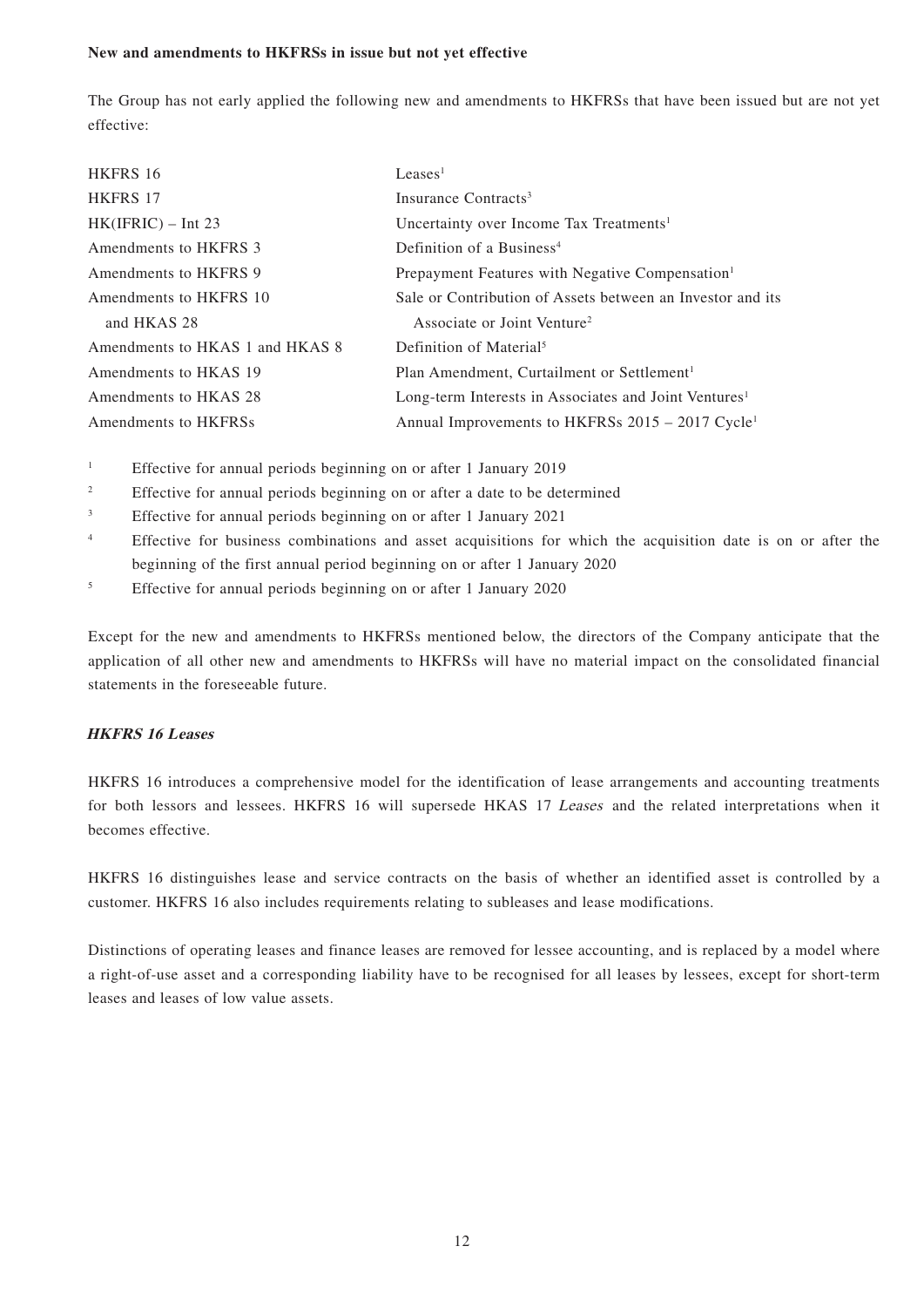The right-of-use asset is initially measured at cost and subsequently measured at cost (subject to certain exceptions) less accumulated depreciation and impairment losses, adjusted for any remeasurement of the lease liability. The lease liability is initially measured at the present value of the lease payments that are not paid at that date. Subsequently, the lease liability is adjusted for interest and lease payments, as well as the impact of lease modifications, amongst others. For the classification of cash flows, the Group currently presents operating lease payments as operating cash flows. Upon application of HKFRS 16, lease payments in relation to lease liability will be allocated into a principal and an interest portion which will be presented as financing cash flows by the Group.

Furthermore, extensive disclosures are required by HKFRS 16.

As at 31 December 2018, the Group has non-cancellable operating lease commitments of HK\$13,302,000. A preliminary assessment indicates that these arrangements will meet the definition of a lease. Upon application of HKFRS 16, the Group will recognise a right-of-use asset and a corresponding liability in respect of all these leases unless they qualify for low value or short-term leases.

In addition, the Group currently considers refundable rental deposits paid of HK\$566,000 as rights under leases to which HKAS 17 applies. Based on the definition of lease payments under HKFRS 16, such deposits are not payments relating to the right to use the underlying assets, accordingly, the carrying amounts of such deposits may be adjusted to amortised cost. Adjustments to refundable rental deposits paid would be considered as additional lease payments and included in the carrying amount of right-of-use assets.

The application of new requirements may result in changes in measurement, presentation and disclosure as indicated above. The Group intends to elect the practical expedient to apply HKFRS 16 to contracts that were previously identified as leases applying HKAS 17 and HK(IFRIC) – Int 4 Determining whether an Arrangement contains a Lease and not apply this standard to contracts that were not previously identified as containing a lease applying HKAS 17 and HK(IFRIC) – Int 4. Therefore, the Group will not reassess whether the contracts are, or contain a lease which already existed prior to the date of initial application. Furthermore, the Group intends to elect the modified retrospective approach for the application of HKFRS 16 as lessee and will recognise the cumulative effect of initial application to opening retained earnings without restating comparative information.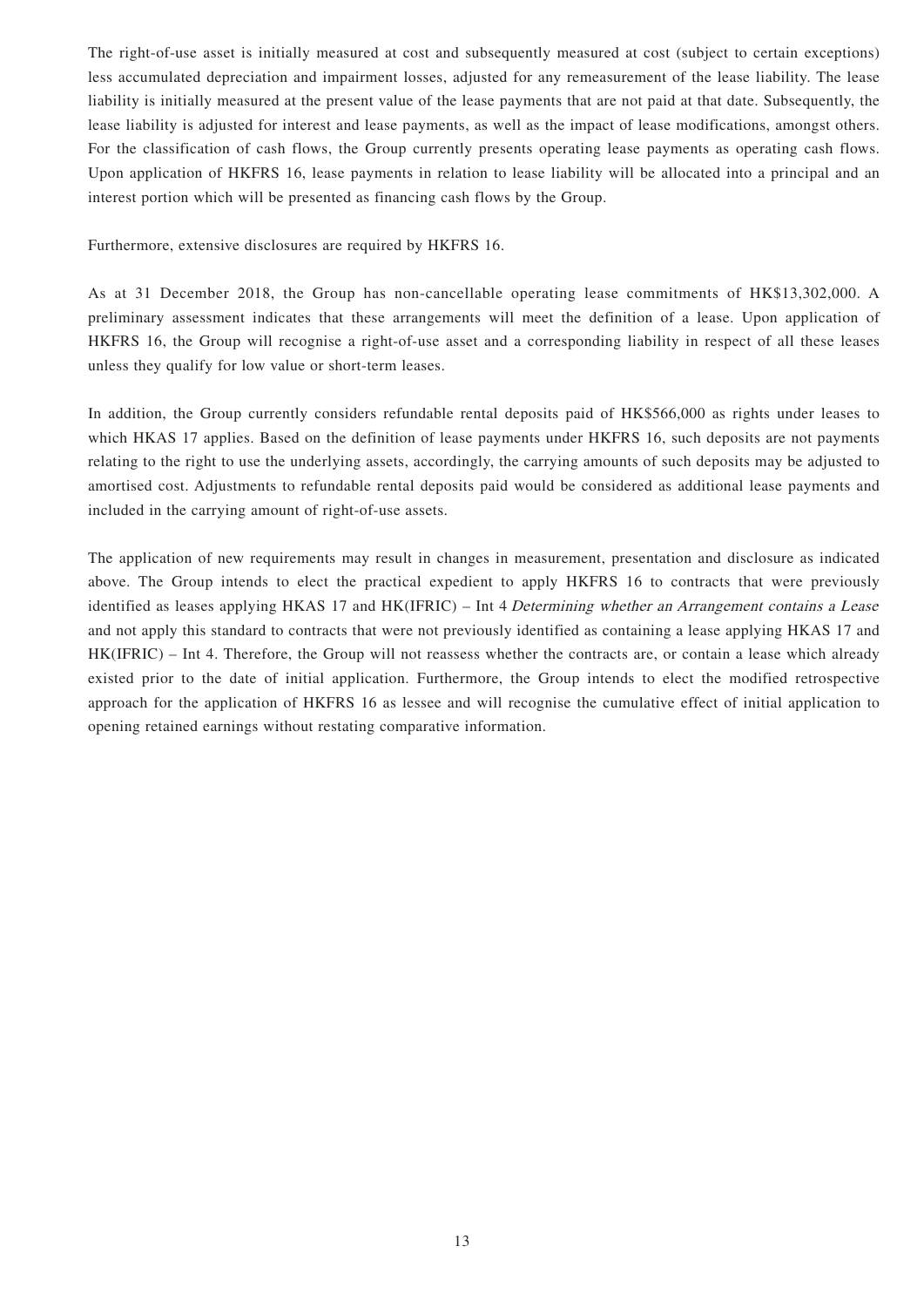### **2. REVENUE**

### **A. For the year ended 31 December 2018**

### **(i) Disaggregation of revenue from contracts with customers**

|                                      | For the year ended 31 December 2018 |              |               |              |  |
|--------------------------------------|-------------------------------------|--------------|---------------|--------------|--|
|                                      | IT consumer                         | IT corporate |               |              |  |
| <b>Segments</b>                      | products                            | products     | <b>Others</b> | <b>Total</b> |  |
|                                      | HK\$'000                            | HK\$'000     | HK\$'000      | HK\$'000     |  |
| Types of goods or service            |                                     |              |               |              |  |
| Sales of IT products                 | 11,053,217                          | 6,976,552    |               | 18,029,769   |  |
| Sales of smartphone and              |                                     |              |               |              |  |
| own brand products                   |                                     |              | 3,933,589     | 3,933,589    |  |
| Sales of warranty packages and       |                                     |              |               |              |  |
| professional integrated IT solutions |                                     |              | 110,572       | 110,572      |  |
| Provision of IT services             |                                     |              | 24,146        | 24,146       |  |
|                                      | 11,053,217                          | 6,976,552    | 4,068,307     | 22,098,076   |  |
| Timing of revenue recognition        |                                     |              |               |              |  |
| A point of time                      | 11,053,217                          | 6,976,552    | 4,044,161     | 22,073,930   |  |
| Overtime                             |                                     |              | 24,146        | 24,146       |  |
|                                      | 11,053,217                          | 6,976,552    | 4,068,307     | 22,098,076   |  |

### **(ii) Performance obligations for contracts with customers**

For sales of products to distributors, revenue is recognised when control of the goods has transferred, being when the goods have been shipped to the distributors' specific location (delivery). For sales of warranty packages and professional integrated IT solutions, control is transferred when the customers have the right to use or sell these products. Following delivery, the distributor has full discretion over the manner of distribution and price to sell the goods, has the primary responsibility when on selling the goods and bears the risks of obsolescence and loss in relation to the goods.

The IT services are recognised overtime and considered to be distinct services as it is supplied by the Group to customers on a stand-alone basis or is available for customers from other providers in the market.

#### **(iii) Transaction price allocated to the remaining performance obligation for contracts with customers**

All sales of goods and provision of services are for periods of one year or less. As permitted under HKFRS 15, the transaction price allocated to these unsatisfied contracts is not disclosed.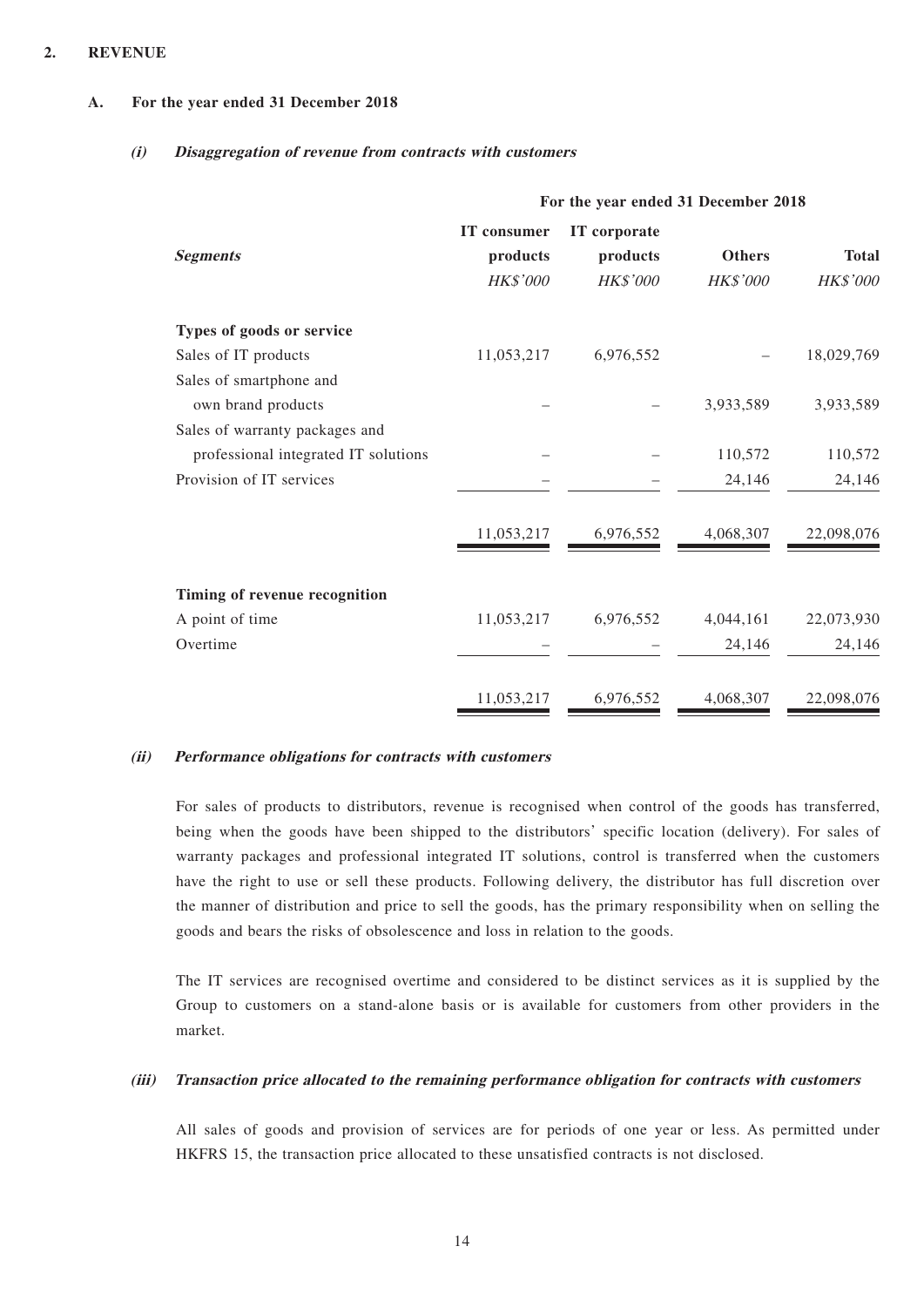### **B. For the year ended 31 December 2017**

The principal activities of the Group are the provision of professional integrated IT solutions and services, and distribution of IT corporate products, digital products, own brand products and related parts and components.

Revenue represents net amount received and receivable for the sale of different types of IT products, selfdeveloped products, provision of professional integrated IT solutions and services net of corresponding sales related taxes and rebate. The amounts of each significant category of revenue recognised in revenue for the year are as follows:

|                             | 2017       |
|-----------------------------|------------|
|                             | HK\$'000   |
| <b>IT Consumer Products</b> | 10,809,340 |
| IT Corporate Products       | 5,560,739  |
| Others                      | 4,654,176  |
|                             | 21,024,255 |

### **3. OTHER INCOME**

|                            | 2018            | 2017            |
|----------------------------|-----------------|-----------------|
|                            | <b>HK\$'000</b> | <b>HK\$'000</b> |
| Bank interest income       | 6,669           | 5,310           |
| Government grants          | 27,155          | 17,597          |
| Waive of customer deposits | 1,028           | 2,450           |
| Waive of trade payables    | 5,890           |                 |
| Compensation income        | 2,873           |                 |
| Investment income          | 1,559           | -               |
| Others                     | 1,092           | 1,743           |
|                            | 46,266          | 27,100          |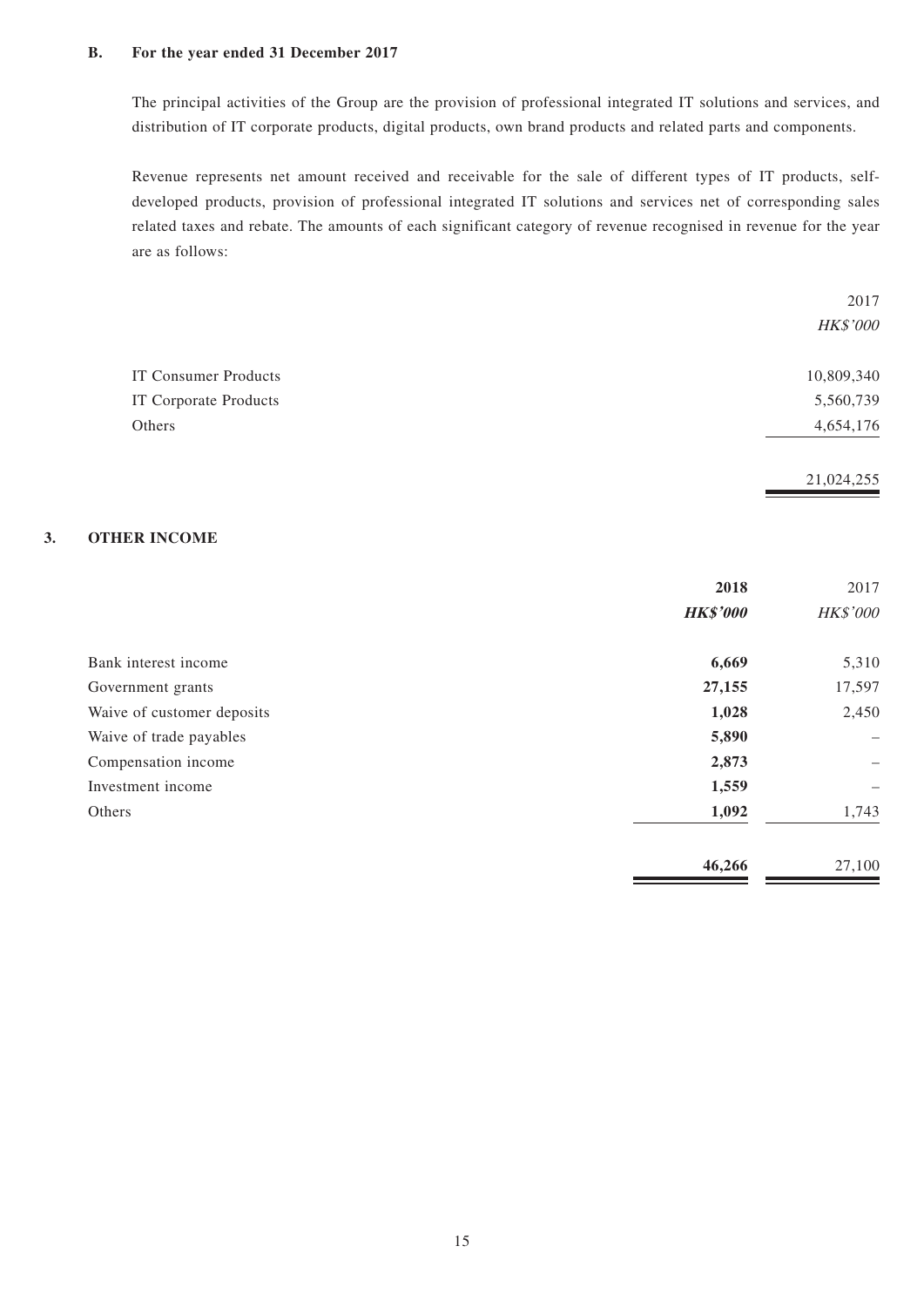### **4. SEGMENT INFORMATION**

Information reported to the executive directors or the management of the Company, being the chief operating decision maker (the "CODM"), for the purposes of resource allocation and assessment of segment performance focuses on types of goods or services delivered or provided.

Specifically, the Group's reportable and operating segments under HKFRS 8 are as follows:

- 1. IT Consumer Products distribution of IT consumer products which include mainly personal computers, digital products and IT accessories.
- 2. IT Corporate Products distribution of IT corporate products which include mainly storage products, minicomputers, networking products, personal computer servers, intelligent building management system products and unified communications and contact centre products.
- 3. Others distribution of smartphones and development of its own brand products including but not limited to mobile location-based service products, sales of warranty packages and professional integrated IT solutions and provision of IT services.

The accounting policies of the reportable and operating segments are the same as the Group's accounting policies. Segment profit represents the profit earned by each segment without allocation of other income, research and development expenses, finance costs, exchange (loss) gain, net as well as unallocated head office and corporate administrative expenses. This is the measure reported to the CODM for the purposes of resource allocation and performance assessment.

Segment assets do not include plant and equipment, intangible assets, prepayments, deposits and other receivables, structured bank deposits, pledged bank deposits, bank balances and cash, financial asset at FVTPL and AFS investment. Segment liabilities do not include other payables, tax payables, amounts due to related companies, government grants and borrowings.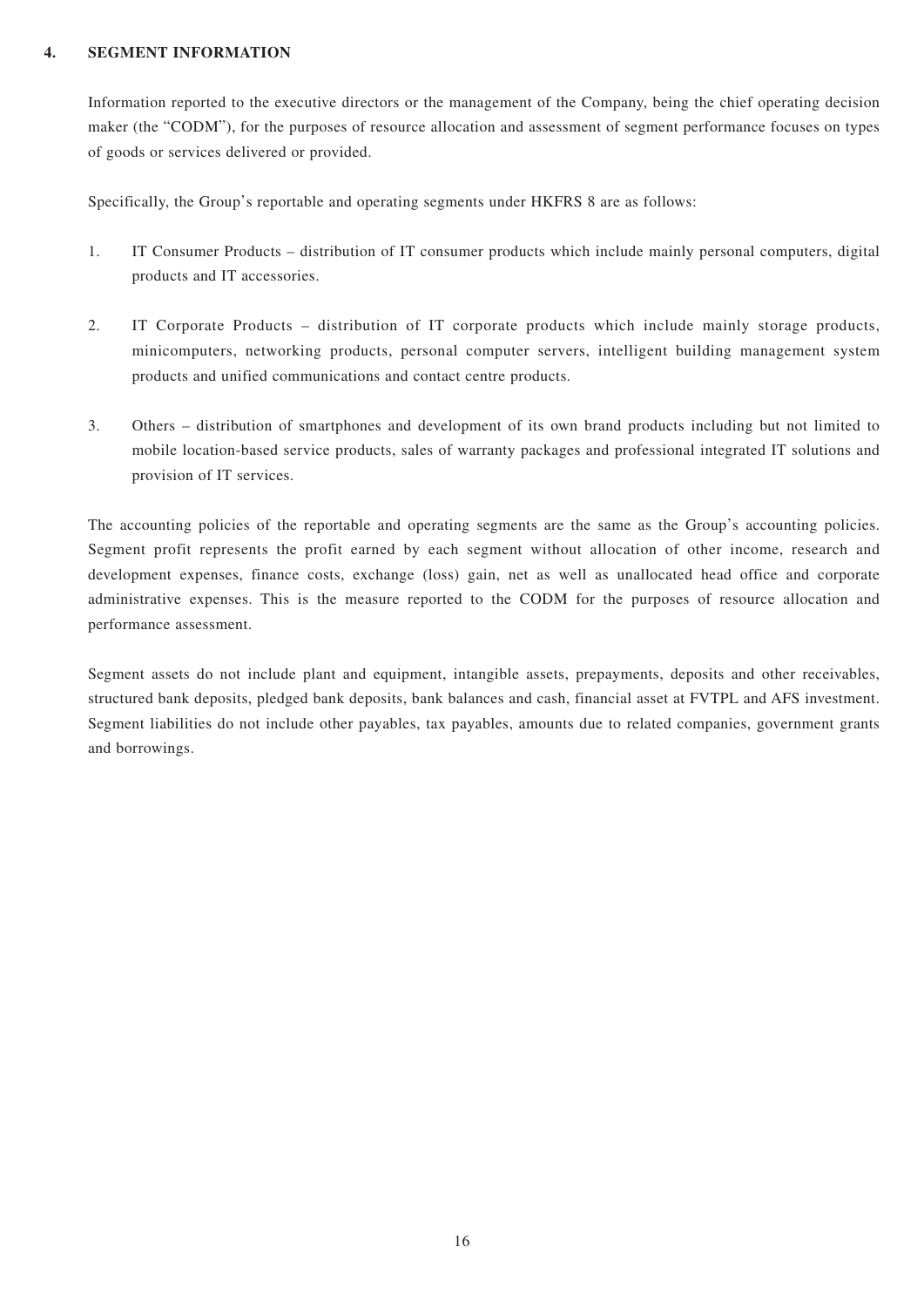The following is an analysis of the Group's revenue and results, as well as assets and liabilities by reportable and operating segment:

### **For the year ended 31 December 2018**

|                                             | IT              | IT              |                 |                 |
|---------------------------------------------|-----------------|-----------------|-----------------|-----------------|
|                                             | consumer        | corporate       |                 |                 |
|                                             | products        | products        | <b>Others</b>   | <b>Total</b>    |
|                                             | <b>HK\$'000</b> | <b>HK\$'000</b> | <b>HK\$'000</b> | <b>HK\$'000</b> |
| Revenue                                     |                 |                 |                 |                 |
| External sales                              | 11,053,217      | 6,976,552       | 4,068,307       | 22,098,076      |
| <b>Segment profit</b>                       | 206,900         | 304,741         | 11,998          | 523,639         |
| Other income                                |                 |                 |                 | 46,266          |
| Research and development expenses           |                 |                 |                 | (26, 012)       |
| Administrative expenses                     |                 |                 |                 | (123, 485)      |
| Exchange loss, net                          |                 |                 |                 | (8,246)         |
| Finance costs                               |                 |                 |                 | (54, 011)       |
| Profit before tax                           |                 |                 |                 | 358,151         |
| <b>Segment assets</b>                       | 2,816,950       | 1,798,028       | 67,385          | 4,682,363       |
| Unallocated assets:                         |                 |                 |                 |                 |
| Structured bank deposits                    |                 |                 |                 | 672,221         |
| Pledged bank deposits                       |                 |                 |                 | 179,107         |
| Bank balances and cash                      |                 |                 |                 | 334,240         |
| Prepayments, deposits and other receivables |                 |                 |                 | 88,100          |
| Plant and equipment                         |                 |                 |                 | 23,809          |
| Intangible assets                           |                 |                 |                 | 35,903          |
| Financial asset at FVTPL                    |                 |                 |                 | 31,386          |
| <b>Total consolidated assets</b>            |                 |                 |                 | 6,047,129       |
| <b>Segment liabilities</b>                  | 2,058,837       | 1,018,224       | 78,150          | 3,155,211       |
| Unallocated liabilities:                    |                 |                 |                 |                 |
| Other payables                              |                 |                 |                 | 246,875         |
| Amounts due to related companies            |                 |                 |                 | 6,698           |
| Government grants                           |                 |                 |                 | 2,577           |
| Tax payables                                |                 |                 |                 | 22,061          |
| Borrowings                                  |                 |                 |                 | 880,466         |
| <b>Total consolidated liabilities</b>       |                 |                 |                 | 4,313,888       |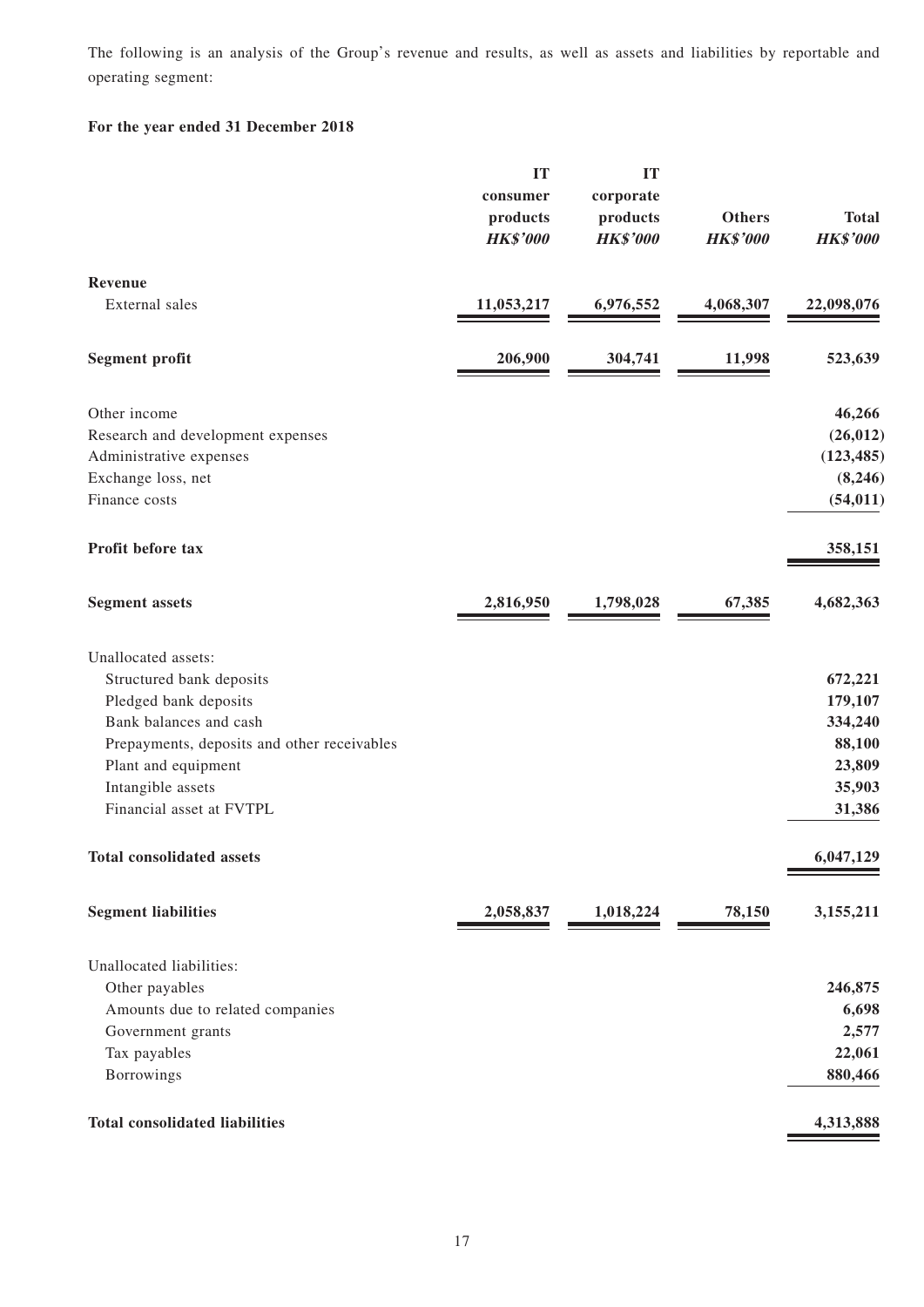|                                             | IT<br>consumer<br>products<br>HK\$'000 | IT<br>corporate<br>products<br>HK\$'000 | Others<br>HK\$'000 | Total<br>HK\$'000 |
|---------------------------------------------|----------------------------------------|-----------------------------------------|--------------------|-------------------|
| Revenue                                     |                                        |                                         |                    |                   |
| External sales                              | 10,809,340                             | 5,560,739                               | 4,654,176          | 21,024,255        |
| <b>Segment profit</b>                       | 194,403                                | 256,698                                 | 13,889             | 464,990           |
| Other income                                |                                        |                                         |                    | 27,100            |
| Research and development expenses           |                                        |                                         |                    | (8, 842)          |
| Administrative expenses                     |                                        |                                         |                    | (116, 191)        |
| Exchange gain, net                          |                                        |                                         |                    | 1,253             |
| Finance costs                               |                                        |                                         |                    | (40, 224)         |
| Profit before tax                           |                                        |                                         |                    | 328,086           |
| <b>Segment assets</b>                       | 1,916,869                              | 1,871,580                               | 165,389            | 3,953,838         |
| Unallocated assets:                         |                                        |                                         |                    |                   |
| Pledged bank deposits                       |                                        |                                         |                    | 130,400           |
| Bank balances and cash                      |                                        |                                         |                    | 467,245           |
| Prepayments, deposits and other receivables |                                        |                                         |                    | 63,006            |
| Plant and equipment                         |                                        |                                         |                    | 29,255            |
| Intangible assets                           |                                        |                                         |                    | 34,515            |
| AFS investment                              |                                        |                                         |                    | 21,384            |
| <b>Total consolidated assets</b>            |                                        |                                         |                    | 4,699,643         |
| <b>Segment liabilities</b>                  | 1,097,091                              | 1,098,099                               | 133,477            | 2,328,667         |
| Unallocated liabilities:                    |                                        |                                         |                    |                   |
| Other payables                              |                                        |                                         |                    | 258,734           |
| Amounts due to related companies            |                                        |                                         |                    | 6,778             |
| Government grants                           |                                        |                                         |                    | 3,289             |
| Tax payables                                |                                        |                                         |                    | 6,109             |
| Borrowings                                  |                                        |                                         |                    | 459,821           |
| <b>Total consolidated liabilities</b>       |                                        |                                         |                    | 3,063,398         |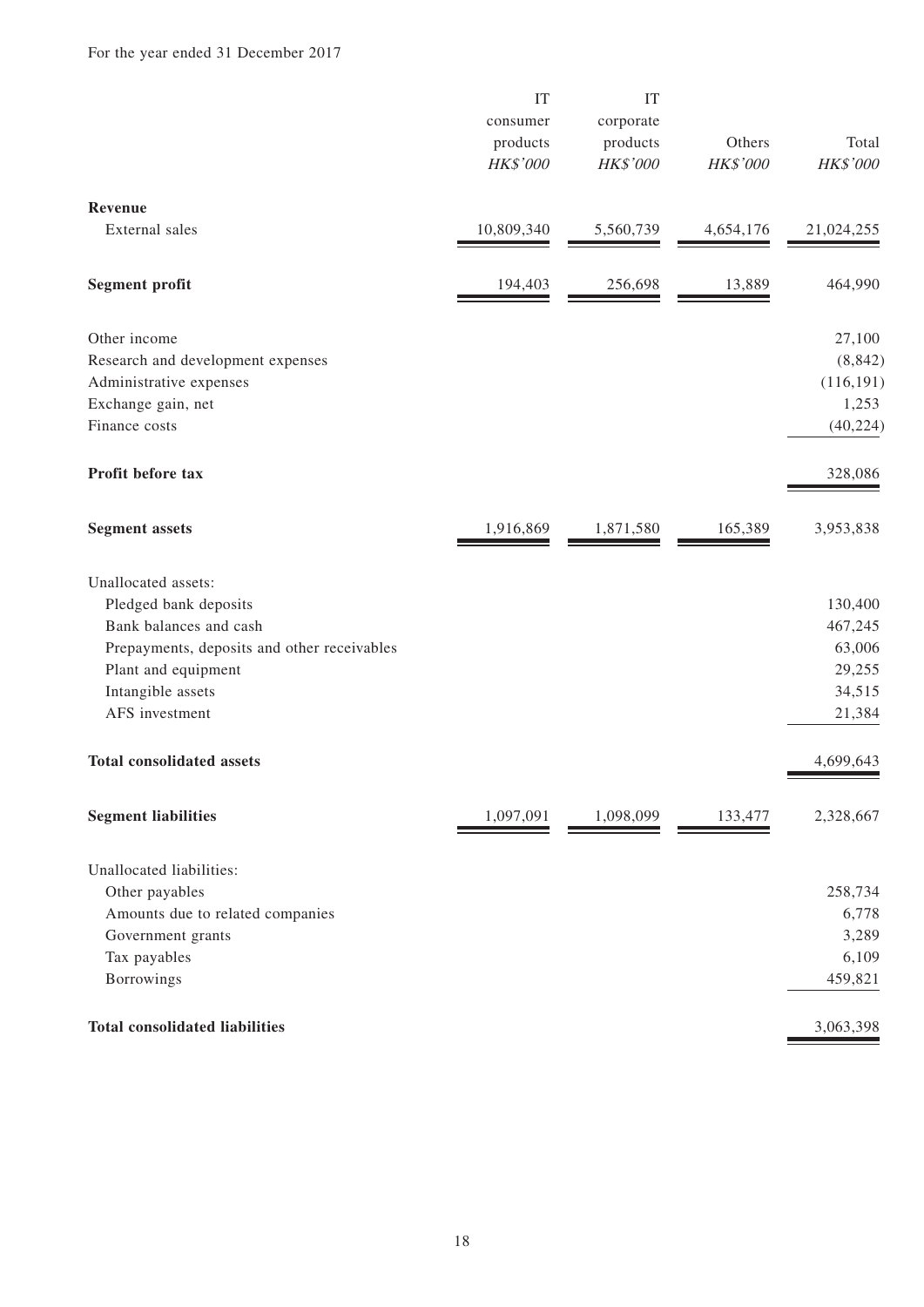### **For the year ended 31 December 2018**

|                                                                                                                           | <b>IT</b><br>consumer<br>products<br><b>HK\$'000</b> | IT<br>corporate<br>products<br><b>HK\$'000</b> | <b>Others</b><br><b>HK\$'000</b> | <b>Unallocated</b><br><b>HK\$'000</b> | <b>Total</b><br><b>HK\$'000</b> |
|---------------------------------------------------------------------------------------------------------------------------|------------------------------------------------------|------------------------------------------------|----------------------------------|---------------------------------------|---------------------------------|
| Amounts included in the measure of segment profit or<br>loss or segment assets:                                           |                                                      |                                                |                                  |                                       |                                 |
| Impairment loss on trade receivables, net<br>(Reversal of allowance) allowance for inventories                            | 8,557<br>(34)                                        | (6, 238)<br>10,401                             | (571)<br>(3,401)                 |                                       | 1,748<br>6,966                  |
| Amounts regularly provided to the CODM but not<br>included in the measure of segment profit or loss or<br>segment assets: |                                                      |                                                |                                  |                                       |                                 |
| Research and development expenses                                                                                         |                                                      |                                                |                                  | 26,012                                | 26,012                          |
| Addition to non-current assets                                                                                            |                                                      |                                                |                                  | 14,547                                | 14,547                          |
| Depreciation                                                                                                              |                                                      |                                                |                                  | 3,825                                 | 3,825                           |
| Amortisation                                                                                                              |                                                      |                                                |                                  | 2,581                                 | 2,581                           |
| Gain on disposal of plant and equipment                                                                                   |                                                      |                                                |                                  | (44)                                  | (44)                            |
| Bank interest income                                                                                                      |                                                      |                                                |                                  | (6,669)                               | (6,669)                         |
| Finance costs                                                                                                             |                                                      |                                                |                                  | 54,011                                | 54,011                          |
| Income tax expenses                                                                                                       |                                                      |                                                |                                  | 88,001                                | 88,001                          |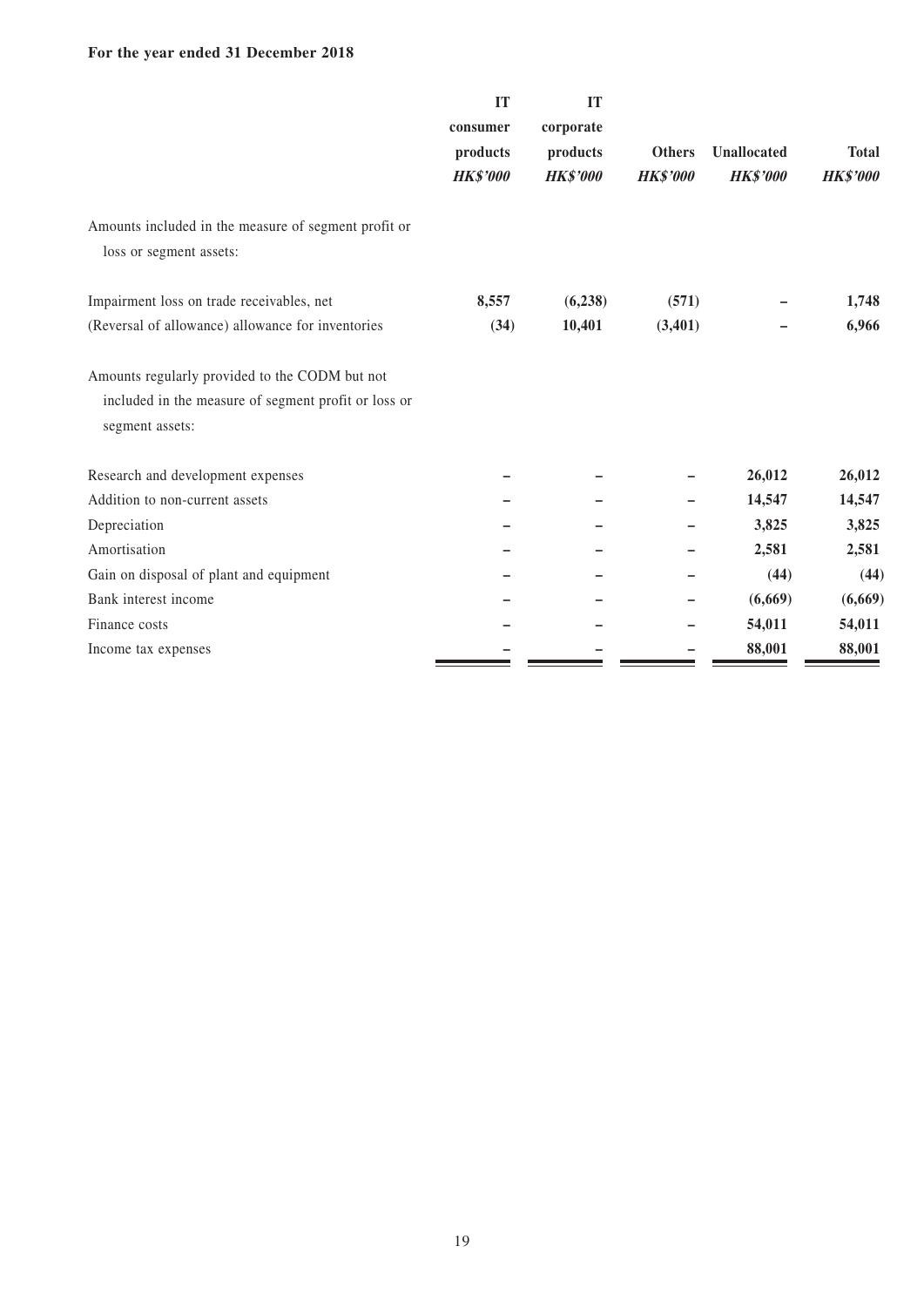|                                                                         | IT              | IT              |          |                 |              |
|-------------------------------------------------------------------------|-----------------|-----------------|----------|-----------------|--------------|
|                                                                         | consumer        | corporate       |          |                 |              |
|                                                                         | products        | products        | Others   | Unallocated     | Total        |
|                                                                         | <b>HK\$'000</b> | <b>HK\$'000</b> | HK\$'000 | <b>HK\$'000</b> | $H K\$$ '000 |
| Amounts included in the measure of segment profit or                    |                 |                 |          |                 |              |
| loss or segment assets:                                                 |                 |                 |          |                 |              |
| Impairment loss on trade receivables, net                               | 9,498           | 8,267           | 600      |                 | 18,365       |
| (Reversal of allowance) allowance for inventories                       | (296)           | (1,933)         | 5,818    |                 | 3,589        |
| Amounts regularly provided to the CODM but not                          |                 |                 |          |                 |              |
| included in the measure of segment profit or loss or<br>segment assets: |                 |                 |          |                 |              |
|                                                                         |                 |                 |          |                 |              |
| Research and development expenses                                       |                 |                 |          | 8,842           | 8,842        |
| Addition to non-current assets                                          |                 |                 |          | 47,163          | 47,163       |
| Depreciation                                                            |                 |                 |          | 5,437           | 5,437        |
| Amortisation                                                            |                 |                 |          | 306             | 306          |
| Gain on disposal of plant and equipment                                 |                 |                 |          | (19)            | (19)         |
| Bank interest income                                                    |                 |                 |          | (5,310)         | (5,310)      |
| Finance costs                                                           |                 |                 |          | 40,224          | 40,224       |
| Income tax expenses                                                     |                 |                 |          | 83,560          | 83,560       |

### **Geographical information**

The following table provides an analysis of the Group's sales by geographical market, based on the origin of the goods:

|                 | 2018<br><b>HK\$'000</b> | 2017<br>HK\$'000 |
|-----------------|-------------------------|------------------|
| Mainland, China | 21,957,610              | 20,961,229       |
| Other regions   | 140,466                 | 63,026           |
|                 | 22,098,076              | 21,024,255       |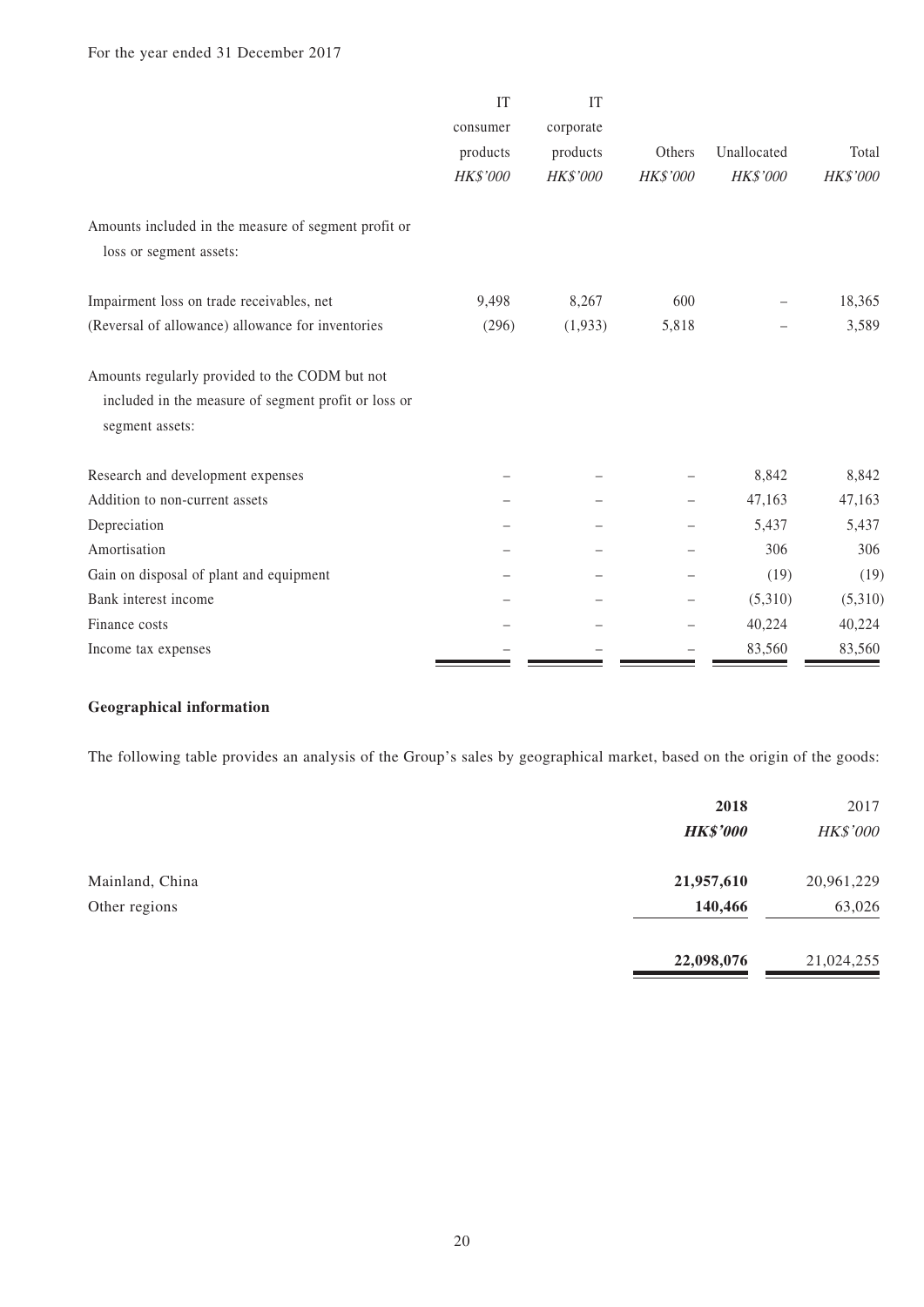The following is an analysis of the carrying amount of non-current assets\* analysed by the geographical area in which the assets are located:

|                              | 2018<br><b>HK\$'000</b> | 2017<br>HK\$'000 |
|------------------------------|-------------------------|------------------|
| Hong Kong<br>Mainland, China | 1<br>59,711             | 5<br>63,765      |
|                              | 59,712                  | 63,770           |

\* Non-current assets excluded financial instruments.

### **Information about major customers**

For the year ended 31 December 2018, revenue from one customer of HK\$2,642,745,000 contributes over 10% of the total revenue of the Group. No customers contributed over 10% of the total revenue of the Group for the year ended 31 December 2017.

### **5. FINANCE COSTS**

|                                | 2018            | 2017     |
|--------------------------------|-----------------|----------|
|                                | <b>HK\$'000</b> | HK\$'000 |
| Interest on:                   |                 |          |
| Bank and other borrowings      | 28,258          | 17,978   |
| Discounted bills with recourse | 19,678          | 15,781   |
| Guarantee fee                  | 6,075           | 6,465    |
|                                | 54,011          | 40,224   |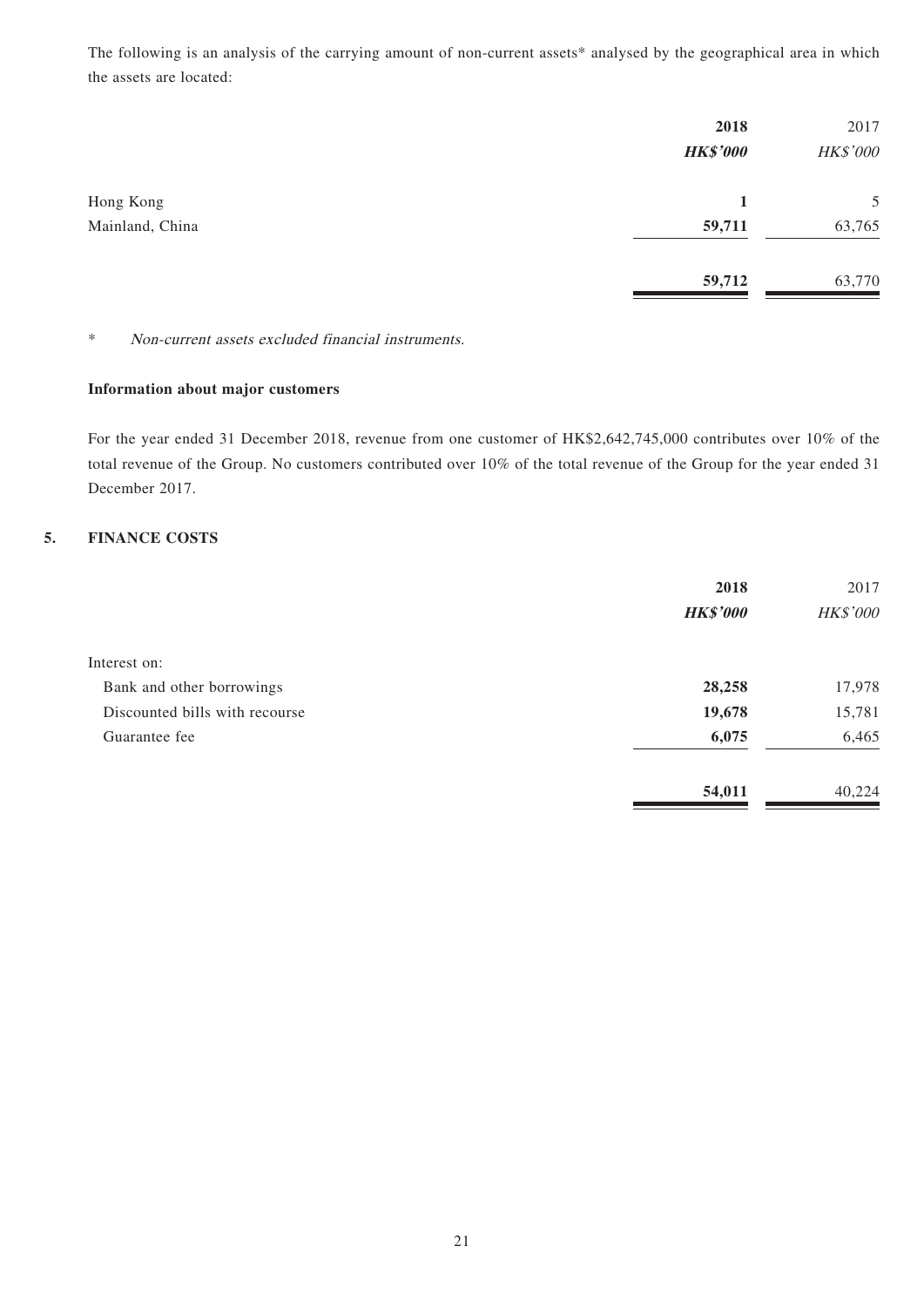### **6. INCOME TAX EXPENSES**

|                                       | 2018            | 2017     |
|---------------------------------------|-----------------|----------|
|                                       | <b>HK\$'000</b> | HK\$'000 |
| Current tax:                          |                 |          |
| Hong Kong Profits Tax                 |                 |          |
| - Provision for the year              | 4,118           |          |
| - Underprovision in prior years       | 869             |          |
|                                       | 4,987           |          |
| The PRC Enterprise Income Tax ("EIT") |                 |          |
| - Provision for the year              | 85,798          | 86,521   |
| - Overprovision in prior years        | (2,784)         | (2,961)  |
|                                       | 83,014          | 83,560   |
|                                       | 88,001          | 83,560   |

Pursuant to the rules and regulations of the Bermuda, the Company is not subject to any income tax in the Bermuda.

On 21 March 2018, the Hong Kong Legislative Council passed The Inland Revenue (Amendment) (No. 7) Bill 2017 (the "Bill") which introduces the two-tiered profits tax rates regime. The Bill was signed into law on 28 March 2018 and was gazetted on the following day. Under the two-tiered profits tax rates regime, the first HK\$2,000,000 of profits of the qualifying group entity will be taxed at 8.25%, and profits above HK\$2,000,000 will be taxed at 16.5%. The profits of group entities not qualifying for the two-tiered profits tax rates regime will continue to be taxed at a flat rate of 16.5%.

Under the Law of the PRC on EIT (the "EIT Law") and Implementation Regulation of the EIT Law, the tax rates of Changhong IT Information Products Co., Ltd. ("CHIT"), Changhong IT Digital Technology Co., Ltd. ("Changhong IT Digital"), Sichuan Changhong IT Duolayouhuo E-commerce Co., Ltd are 25% for both years.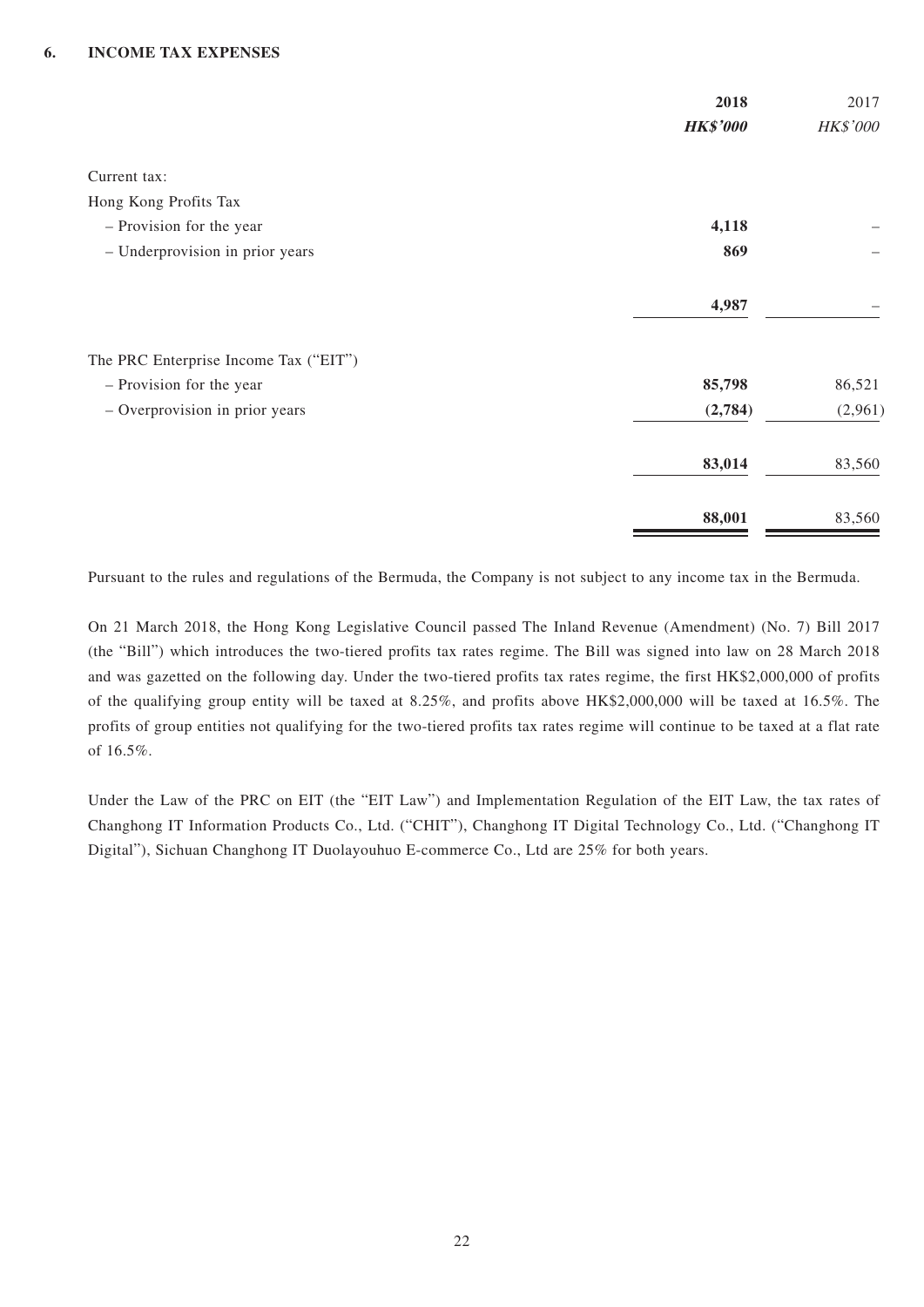### **7. PROFIT FOR THE YEAR**

Profit for the year from continuing operations has been arrived at after charging (crediting):

|                                                            | 2018            | 2017            |
|------------------------------------------------------------|-----------------|-----------------|
|                                                            | <b>HK\$'000</b> | <b>HK\$'000</b> |
| Depreciation for plant and equipment                       | 3,825           | 5,437           |
| Amortisation of intangible assets                          | 2,581           | 306             |
| Auditor's remuneration                                     | 2,300           | 2,819           |
| Directors' emoluments                                      | 12,975          | 12,998          |
| Cost of inventories recognised as an expense               | 21,258,367      | 20,255,406      |
| Staff costs, (including directors' emoluments)             |                 |                 |
| - Salaries and related staff costs                         | 217,738         | 185,842         |
| - Retirement benefits scheme contributions                 | 39,161          | 35,910          |
|                                                            | 256,899         | 221,752         |
| Allowance for inventories, net (included in cost of sales) | 6,966           | 3,589           |
| Impairment loss on trade receivables, net                  | 1,748           | 18,365          |
| Research and development expenses (Note)                   | 26,012          | 8,842           |
| Gain on disposal of plant and equipment                    | (44)            | (19)            |
| Written off of software under development                  | 7,526           |                 |
| Written off of plant and equipment                         | 1,553           |                 |
| Minimum lease payments in respect of rented premises       | 11,587          | 12,558          |

Note: Included in the research and development expenses, approximately HK\$14,454,000 (2017: HK\$7,549,000) are related to staff costs.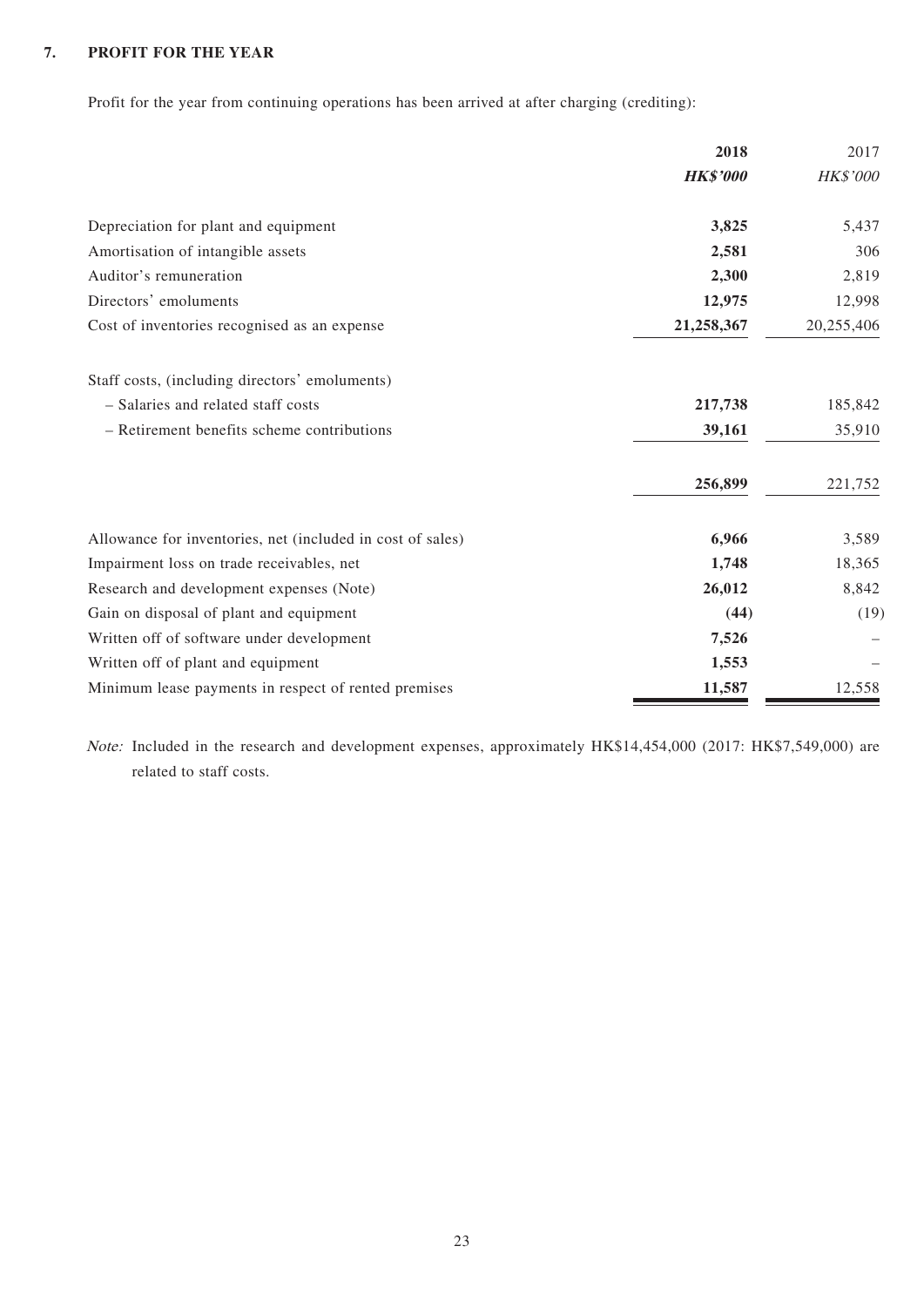### **8. EARNINGS PER SHARE**

The calculation of the basic and diluted earnings per share attributable to the owners of the Company is based on the following data:

|                                                               | 2018                  | 2017       |
|---------------------------------------------------------------|-----------------------|------------|
|                                                               | <b>HK\$'000</b>       | HK\$'000   |
| Earnings                                                      |                       |            |
| Profit for the year attributable to owners of the Company     | 270,150               | 244,526    |
| Less: Earnings attributable to convertible preference shares  | (117, 273)            | (106, 149) |
| Earnings for the purpose of basic earnings per share          | 152,877               | 138,377    |
| Add: Earnings attributable to convertible preference shares   | 117,273               | 106,149    |
| Earnings for the purpose of diluted earnings per share        | 270,150               | 244,526    |
|                                                               | 2018                  | 2017       |
|                                                               | $\boldsymbol{\theta}$ | 000'       |
| Number of Shares                                              |                       |            |
| Weighted average number of ordinary shares for the purpose of |                       |            |
| basic earnings per share                                      | 1,454,652             | 1,454,652  |
| Weighted average number of convertible preference shares      |                       |            |
| for the purpose of diluted earnings per share                 | 1,115,868             | 1,115,868  |
| Weighted average number of shares for the purpose of          |                       |            |
| diluted earnings per share                                    | 2,570,520             | 2,570,520  |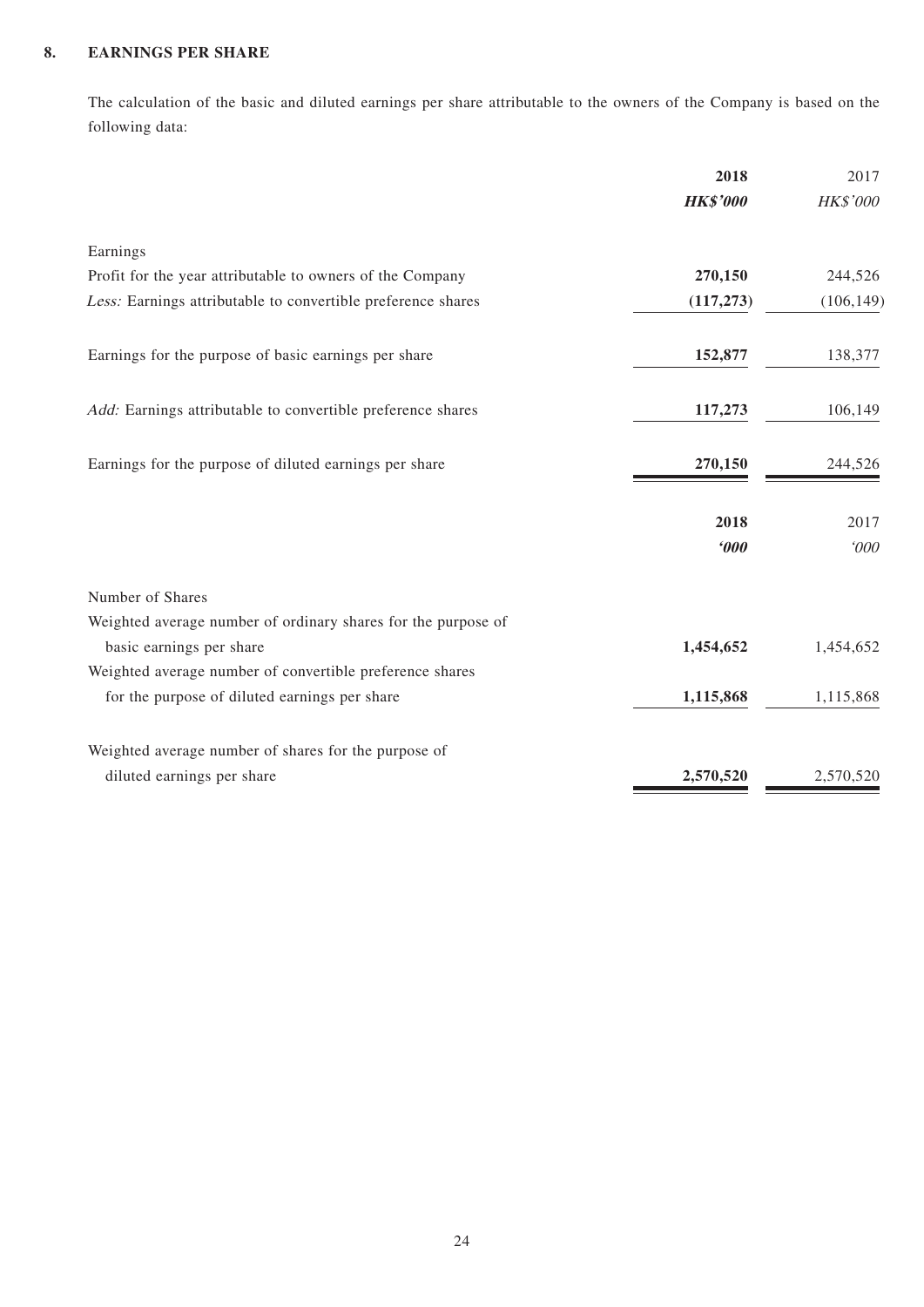|                                 | 2018            | 2017            |
|---------------------------------|-----------------|-----------------|
|                                 | <b>HK\$'000</b> | <b>HK\$'000</b> |
| Trade receivables               | 1,460,826       | 1,410,879       |
| Less: Allowance for credit loss | (46, 873)       | (80, 994)       |
|                                 | 1,413,953       | 1,329,885       |
| Bills receivables               |                 | 164,799         |
| Trade and bills receivables     | 1,413,953       | 1,494,684       |

As at 31 December 2018 and 1 January 2018, trade receivables from contracts with customers amounted to HK\$1,413,953,000 and HK\$1,329,885,000 respectively.

The following is the aging analysis of trade and bills receivables, net of allowance for credit losses, based on the invoice dates at the end of the reporting period which approximated the respective revenue recognition dates:

|                  | 2018            | 2017      |
|------------------|-----------------|-----------|
|                  | <b>HK\$'000</b> | HK\$'000  |
| Within 30 days   | 696,701         | 570,609   |
| $31 - 60$ days   | 363,149         | 608,065   |
| $61 - 90$ days   | 194,561         | 142,067   |
| $91 - 180$ days  | 94,792          | 66,621    |
| $181 - 365$ days | 36,714          | 56,975    |
| Over 1 year      | 28,036          | 50,347    |
|                  | 1,413,953       | 1,494,684 |

As at 31 December 2018, included in the Group's trade receivables balance are debtors with aggregate carrying amount of HK\$299,306,000 which are past due but not impaired as at the reporting date. Out of the past due balances, HK\$41,078,000 has been past due 1 year or more and is not considered as in default as there has not been a significant change in credit quality and the amounts are still considered fully recoverable.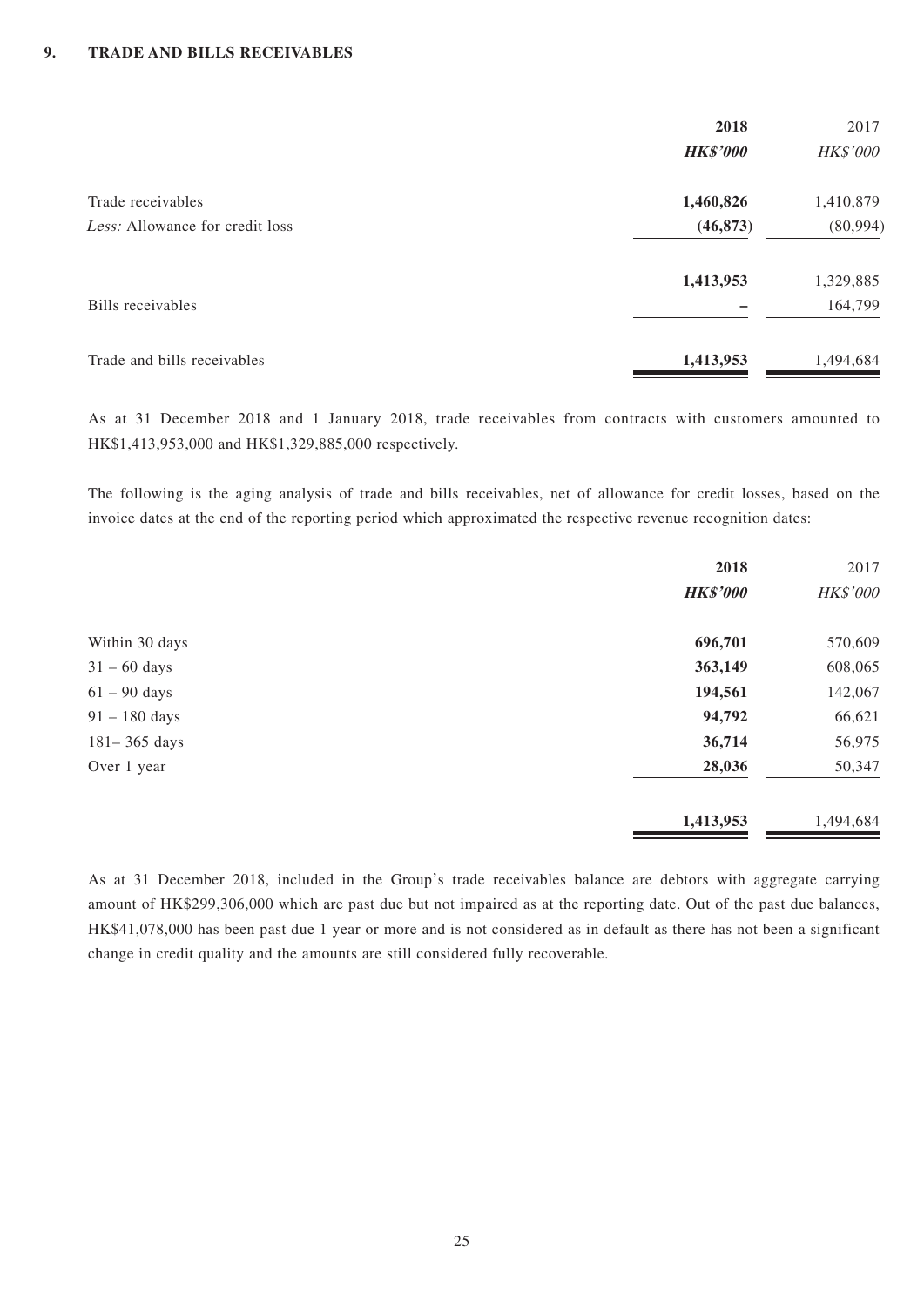As at 31 December 2017, included in the Group's trade receivables balance are debtors with aggregate carrying amount of approximately HK\$331,239,000 which were past due at the reporting date for which the Group has not provided for impairment loss as there has not been a significant change in credit quality and the amounts are still considered fully recoverable. The Group does not hold any collateral over these balances.

The Group allows a credit period ranging from 30 – 180 days to its third party trade customers. As at 31 December 2017, 74% of the trade and bills receivables are neither past due nor impaired.

Aging of trade receivables which are past due but not impaired:

|                                               | 2017     |
|-----------------------------------------------|----------|
|                                               | HK\$'000 |
| Within 30 days                                | 242,256  |
| $31 - 60$ days                                | 30,110   |
| $61 - 90$ days                                | 7,923    |
| $91 - 180$ days                               | 18,801   |
| Over 180 days                                 | 32,149   |
|                                               | 331,239  |
| Movement in the allowance for doubtful debts: |          |
|                                               | 2017     |

|                                      | <i>HK\$'000</i> |
|--------------------------------------|-----------------|
| Balance at beginning of the year     | 60,671          |
| Impairment loss on trade receivables | 18,365          |
| Amounts written off as uncollectible | (2,837)         |
| Exchange realignment                 | 4,795           |
| Balance at the end of the year       | 80.994          |

At 31 December 2017, included in the allowance for trade receivables are individually impaired trade receivables with an aggregate balance of approximately HK\$80,994,000 which have been in severe financial difficulties.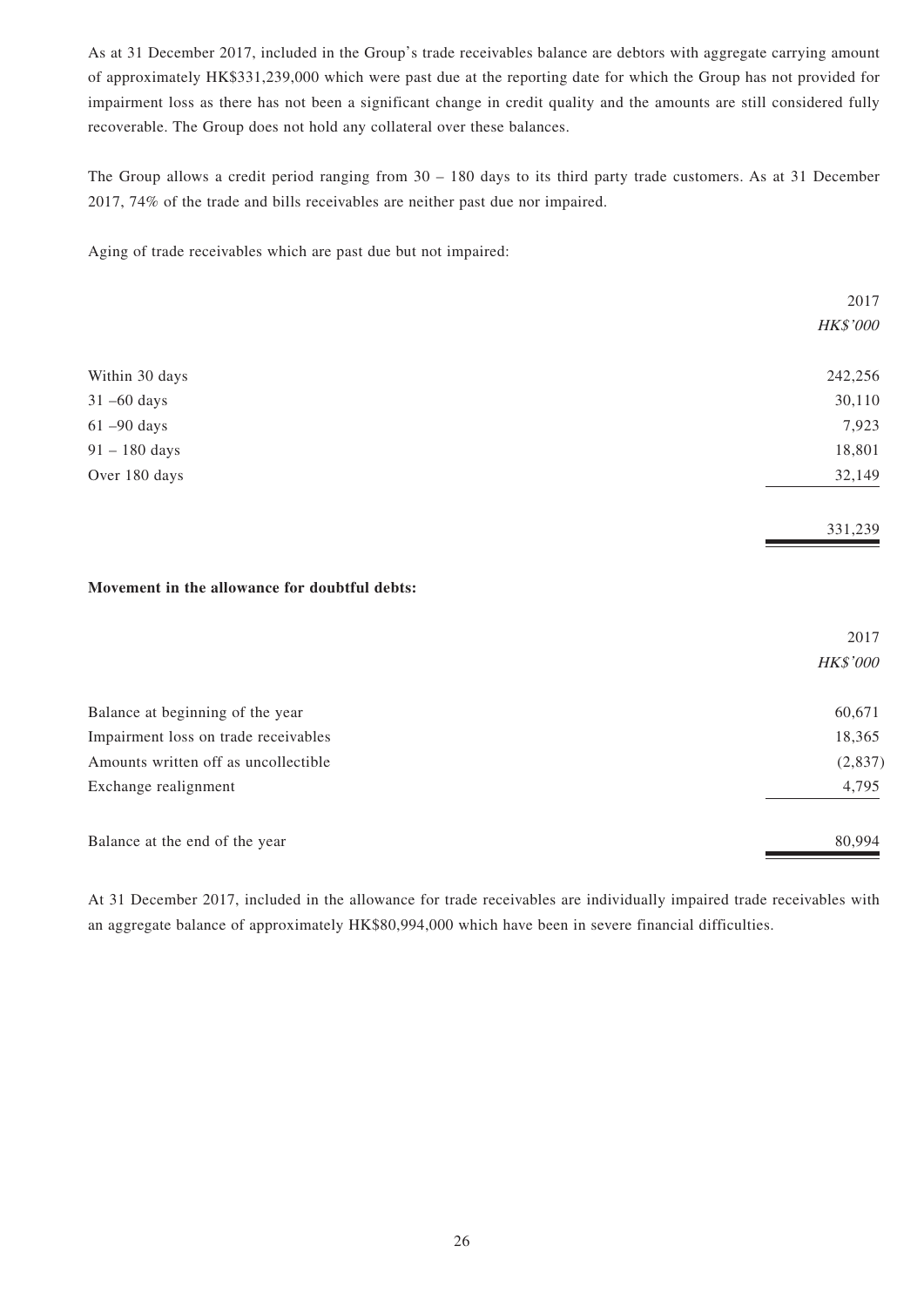### **10. TRADE AND BILLS PAYABLES**

The aging analysis of trade and bills payables, based on the date of receipt of goods, is as follows:

|                  | 2018            | 2017      |
|------------------|-----------------|-----------|
|                  | <b>HK\$'000</b> | HK\$'000  |
| Within 30 days   | 2,161,954       | 1,408,780 |
| $31 - 60$ days   | 452,173         | 444,758   |
| $61 - 90$ days   | 69,695          | 60,113    |
| $91 - 180$ days  | 59,938          | 64,498    |
| $181 - 365$ days | 25,086          | 49,715    |
| Over 1 year      | 39,134          | 16,109    |
|                  | 2,807,980       | 2,043,973 |

The credit period on purchase of goods is ranging from  $30 - 120$  days (2017:  $30 - 120$  days). The Group has financial risk management policies in place to ensure that all payables are settled within the credit timeframe.

#### **11. CONTINGENT LIABILITIES**

During the years ended 31 December 2018 and 2017, the Group (i) endorsed certain bills receivables for the settlement of trade and other payables; and (ii) discounted certain bills receivables to banks for raising of cash. In the opinion of the directors of the Company, the Group has transferred the significant risks and rewards relating to these bills receivables, and the Group's obligations to the corresponding counterparties were discharged in accordance with the commercial practice in the PRC and the risk of default in payment of the endorsed and discounted bills receivables is low because all endorsed and discounted bills receivables are issued and guaranteed by the reputable banks in the PRC. As a result, the relevant assets and liabilities were not recognised in the consolidated financial statements. The maximum exposure to the Group that may result from the default of these endorsed and discounted bills receivables at the end of each reporting period are as follows:

|                                                                     | 2018            | 2017            |
|---------------------------------------------------------------------|-----------------|-----------------|
|                                                                     | <b>HK\$'000</b> | <b>HK\$'000</b> |
| Settlement of trade and other payables                              | 181,480         | 135,808         |
| Discounted bills for raising of cash                                | 168,282         | 274,380         |
| Outstanding endorsed and discounted bills receivables with recourse | 349,762         | 410.188         |

The outstanding endorsed and discounted bills receivables are aged within 180 days (2017: 180 days) at the end of each reporting period.

### **12. DIVIDENDS**

|                                                             | 2018            | 2017            |
|-------------------------------------------------------------|-----------------|-----------------|
|                                                             | <b>HK\$'000</b> | <b>HK\$'000</b> |
| Dividends recognised as distribution during the year:       |                 |                 |
| $2017$ Final – HK3 (2017: 2016 Final – HK3) cents per share | 77,116          | 77.116          |

The directors recommend the payment of a final dividend of HK3 cents (2017 Final: HK3 cents) per share in respect of the year ended 31 December 2018 which is subject to approval by the shareholders in the forthcoming annual general meeting.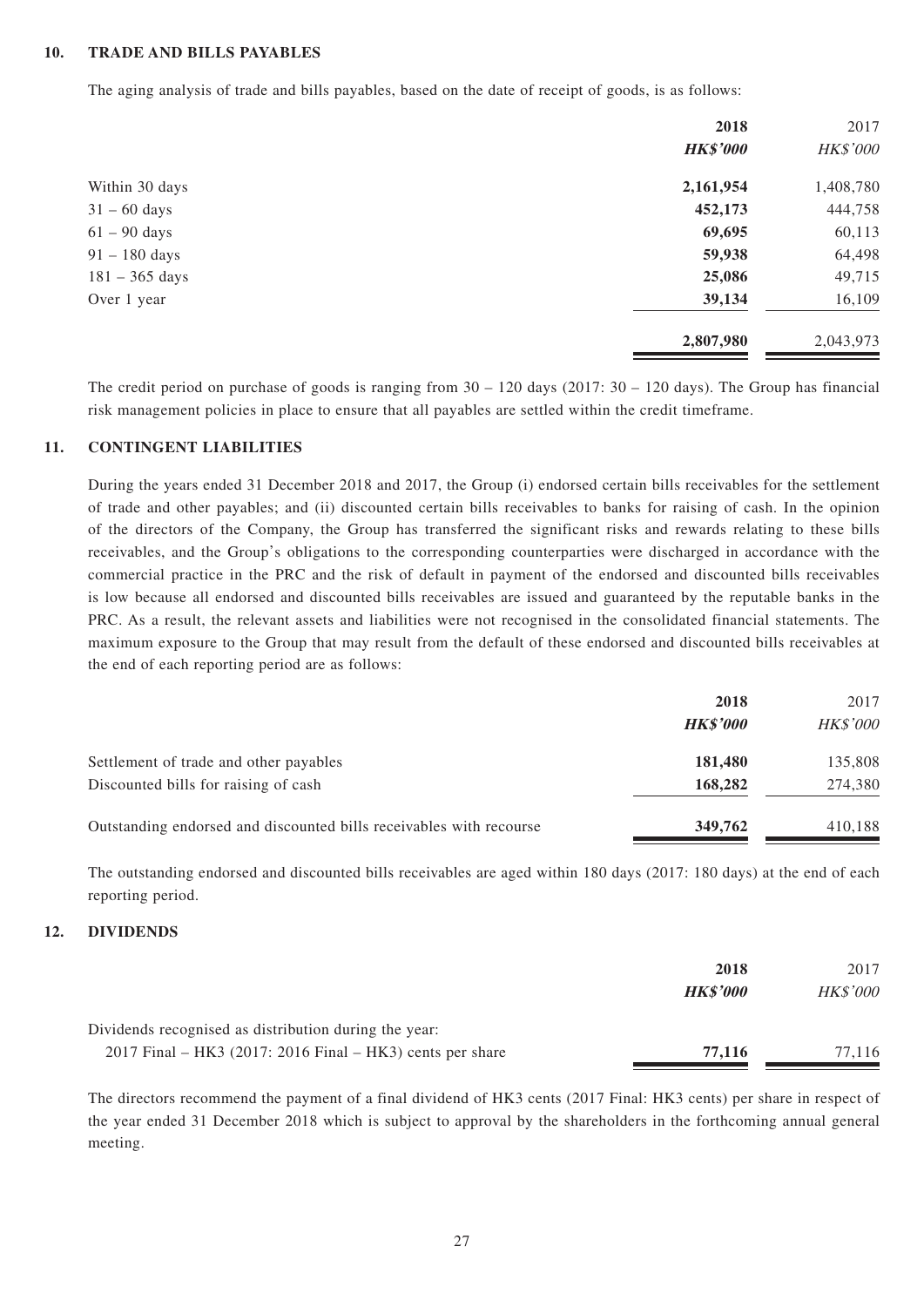## **SCOPE OF WORK OF MESSRS. DELOITTE TOUCHE TOHMATSU**

The figures in respect of the Group's consolidated statement of financial position, consolidated statement of profit or loss and other comprehensive income and the related notes thereto for the year ended 31 December 2018 as set out in this preliminary announcement have been agreed by the Group's auditor, Messrs. Deloitte Touche Tohmatsu, to the amounts set out in the Group's audited consolidated financial statements for the year. The work performed by Messrs. Deloitte Touche Tohmatsu in this respect did not constitute an assurance engagement in accordance with Hong Kong Standards on Auditing, Hong Kong Standards on Review Engagements or Hong Kong Standards on Assurance Engagements issued by the Hong Kong Institute of Certified Public Accountants and consequently no assurance has been expressed by Messrs. Deloitte Touche Tohmatsu on the preliminary announcement.

## **COMPLIANCE WITH THE CORPORATE GOVERNANCE CODE**

The Company has adopted the Corporate Governance Code (the "CG Code") as set out in Appendix 15 to the GEM Listing Rules which sets out corporate governance principles and code provisions (the "Code Provisions"). Throughout the year ended 31 December 2018, the Company has complied with all the Code Provisions as set out under the CG Code.

## **INDEPENDENT NON-EXECUTIVE DIRECTORS**

Each of the independent non-executive Directors is appointed for a twelve-month term, which is renewable automatically with a fixed amount of remuneration per annum. Mr. Jonathan CHAN Ming Sun, Mr. Robert IP Chun Chung and Mr. SUN Dongfeng have served the Group for more than nine years. Pursuant to Code Provision A.4.3 of the CG Code, (a) an independent non-executive Director having served the Company for more than nine years could be relevant to the determination of an independent non-executive Director's independence; and (b) if an independent non-executive Director has served more than nine years, his further appointment should be subject to a separate resolution to be approved by Shareholders and the papers to Shareholders accompanying that resolution should include the reasons why the Board believes he is still independent and should be re-elected. The independent non-executive Directors, Mr. Jonathan CHAN Ming Sun, Mr. Robert IP Chun Chung, Mr. SUN Dongfeng and Mr. CHENG Yuk Kin will retire at the forthcoming annual general meeting of the Company ("AGM"). Mr. Robert IP Chun Chung, Mr. SUN Dongfeng and Mr. CHENG Yuk Kin will not offer themselves for re-election at the AGM while Mr. Johnathan CHAN Ming Sun, being eligible, has offered himself for re-election. Details of the reasons why the Board believes Mr. Jonathan CHAN Ming Sun is still independent and should be re-elected are set out in the circular to be despatched to the Shareholders to be sent together with this Annual Report.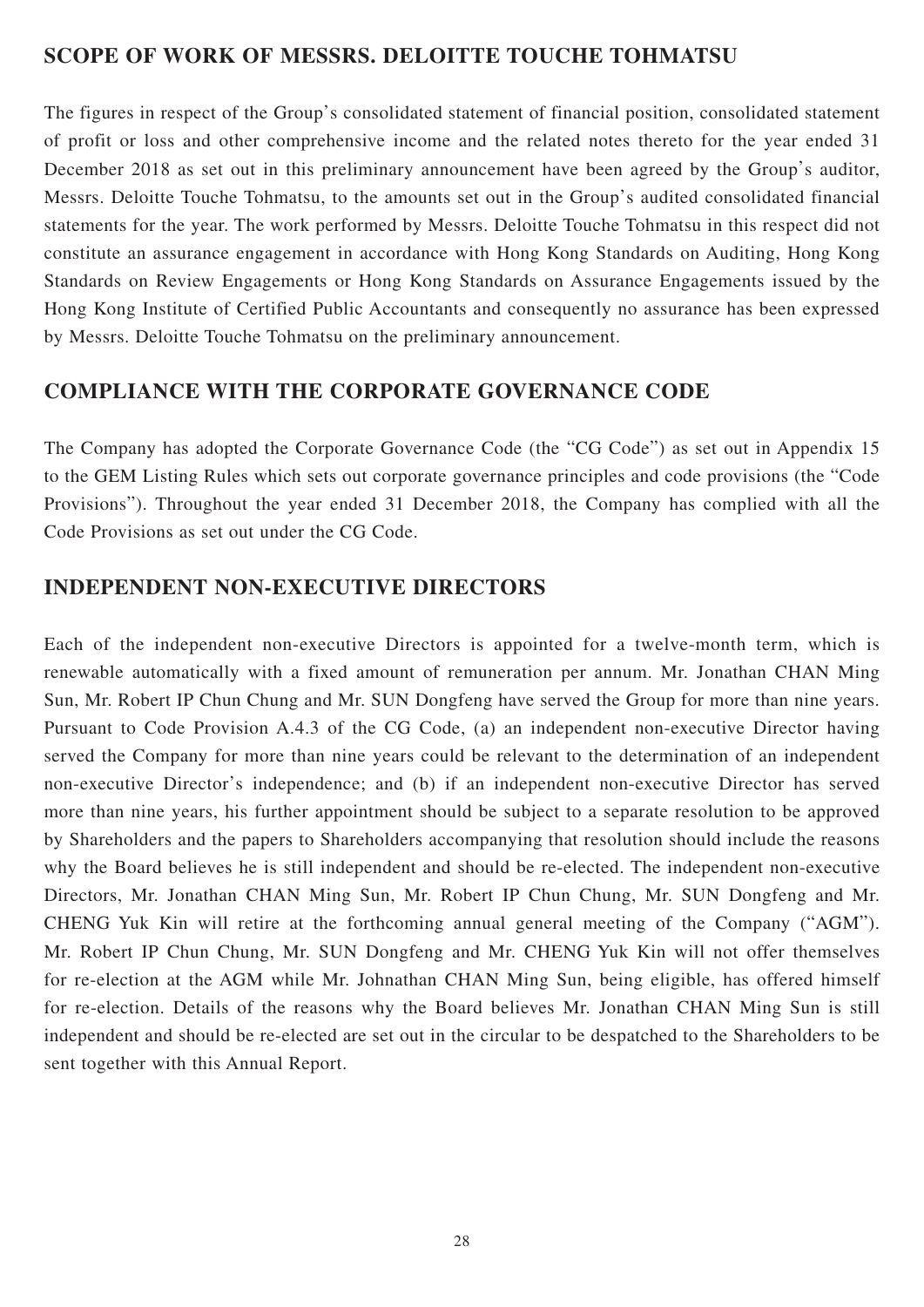All independent non-executive Directors have confirmed their independence pursuant to Rule 5.09 of the GEM Listing Rules. The Company considers them to be independent.

## **REMUNERATION COMMITTEE**

The Company has established the remuneration committee with written terms of reference. The remuneration committee currently comprises three independent non-executive directors and one executive director. It is chaired by an independent non-executive director. During the year, the remuneration committee held two meetings.

## **AUDIT COMMITTEE**

The Company has established the audit committee with written terms of reference. The audit committee currently comprises four independent non-executive directors. At the discretion of the audit committee, executive directors and/or senior management personnel, overseeing the Group's finance and internal control functions, may be invited to attend meeting.

During the year under review, the audit committee held five meetings. The annual results for the year ended 31 December 2018 have been reviewed by the audit committee.

# **NOMINATION COMMITTEE**

The Company has established the nomination committee with written terms of reference. The nomination committee currently comprises three independent non-executive directors and one executive director. It is chaired by the Chairman of the Board. During the year, the nomination committee held two meetings.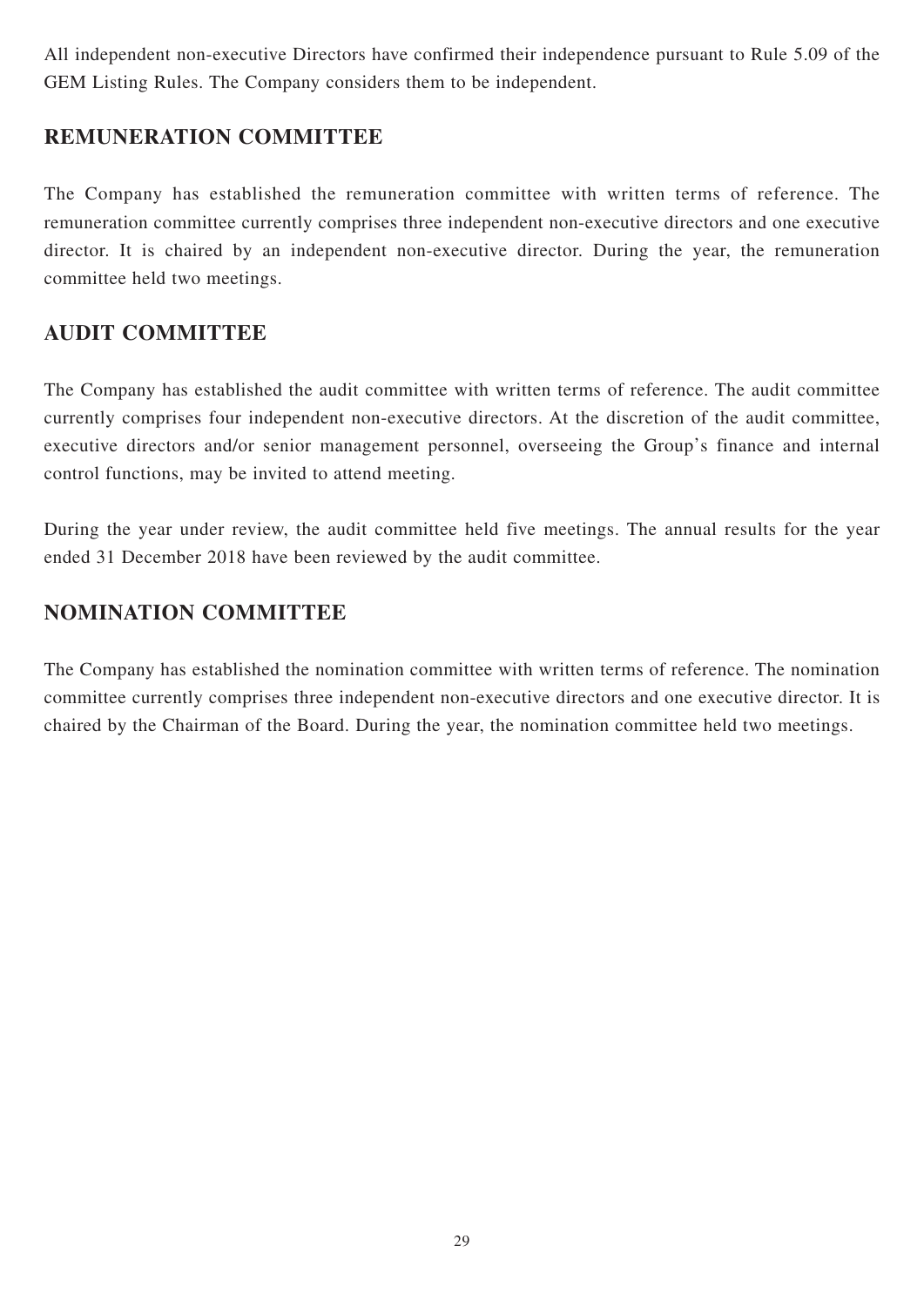## **RISK MANAGEMENT AND INTERNAL CONTROL**

The Board conducts regular reviews on the effectiveness of the risk management and internal control systems on at least an annual basis to ensure that the operation of the Company is legal, the assets of the Company are safeguarded and the financial information that the Company relies on for the operation of its business or for the release to the public are accurate and reliable. Such systems are designed to manage rather than eliminate the risk of failure to achieve business objectives, and can only provide reasonable and not absolute assurance against material misstatement or loss. The management of the Group is responsible for establishing and maintaining the risk management and internal control systems for financial reporting. The Company has established a stringent internal control system for financial reporting to eliminate the risks of misstatement, omission and fraud in financial reporting. Meanwhile, with reference to external regulatory requirements, the Company's business development and the internal management procedures, the Company has reviewed the effectiveness of the internal control system for business strategy, finance, operations, marketing, legal compliance and other areas. The Company has established a comprehensive risk management system which integrates internal control and risk management system for the control of business operations with high risks. The Company also conducted assessment on the effectiveness of its internal control and risk management systems for the year ended 31 December 2018. The management of the Group believes that the internal control, risk management and financial reporting systems were effective and adequate and provided reliable financial data in the preparation of financial statements in accordance with generally accepted accounting principles.

All material information related to the Company is disclosed through the leadership of the Board together with the performance of the relevant duties by the management. The Company has performed an annual review of the effectiveness of the disclosure procedures. The Company's disclosure procedures were effective at a reasonable assurance level.

The Board has overall responsibilities for the establishment of, maintaining an adequate and effective internal control system and for reviewing its effectiveness to safeguard the Company's assets against unauthorized use or disposition, and to protect the interests of shareholders of the Company.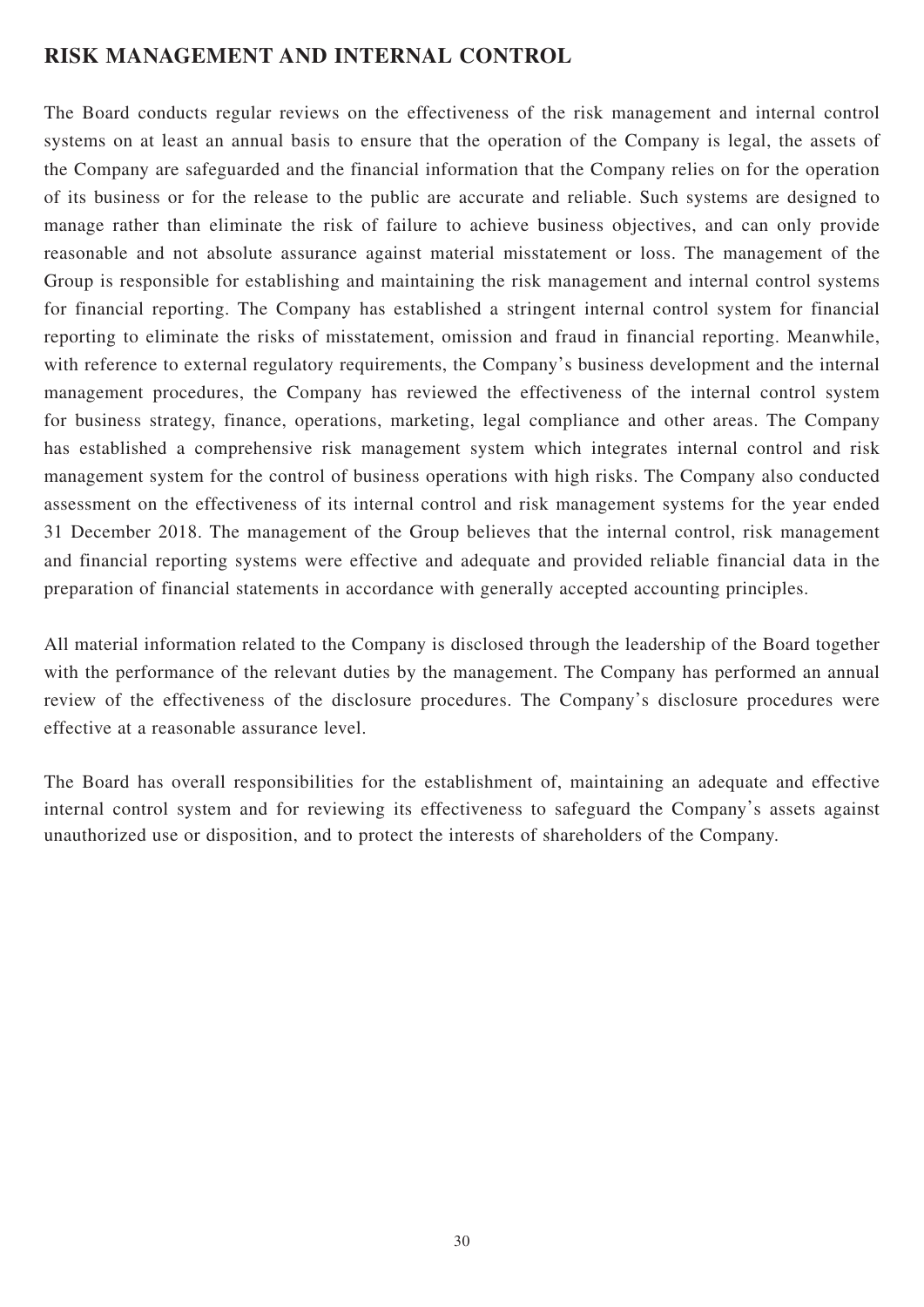## **MANAGEMENT DISCUSSION AND ANALYSIS**

## **BUSINESS REVIEW**

### **2018 Business Review**

In 2018, the overall growth of the world economy was moderate, and the major developed economies maintained relatively strong growth. However, the economic momentum slowed down, the US protectionism and unilateralism emerged frequently, and the international economic and trade rules had shown a trend of undergoing profound adjustment. Affected by major changes in the domestic and international environment, China's economy faced increased downward pressure in 2018, but it remained stable on the whole with some progress through adopting a loosely-oriented monetary policy and a more proactive fiscal policy. Various new technologies such as artificial intelligence, blockchain, big data, cloud computing and Internet of Things are accelerating industrial innovation and application, and the digitization transformation has become the main theme in the market. In 2018, the Group implemented the marketing network strategy of online and offline omnichannel expansion, aiming to strengthen the segmentation and management of channels and tap the channel value. At the same time, we continued to deepen our strategic upgrading and completed the business layout for the big data, cloud services and hardware and software infrastructures, forming a satisfactory business scale, gaining solid market position and winning good reputation among upstream and downstream enterprises; and in terms of the internet distribution business, we solidify the basic business and upgraded the internet platforms in an effort to build the network-based and three-dimension distribution platforms and ecological systems. The scale and revenue of the Group's main business continued to grow steadily in 2018.

In 2018, the Group recorded revenue of approximately HK\$22,098.08 million, representing an increase of 5.11% as compared with that in the corresponding period of the last financial year. The gross profit margin in 2018 was 3.76%, representing an increase of approximately 0.11% as compared with that in the corresponding period of the last financial year. In 2018, profit attributable to shareholders amounted to approximately HK\$270.15 million, representing an increase of approximately 10.48% as compared with that in the corresponding period of the last financial year, and basic earnings per share amounted to HK 10.51 cents, representing an increase of HK 1.00 cents as compared with HK9.51 cents in the corresponding period of the last financial year.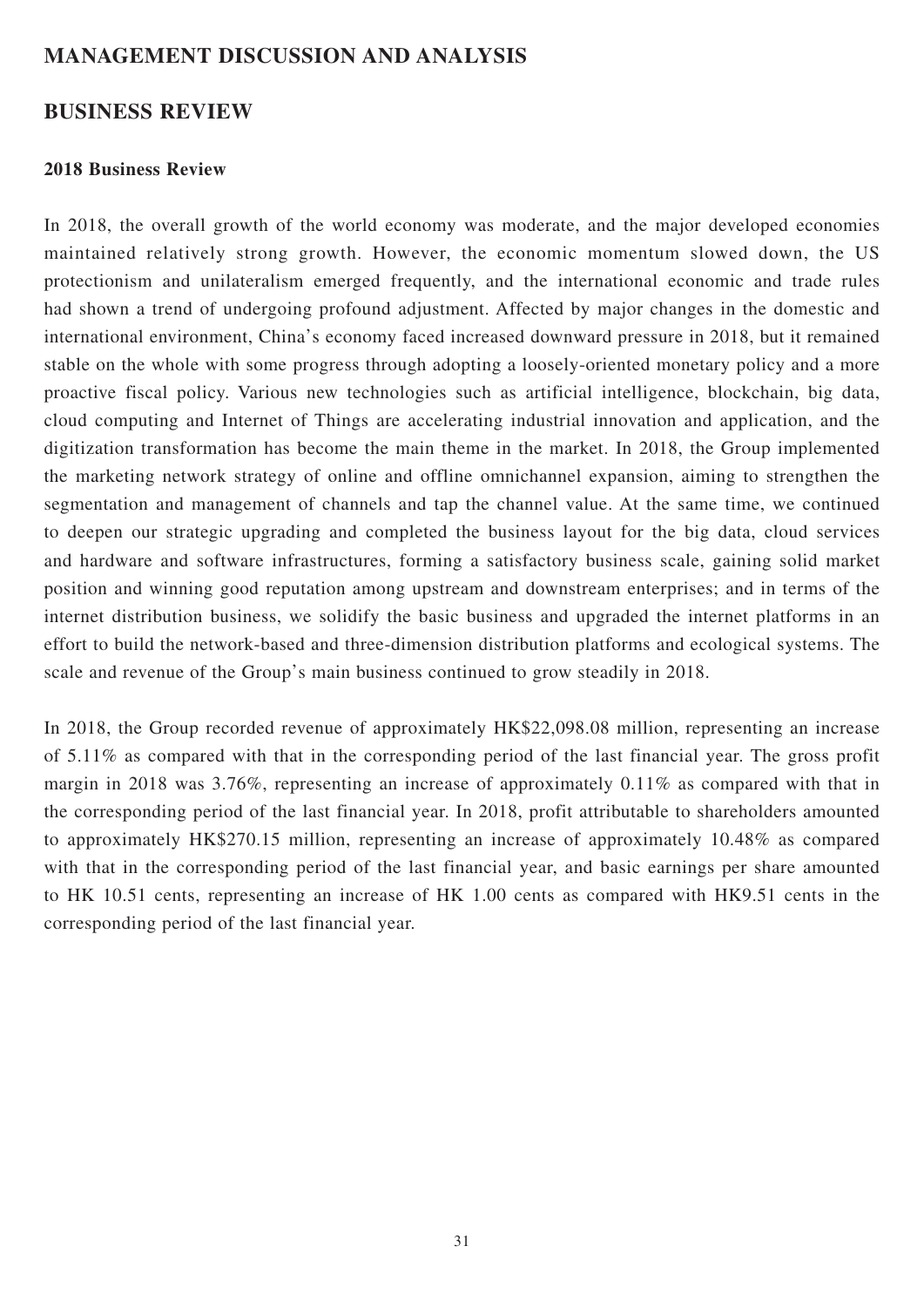The Group continued to strengthen its basic management and carried on strengthening the information technology construction as well as transforming and optimizing the business process so as to improve its operational efficiency. In addition, the Group adhered to strict credit management and accounts receivable management. The turnover ratio of receivables slight decreased as compared with that in the corresponding period of the last financial year due to the lowered settlement speed of cash during the whole year as a result of the expansion of the e-commerce sales business with long accounts receivable periods and the growth of IT corporate products sales. The inventory balance at the end of this financial year increased compared with the same period last year due to concentrated purchase at the end of the year. The Group continued to strengthen its cost control. The distribution and sales expenses was basically the same as those of the same period of last year; the administrative expenses increased significantly as compared with the corresponding period of last year due to the increase in the number of technical personnel and related expenses; and the finance costs increased as compared with the corresponding period of last year due to the rising interest rates on loans.

The analyses of turnover and profit for the three operating segments of the Company as of 31 December 2018 are as follows (Fluctuations in the RMB exchange rate may affect the numbers/percentages of segment):

**IT consumer products distribution business**: in response to the continued decline in PC market demand and the pressure from e-commerce enterprises, the Group strengthened its cooperation between core manufacturers and e-commerce enterprises, and introduced new product lines to give full play to its advantage of channel resources and expand its marketing model and scale. Revenue in this segment increased by 2.26% to HK\$11,053.22 million as compared with the corresponding period of last year, while its profit increased by  $6.43\%$  to HK\$206.90 million.

**IT corporate products distribution business**: we actively expanded new brands and new product lines and strengthened cooperation and layout with upstream manufacturers in the cloud business which was expected to form an organic combination with existing businesses. By leveraging the internationally leading big data analysis technology, we explored and analyzed channel resources and industry needs to deepen the application and development of solutions based on cloud computing, big data and artificial intelligence and other technologies. Revenue in this segment increased by 25.46% to HK\$6,976.55 million as compared with the corresponding period of last year, while its profit increased by 18.72% to HK\$304.74 million.

**Other business**: revenue in this segment decreased by 12.59% to HK\$4,068.31 million as compared with the corresponding period of last year due to the decline in the sales of smartphones. Profit in this segment decreased by 13.62% to HK\$12.00 million due to loss incurred as a result of the disposal of LBS product inventory.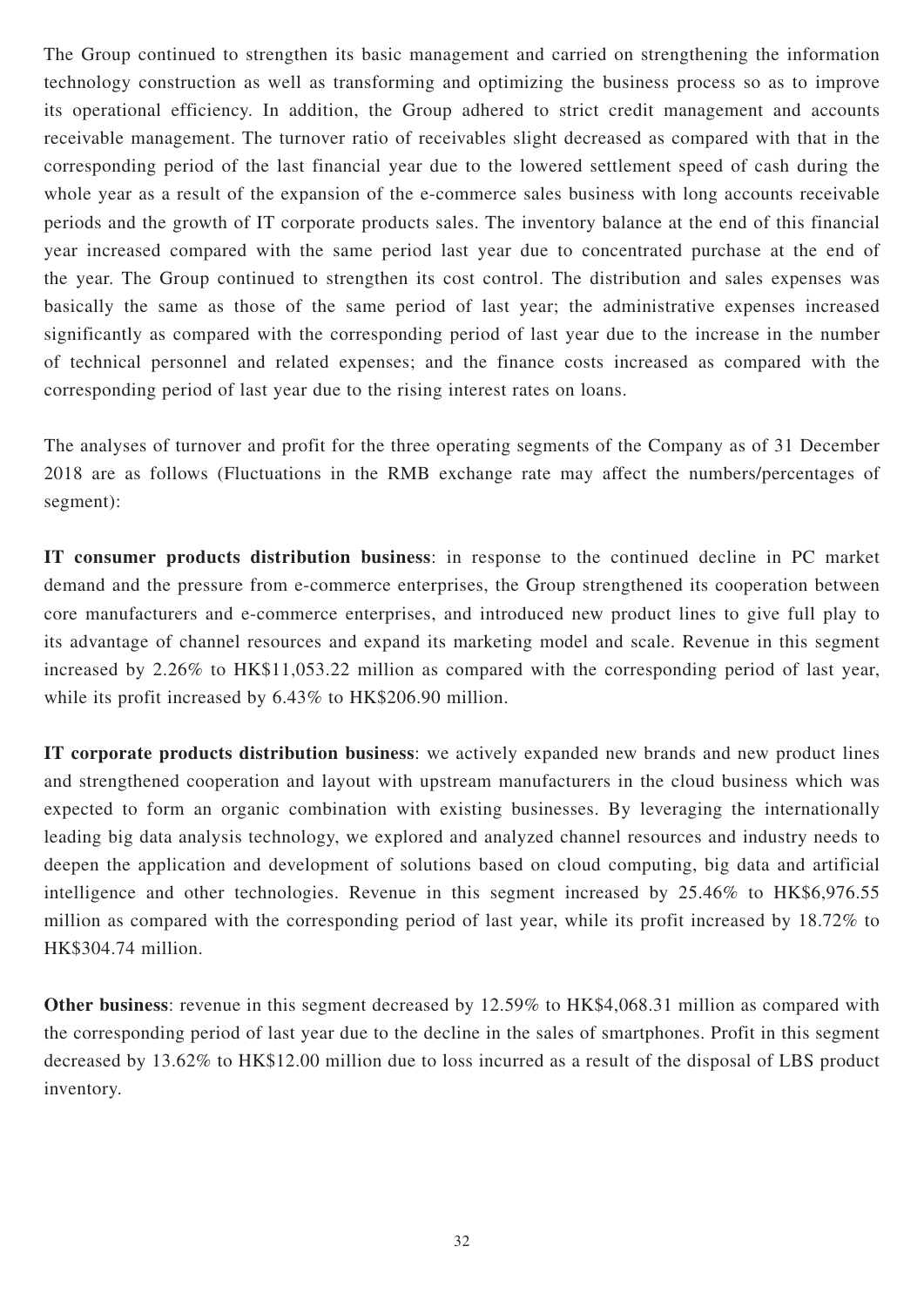On 28 December 2018, Ms. SHI Ping has tendered her resignation as an executive Director with effect from 31 December 2018 in order to devote more time to more time to her retirement. Mr. LUO Yongping has been appointed as an executive Director with effect from 1 January 2019. For further details, please refer to the announcement of the Company dated 28 December 2018.

Mr. LI Jin has tendered his resignation as executive Director with effect from 15 January 2019 in order to devote more time to his other business commitment. Mr. Li Jin would also cease to be the alternate director of Mr. Zhao Yong, the chairman of the Board and an executive Director, with effect from 15 January 2019. For further details, please refer to the announcement of the Company dated 15 January 2019.

## **LIQUIDITY AND FINANCIAL RESOURCES**

For the year ended 31 December 2018, the Group's financial and liquidity positions remained healthy and stable. As at 31 December 2018, the aggregate outstanding borrowings of the Group were approximately HK\$880.47 million (2017: HK\$459.82 million), which were unsecured and interest bearing. The increase in the Group's borrowings was due to the increase in demand of payment as compared with the corresponding period of last year. The Group's cash and bank balances amounted to approximately HK\$513.35 million (2017: HK\$597.65 million), together with trade and bills receivables amounting to approximately HK\$1,687.17 million (2017: HK\$1,494.68 million). For the year ended 31 December 2018, the Group's net current assets amounted to approximately HK\$1,644.72 million (2017: HK\$1,554.38 million) and the Group did not have any charges on its fixed assets (2017: Nil). The net gearing ratio (total net debt/total shareholders' equity) of the Group as at 31 December 2018 was 2.49 times (2017: 1.87 times). The management of the Group is confident that with proper funding arrangements, the Group's financial resources are sufficient to finance its daily operations.

# **EMPLOYMENT AND REMUNERATION POLICY**

As at 31 December 2018, the total number of the Group's staff was 1,038 (2017: 1,063 staff). For the year ended 31 December 2018, total staff costs (including Directors) amounted to approximately HK\$256.90 million (2017: HK\$221.75 million). The Group remunerates its employees based on their performance, experience and the prevailing industry practice. The remuneration of executive Directors is determined based on the Company's financial position in a fixed sum; whereas the remuneration of independent non-executive Directors is determined with reference to the prevailing market conditions and the workload. The Group provides retirement benefit for its employees in Hong Kong in the form of mandatory provident fund, and pays social pension insurance and housing provident fund for its employees in China in accordance with the local laws and regulations.

During the year ended 31 December 2018, there were no outstanding share options granted or exercised as the share option scheme previously adopted by the Company had expired.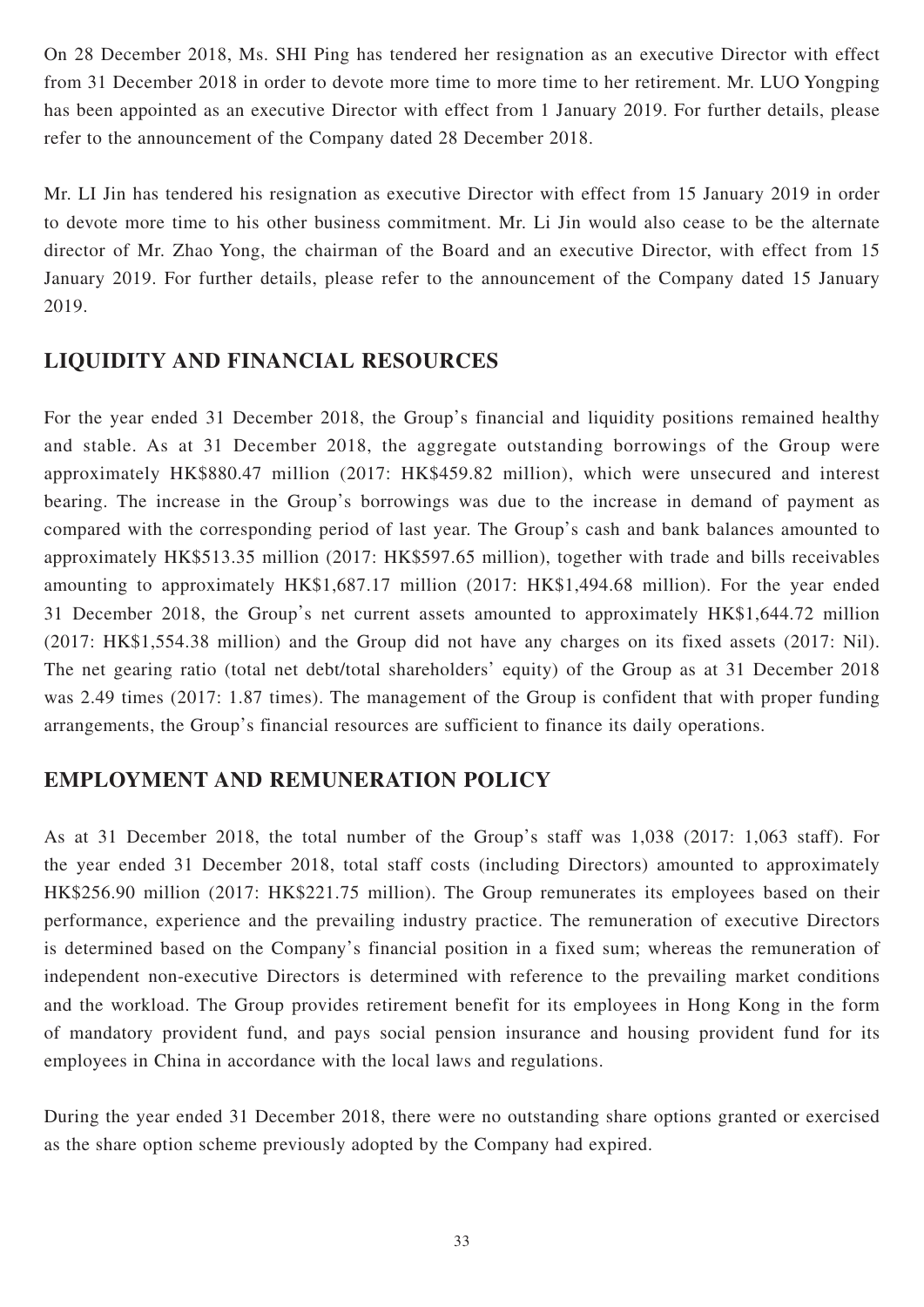The Group did not experience any significant labour disputes or substantial changes in the number of its employees that led to any disruption of normal business operations. The Directors consider that the Group has developed good relationships with its employees.

## **EVENTS OCCURRED AFTER THE END OF THE FINANCIAL YEAR**

There were no significant events occurred that might affect the Group after 31 December 2018.

## **OUTLOOK**

Looking forward to 2019, global economic growth is expected to slow down, while the economic uncertainty and instability will pile up. The external environment facing China remains grim, and China's economy is still exposed to great downward pressure. However, with the increase in the reverse regulation effect of macro policies and the sustained release of policy effects, it is expected that China's economy will rally gradually in the second half of 2019 with a "First Low, Then Stable" growth momentum throughout the year. China will continue to promote the deep integration and application of next-generation information and communication technologies and industries such as big data, cloud computing, artificial intelligence, Internet of Things and 5G, and promote the emergence of new technologies, new products, new industries, new formats and new models. In 2019, the Group will keep on promoting the strategic upgrading towards becoming a IT comprehensive service provider, and carry on the implementation of the business strategy of "All Channels, Specialization, New Distribution, and Good Partners", and hence establish a new IT comprehensive services system based on the business policy of "Professional Exploration and Growth of Value", and strive to build and expand independent intellectual property solutions, promote value added continuously and enhance the ability to serve customers by enhancing technology implementation and service capabilities, make every effort to increase the stickiness of customers and channels to get closer to the end customers, and end up to help customers achieve the digitalization transformation while making a greater contribution to shareholders. The Group is planning to set up a third-party e-commerce platform in Mainland China. Once it is materialised, the Company will announce the details in a timely manner.

### **DIVIDEND**

The Board recommended the payment of final dividend of HK\$0.03 per share of the Company (the "Share(s)") in respect of the year ended 31 December 2018 (2017: HK\$0.03 per Share), and there is no arrangement that a Shareholder has waived or agreed to waive any dividend. The final dividend is expected to be paid on Wednesday, 12 June 2019 to all Shareholders whose name appear on the register of members of the Company at the close of business on 24 May 2019 and is subject to approval by the Shareholders at the AGM.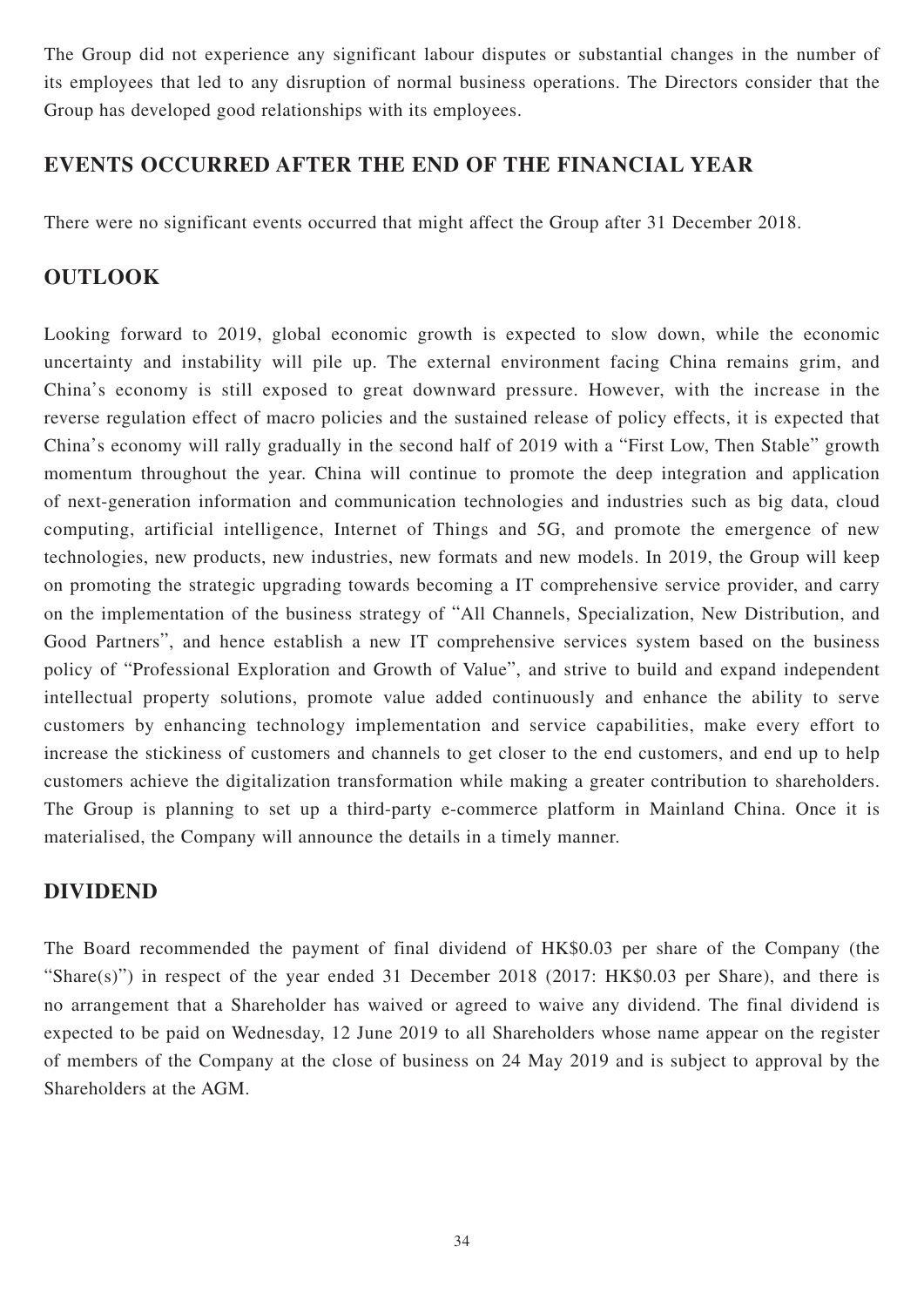## **CLOSURE OF REGISTER OF MEMBERS FOR AGM**

The AGM is scheduled to be held on Friday, 17 May 2019. The Company's register of members will be closed from Tuesday, 14 May 2019 to Friday, 17 May 2019, both days inclusive, for the purpose of determining the entitlements of the Shareholders to attend and vote at the AGM. During this period, no transfer of Shares will be registered. In order to qualify for attending and voting at the AGM, all transfer forms accompanied by the relevant share certificates must be lodged with the Company's branch share registrar in Hong Kong, Hong Kong Registrars Limited of Shops 1712-1716, 17th Floor, Hopewell Centre, 183 Queen's Road East, Wan Chai, Hong Kong not later than 4:30 p.m. on Friday, 10 May 2019.

# **CLOSURE OF REGISTER OF MEMBERS FOR PROPOSED FINAL DIVIDEND**

The Company's register of members will be closed from Monday, 27 May 2019 to Wednesday, 29 May 2019, both days inclusive, for the purpose of determining the entitlements of the Shareholders to the proposed final dividend of HK\$0.03 per Share for the year ended 31 December 2018, if approved at the AGM. During this period, no transfer of Shares will be registered. In order to qualify for the proposed final dividend, all transfer forms accompanied by the relevant share certificates must be lodged with the Company's branch share registrar in Hong Kong, Hong Kong Registrars Limited of Shops 1712-1716, 17th Floor, Hopewell Centre, 183 Queen's Road East, Wanchai, Hong Kong not later than 4:30 p.m. on Friday, 24 May 2019. The proposed final dividend will be paid to Shareholders whose names appear on the register of members of the Company on Friday, 24 May 2019.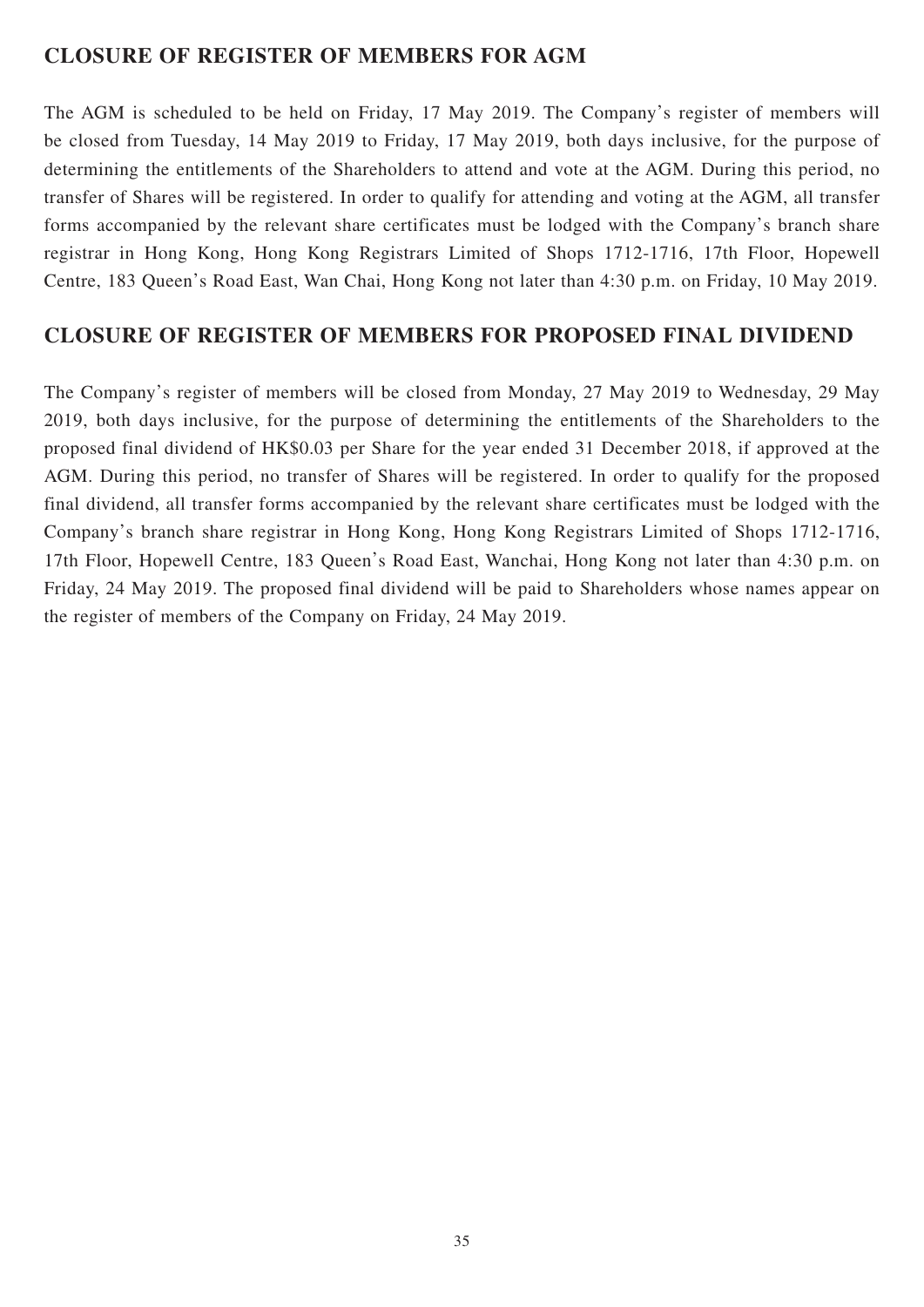# **INTERESTS AND SHORT POSITIONS OF THE DIRECTORS AND CHIEF EXECUTIVE**

As at 31 December 2018, the interests or short positions of the Directors and chief executives of the Company in the Shares, underlying Shares or debentures of the Company and its associated corporations (within the meaning of Part XV of the Securities and Futures Ordinance (Chapter 571 of the Laws of Hong Kong) (the "SFO")) which are required (a) to be notified to the Company and the Stock Exchange pursuant to Division 7 and 8 of Part XV of the SFO (including interests or short positions which they are taken or deemed to have under such provisions of the SFO); or (b) pursuant to Section 352 of the SFO, to be entered in the register referred to therein; or (c) have to be notified to the Company and the Stock Exchange pursuant to the required standards of dealing by directors as referred to in Rule 5.46 of the GEM Listing Rules were as follows:

| <b>Name of Director</b>                    | Capacity                                | Number of<br><b>Shares</b> held<br>(Note a) | Approximate<br>percentage<br>of interest |  |
|--------------------------------------------|-----------------------------------------|---------------------------------------------|------------------------------------------|--|
|                                            |                                         |                                             | $\%$                                     |  |
| Mr. Zhu Jianqiu<br>("Mr. Zhu") (Note $b$ ) | Interest in a controlled<br>corporation | $82,415,762 \; (L)$                         | 5.67                                     |  |

Note:

(a) (L) represents long position.

(b) Mr. Zhu is the sole shareholder of Typical Faith Limited, which in turn held 82,415,762 Shares.

Save as disclosed in this paragraph, as at 31 December 2018, none of the Directors or chief executives of the Company had interests in any securities of the Company or any of its associated corporations (within the meaning of Part XV of the SFO) which are required (a) to be notified to the Company and the Stock Exchange pursuant to Divisions 7 and 8 of Part XV of the SFO (including interests or short positions which they are taken or deemed to have under such provisions of the SFO); or (b) pursuant to section 352 of the SFO, to be entered in the register referred to therein; or (c) have to be notified to the Company and the Stock Exchange pursuant to the required standards of dealing by directors as referred to in Rule 5.46 of the GEM Listing Rules.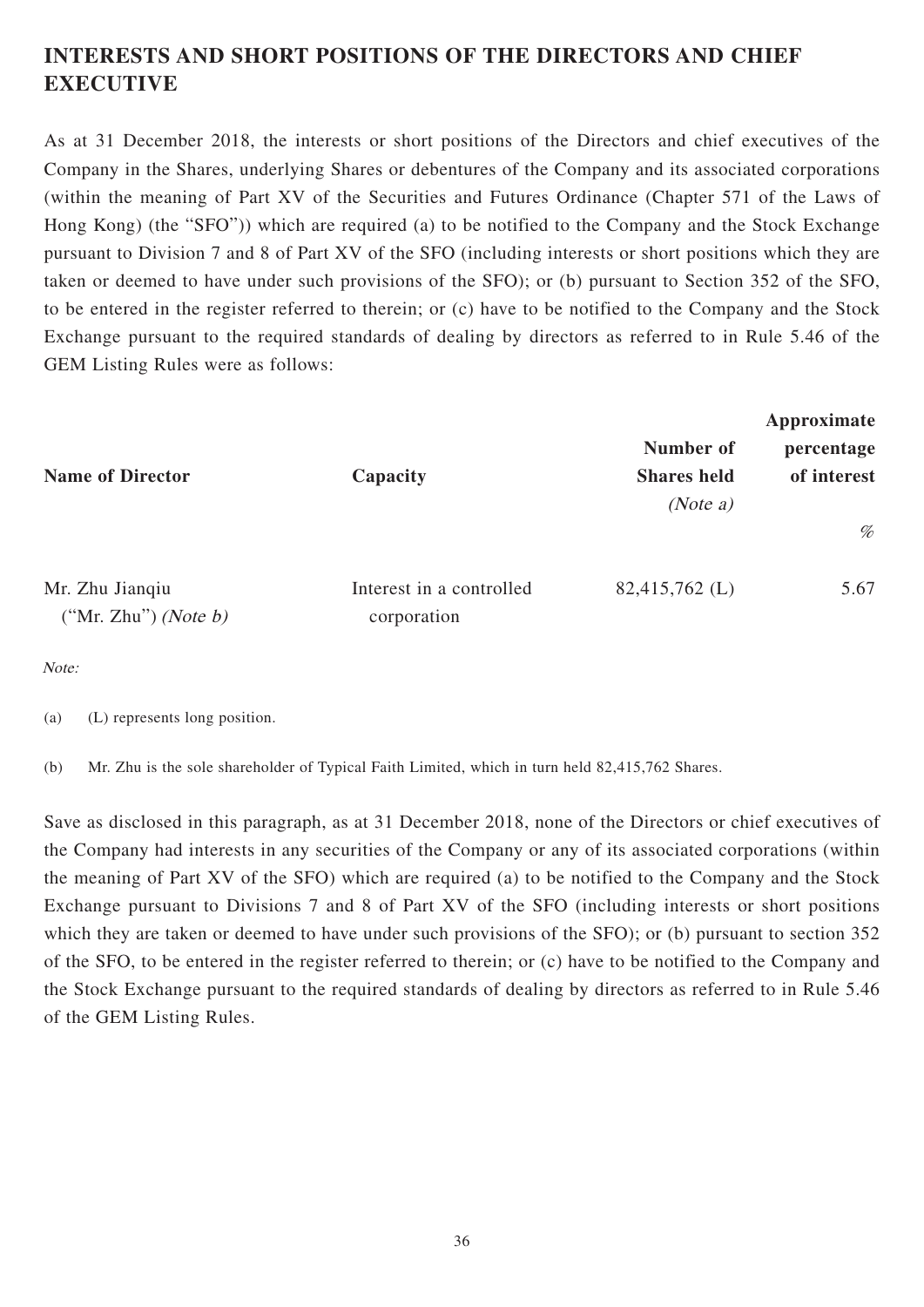# **DIRECTORS' RIGHTS TO ACQUIRE SHARES OR DEBENTURES**

At no time during the year ended 31 December 2018 were rights to acquire benefits by means of the acquisition of Shares in or debentures of the Company granted to any Director or their respective spouse or minor children, or were any such rights exercised by them; or was the Company, its holding company, or any of its subsidiaries a party to any arrangement to enable the Directors to acquire such rights in any other body corporate. As at the date of this announcement, the Company has not granted any share options to the Directors.

## **INTERESTS OF THE SUBSTANTIAL SHAREHOLDERS IN THE COMPANY**

So far as was known to the Directors, as at 31 December 2018, the persons or companies (not being a Director or chief executive of the Company) whose interests or short positions in the Shares or underlying Shares or debentures of the Company which would fall to be disclosed or were notified to the Company and the Stock Exchange pursuant to the positions under Divisions 2 and 3 of Part XV of the SFO as recorded in the register required to be kept under section 336 of the SFO or who were directly or indirectly deemed to be interested in 5% or more of the nominal value of any class of share capital carrying rights to vote in all circumstances at general meetings of any member of the Group were as follows:

### **Long positions in Shares**

| Name of substantial                             |                                           |                                    | Number of                          | Approximate<br>percentage of<br>interest in<br>relevant class |
|-------------------------------------------------|-------------------------------------------|------------------------------------|------------------------------------|---------------------------------------------------------------|
| <b>Shareholder</b>                              | Capacity                                  | <b>Class of Shares</b>             | <b>Shares held</b><br>(Note a)     | of Shares<br>(Note $b$ )                                      |
|                                                 |                                           |                                    |                                    |                                                               |
| Sichuan Changhong<br>Electric Co, Limited       | Interest of controlled<br>corporation and | Ordinary                           | $1,008,368,000$ (L)<br>(Note c)    | 69.32%                                                        |
| ("Sichuan Changhong")<br>beneficial owner       | Preference                                | $1,115,868,000$ (L)<br>(Note $d$ ) | 100.00%                            |                                                               |
| Changhong (Hong Kong)<br><b>Trading Limited</b> | Interest of controlled<br>corporation and | Ordinary                           | 913,000,000 (L)<br>(Note e)        | 62.76%                                                        |
| ("Changhong Hong Kong")                         | beneficial owner                          | Preference                         | $1,115,868,000$ (L)<br>(Note $d$ ) | 100.00%                                                       |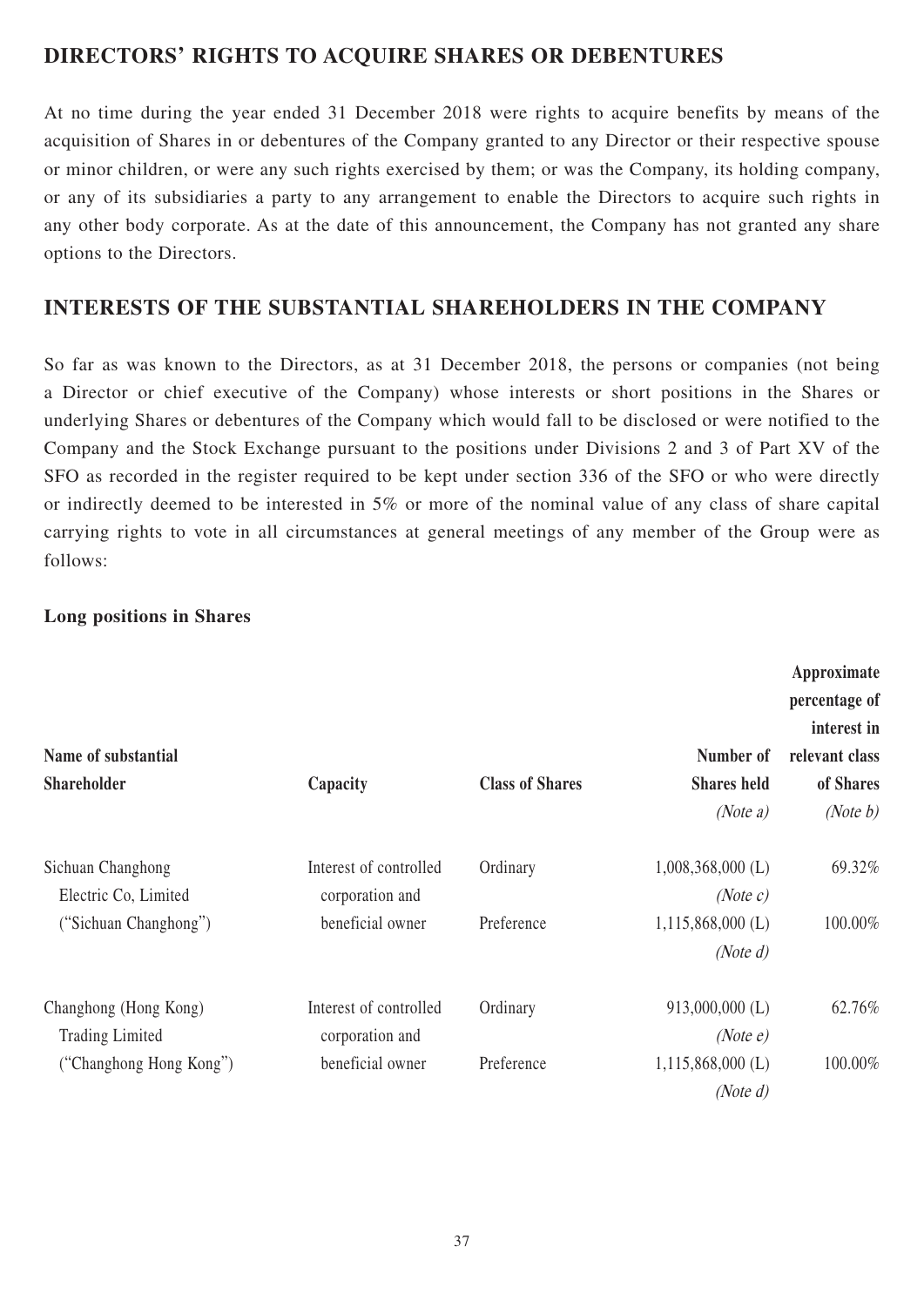| Name of substantial                                                                                                      |                                       |                        | Number of           | Approximate<br>percentage of<br>interest in<br>relevant class |
|--------------------------------------------------------------------------------------------------------------------------|---------------------------------------|------------------------|---------------------|---------------------------------------------------------------|
| <b>Shareholder</b>                                                                                                       | Capacity                              | <b>Class of Shares</b> | <b>Shares held</b>  | of Shares                                                     |
|                                                                                                                          |                                       |                        | (Note $a$ )         | (Note $b$ )                                                   |
| Fit Generation Holding Limited                                                                                           | Beneficial owner                      | Ordinary               | 897,000,000 (L)     | 61.66%                                                        |
| ("Fit Generation")                                                                                                       |                                       | Preference             | $1,115,868,000$ (L) | 100.00%                                                       |
| Sichuan Investment Management<br>Company Limited<br>("Sichuan Investment<br>Management") ( <i>Note f</i> )               | Beneficial owner                      | Ordinary               | 83,009,340 (L)      | 5.70%                                                         |
| Sichuan Provisional Investment<br>Group Company Limited<br>("Sichuan Provisional Investment<br>Group") ( <i>Note f</i> ) | Interest of controlled<br>corporation | Ordinary               | 83,009,340 (L)      | 5.70%                                                         |
| Typical Faith Limited (Note $g$ )                                                                                        | Beneficial owner                      | Ordinary               | 82,415,762 (L)      | 5.67%                                                         |

Notes:

(a) (L) represents long position.

- (b) The percentages are calculated based on the total number of Shares and preference shares of the Company in issue as at 31 December 2018, which were 1,454,652,000 and 1,115,868,000, respectively.
- (c) Of the 1,008,368,000 Shares held by Sichuan Changhong, 95,368,000 Shares were held directly, 16,000,000 Shares were held through its wholly-owned subsidiary, Changhong Hong Kong and 897,000,000 Shares were held through Fit Generation, which is wholly-owned by Changhong Hong Kong. Sichuan Changhong is therefore deemed to be interested in the Shares held by Changhong Hong Kong and Fit Generation for the purpose of the SFO.
- (d) 1,115,868,000 preference shares of the Company were held by Fit Generation, which is wholly-owned by Changhong Hong Kong, which is a wholly-owned subsidiary of Sichuan Changhong. Each of Sichuan Changhong and Changhong Hong Kong is therefore deemed to be interested in the preference shares of the Company held by Fit Generation for the purpose of the SFO.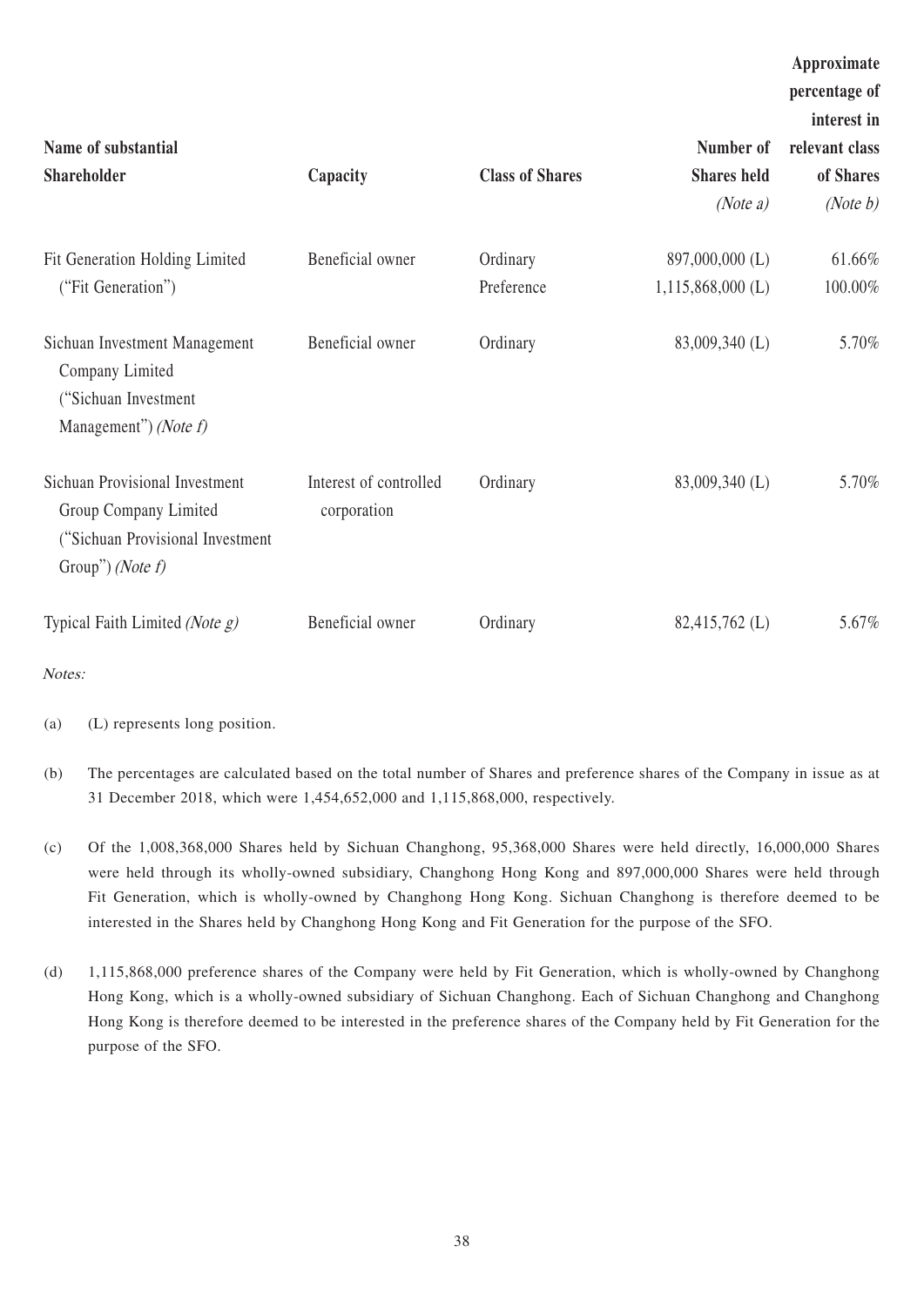- (e) Of the 913,000,000 Shares held by Changhong Hong Kong, 16,000,000 Shares were held directly and 897,000,000 Shares were held through Fit Generation. As Fit Generation is wholly-owned by Changhong Kong Kong, Changhong Hong Kong is deemed to be interested in the Shares held by Fit Generation for the purpose of the SFO.
- (f) Sichuan Investment Management is wholly-owned by Sichuan Investment Group, which is deemed to be interested in the Shares held by Sichuan Investment Management for the purpose of the SFO.
- (g) Typical Faith Limited is wholly-owned by Mr. Zhu.

Save as disclosed above, as at 31 December 2018, the Directors were not aware of any other person who had an interest or short position in the Shares or underlying Shares of the Company which would fall to be disclosed under Divisions 2 and 3 of Part XV of the SFO, or who was interested in 5% or more of the nominal value of any class of share capital, or options in respect of such capital, carrying rights to vote in all circumstances at general meetings of the Company.

# **DIRECTORS' AND CONTROLLING SHAREHOLDERS' INTEREST IN A COMPETING BUSINESS**

Sichuan Changhong is a substantial shareholder of the Company established in the PRC of which shares are listed on the Shanghai Stock Exchange. Sichuan Changhong is principally engaged in the wholesale business of consumer home electronics items under the name of "Changhong".

Save as disclosed in this paragraph, none of the Directors or the controlling shareholders of the Company or any of their respective close associates (as defined in the GEM Listing Rules) had any business or interest in a business which competes or may compete with the business of the Group and any other conflicts of interest which any person has or may have with the Group during the period under review.

# **PURCHASE, SALE AND REDEMPTION OF THE COMPANY'S LISTING SECURITIES**

During the year ended 31 December 2018, neither the Company nor any of its subsidiaries purchased, sold or redeemed any of the Company's listed securities.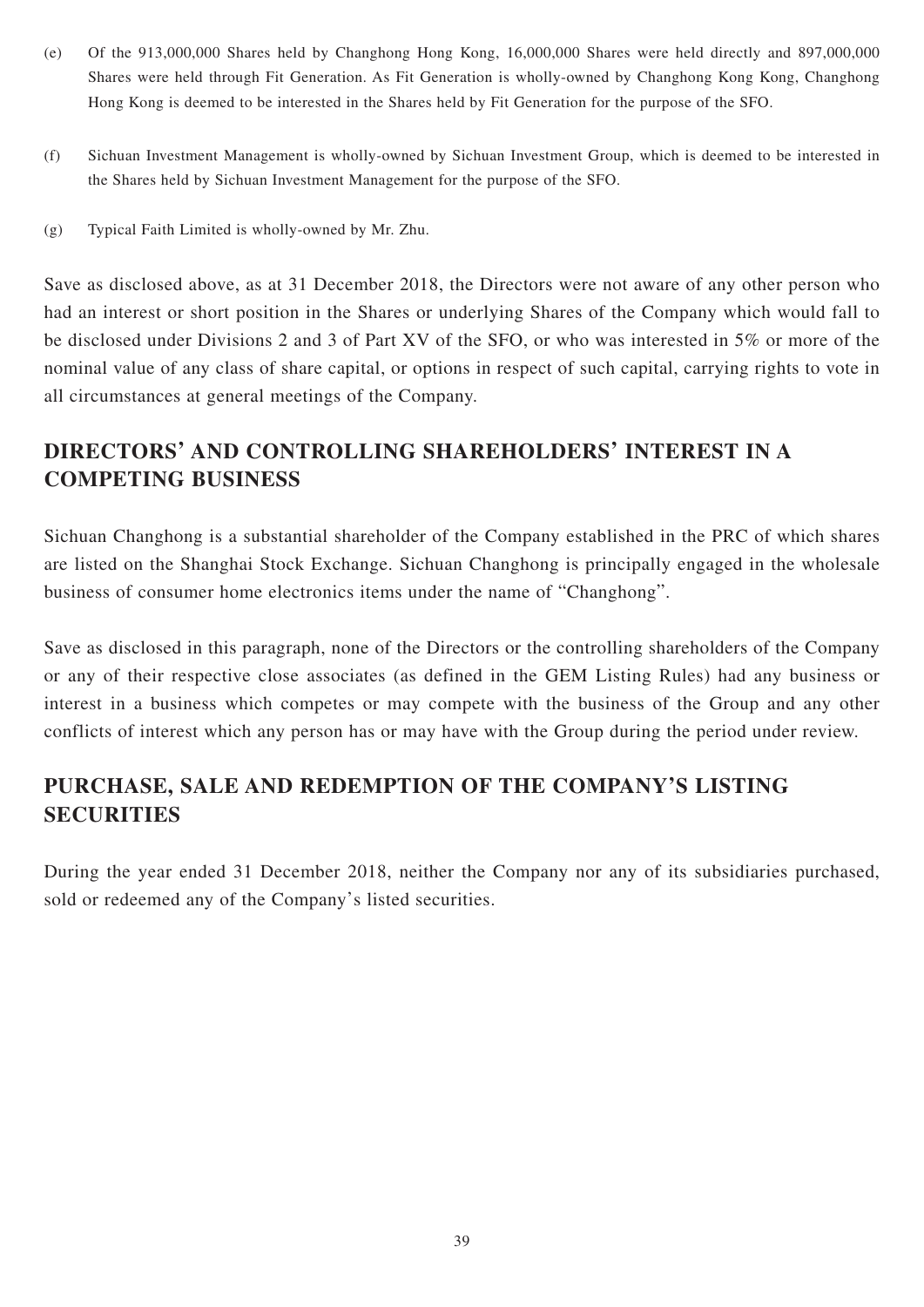# **STANDARD OF DEALINGS AND CODE OF CONDUCT FOR SECURITIES TRANSACTION BY DIRECTORS**

The Company has adopted a code of conduct regarding securities transactions by Directors (the "Code of Conduct") as set out in Rules 5.48 to 5.67 of the GEM Listing Rules as its own code of conduct for securities transactions. Having made specific enquiry of all Directors, all Directors confirmed that they had complied with the required standards as set out in the Code of Conduct.

# **RETIREMENT OF DIRECTORS**

The Board announces that Mr. Robert IP Chun Chung, Mr. SUN Dongfeng and Mr. CHENG Yuk Kin will retire from office as independent non-executive Directors by rotation at the 2019 AGM pursuant to byelaw 84 of the Bye-laws.

Mr. Robert IP Chun Chung, Mr. SUN Dongfeng and Mr. CHENG Yuk Kin confirmed that they will not offer themselves for re-election at the 2019 AGM as they wish to devote more time on pursuance of their own businesses.

Each of Mr. Robert IP Chun Chung, Mr. SUN Dongfeng and Mr. CHENG Yuk Kin has confirmed that he has no disagreement with the Board and there are no other matters relating to his retirement that need to be brought to the attention of the shareholders of the Company or the Stock Exchange.

Following the retirement of Mr. Robert IP Chun Chung and Mr. SUN Dongfeng as independent nonexecutive Directors, they will also cease to be members of each of the Audit Committee, the Nomination Committee and the Remuneration Committee with effect from the conclusion of the AGM. Following the retirement of Mr. CHENG Yuk Kin as an independent non-executive Director, he will also cease to be a member of the Audit Committee with effect from the conclusion of the AGM.

The Board is now in the course of identifying suitable candidates to fill the vacancies of independent non-executive Directors as soon as practicable before the effective of retirement of Mr. Robert IP Chun Chung, Mr. SUN Dongfeng and Mr. CHENG Yuk Kin. Further announcement will be made by the Company if and when appropriate.